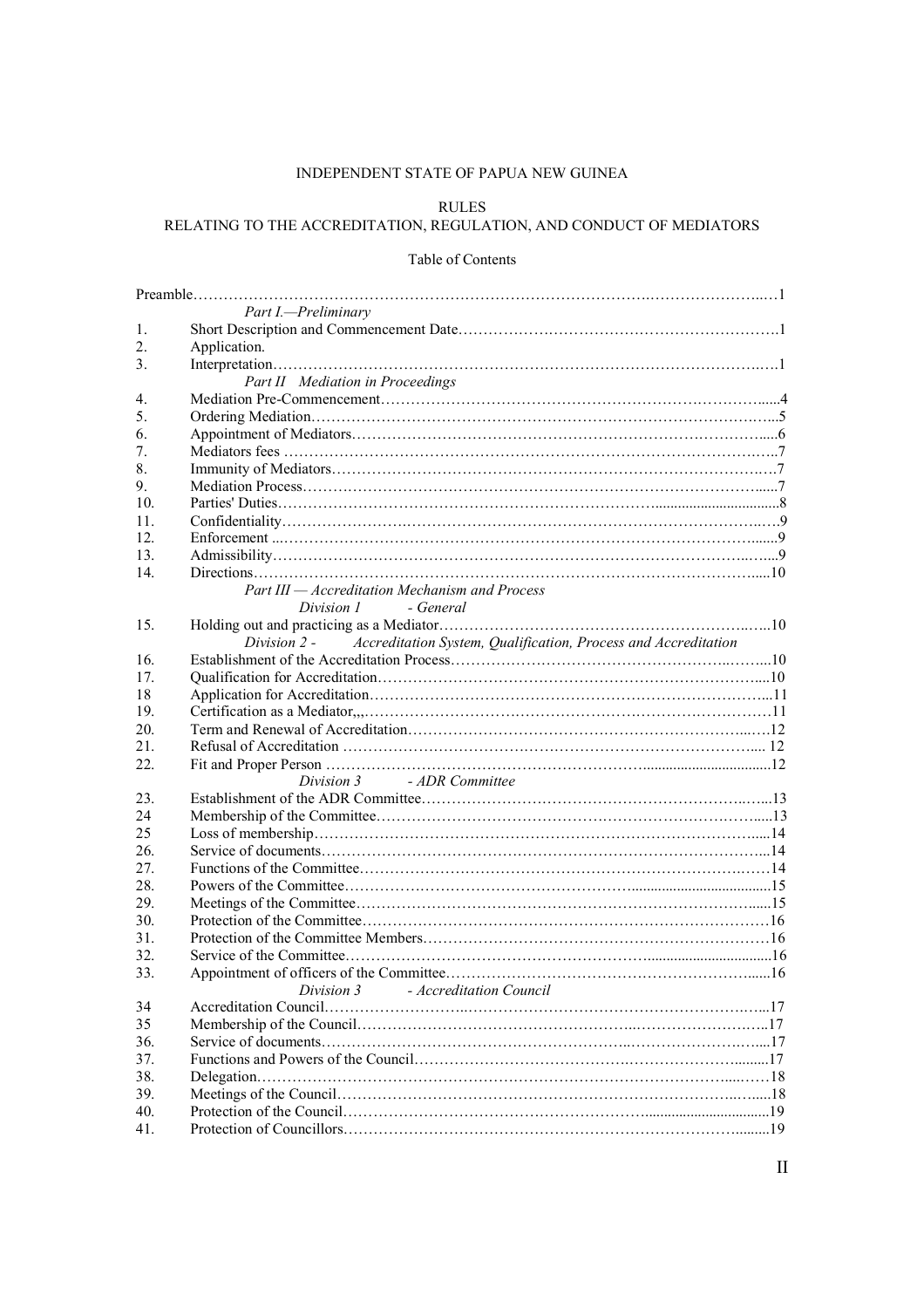| 42. |                                                                    |  |  |  |  |
|-----|--------------------------------------------------------------------|--|--|--|--|
| 43. |                                                                    |  |  |  |  |
|     | Part IV. Code of Professional Conduct for Mediators                |  |  |  |  |
|     | Division 1 - Preliminary                                           |  |  |  |  |
| 44. |                                                                    |  |  |  |  |
|     | Division 2 - Duties and Responsibilities of Mediators              |  |  |  |  |
| 45. |                                                                    |  |  |  |  |
| 46. |                                                                    |  |  |  |  |
| 47. |                                                                    |  |  |  |  |
| 48. |                                                                    |  |  |  |  |
| 49. |                                                                    |  |  |  |  |
| 50. |                                                                    |  |  |  |  |
| 51. |                                                                    |  |  |  |  |
| 52. |                                                                    |  |  |  |  |
| 53. |                                                                    |  |  |  |  |
|     | Division $3$ – Conducting a Mediation                              |  |  |  |  |
| 54. |                                                                    |  |  |  |  |
| 55. |                                                                    |  |  |  |  |
| 56. |                                                                    |  |  |  |  |
|     |                                                                    |  |  |  |  |
| 57. |                                                                    |  |  |  |  |
|     | Division 4 – Termination, Suspension, and Conclusion of Mediation. |  |  |  |  |
| 58. |                                                                    |  |  |  |  |
| 59. |                                                                    |  |  |  |  |
|     | Division 5 - General Provisions                                    |  |  |  |  |
| 60. |                                                                    |  |  |  |  |
|     | Part $V$ – Complaints Handling                                     |  |  |  |  |
| 61. |                                                                    |  |  |  |  |
| 62. |                                                                    |  |  |  |  |
| 63. |                                                                    |  |  |  |  |
| 64. |                                                                    |  |  |  |  |
| 65. |                                                                    |  |  |  |  |
| 66. |                                                                    |  |  |  |  |
| 67. |                                                                    |  |  |  |  |
| 68. |                                                                    |  |  |  |  |
| 69. |                                                                    |  |  |  |  |
| 70. |                                                                    |  |  |  |  |
| 71. |                                                                    |  |  |  |  |
| 72. |                                                                    |  |  |  |  |
| 73. |                                                                    |  |  |  |  |
| 74. |                                                                    |  |  |  |  |
| 75. |                                                                    |  |  |  |  |
| 76. |                                                                    |  |  |  |  |
| 77. |                                                                    |  |  |  |  |
|     | Part VI Fees                                                       |  |  |  |  |
| 78. |                                                                    |  |  |  |  |
|     | Review<br>Part VII                                                 |  |  |  |  |
| 79. |                                                                    |  |  |  |  |
|     | Part VIII Transitional                                             |  |  |  |  |
| 80. |                                                                    |  |  |  |  |
|     |                                                                    |  |  |  |  |
|     |                                                                    |  |  |  |  |
|     |                                                                    |  |  |  |  |
|     |                                                                    |  |  |  |  |
|     |                                                                    |  |  |  |  |
|     |                                                                    |  |  |  |  |
|     |                                                                    |  |  |  |  |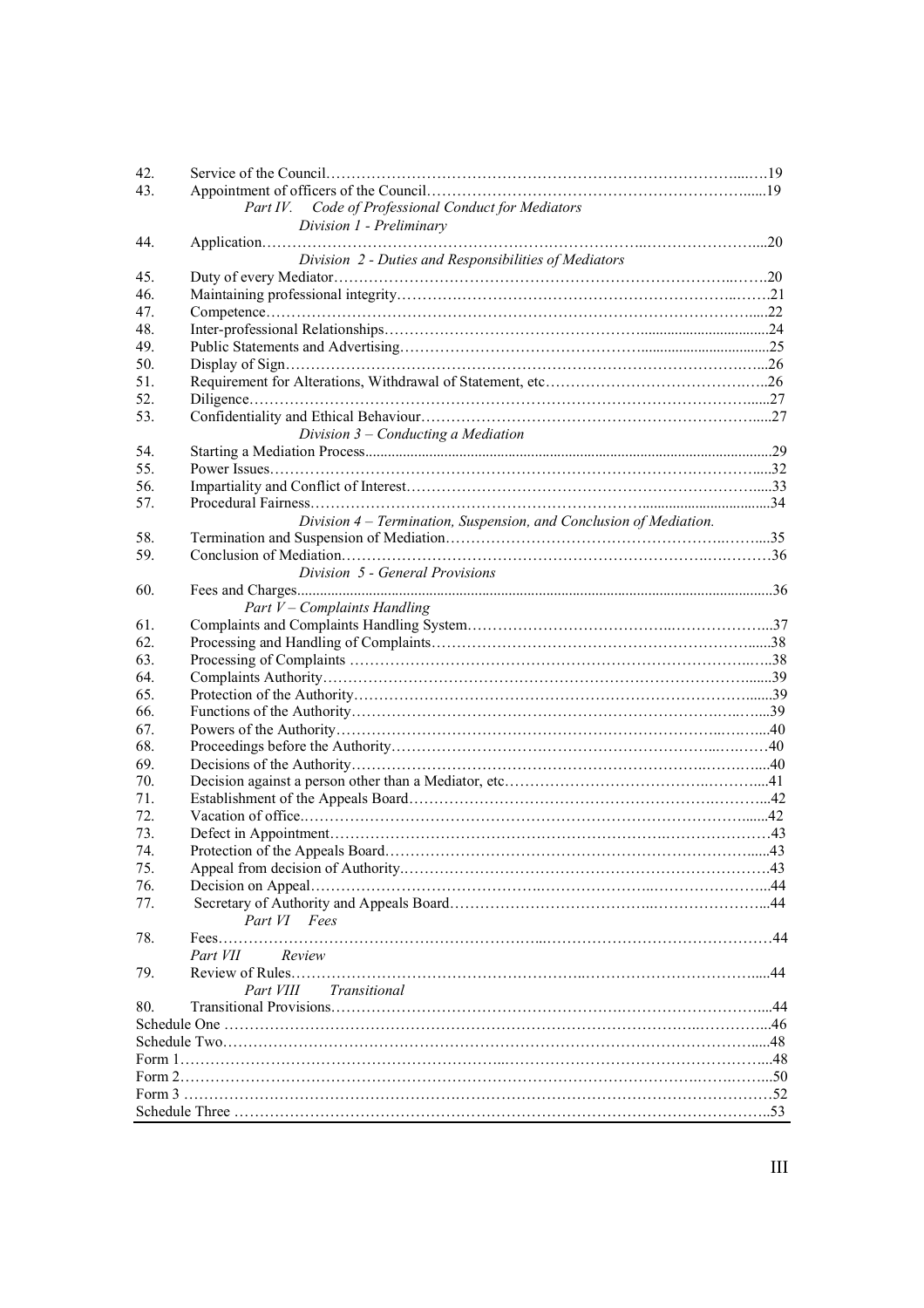# INDEPENDENT STATE OF PAPUA NEW GUINEA

# RULES

# RELATING TO THE ACCREDITATION, REGULATION, AND CONDUCT OF MEDIATORS

## Preamble

Being an instrument to provide for Court Rules regulating Alternative Dispute Resolution (ADR) and to –

establish a system of accreditation, standards and code of conduct for mediators and providers of other forms of ADR for a proper conduct of mediation and other forms of ADR and to promote integrity and respect for a system of court annexed ADR;

and to give effect to the Constitutional assertion to resolve disputes peacefully through consensus.

MADE by the Judges pursuant to Section 184 of the Constitution and Section 7E of the National Court Act, Chapter 38 as amended.

## PART I.—PRELIMINARY.

## 1. Short Description and Commencement Date.

These Rules may be called as the "ADR Rules" which shall be read as one and in conjunction with the National Court Rules and shall come into operation upon their signing by the Chief Justice and the Judges.

#### 2. Application.

The Chief Justice may from time to time determine that such of these Rules shall not apply to proceedings filed in such registries of the National Court, and for such periods of time, as the Chief Justice may specify.

## 3. Interpretation.

In these Rules, unless the contrary intention appears from the context,

(1) all reference to: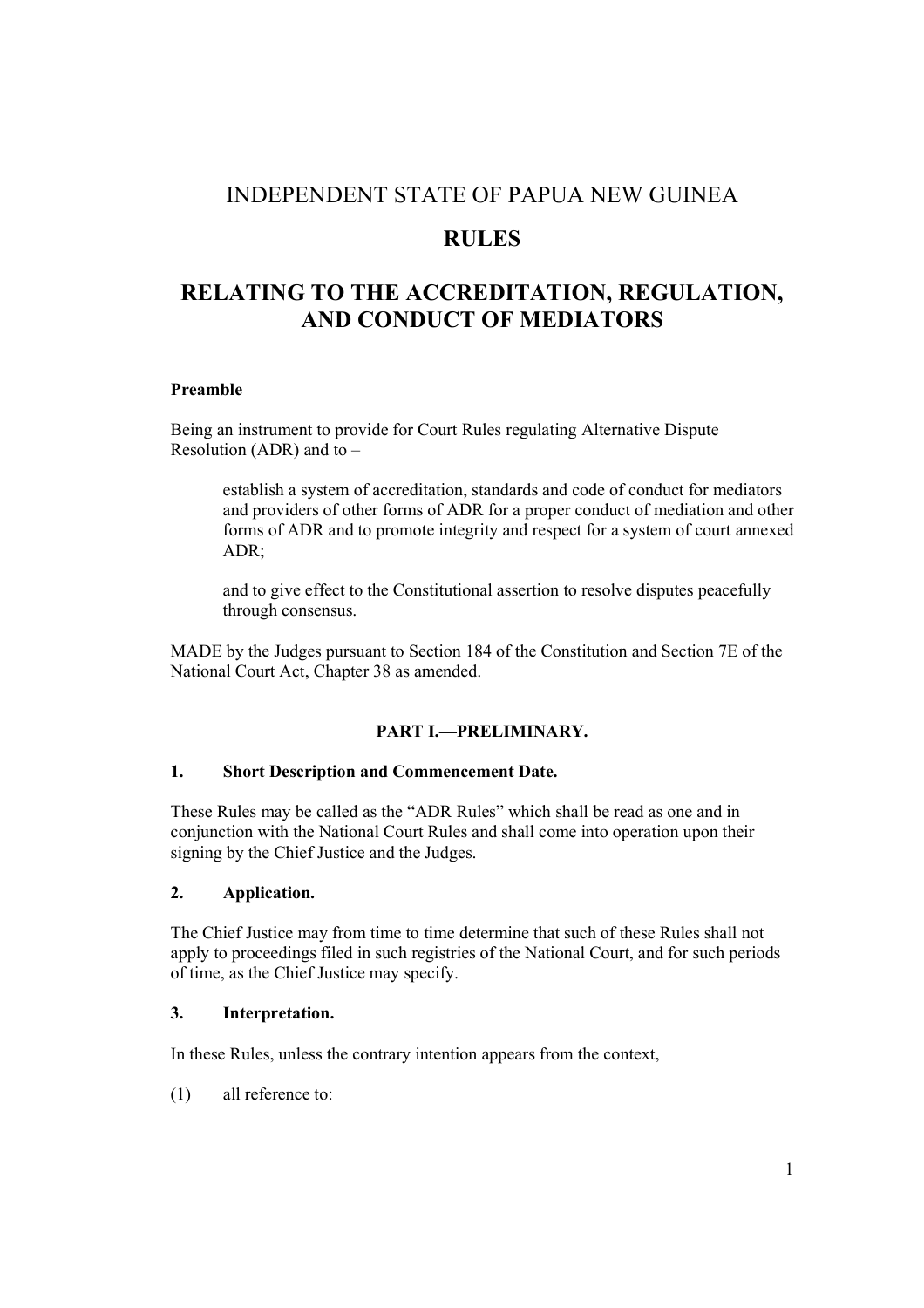(a) any office or official means the relevant office or officer so recognised in Papua New Guinea;

- (b) all reference to any rules means these Rules;
- (c) one gender includes the other; and
- (d) the singular word includes the plural and vice versa.
- $(2)$  the words —
- "accreditation" means the process of accrediting a mediator under Division 2 of Part III of these Rules;
- "accreditation criteria" means the requirements for the education, accreditation, and renewal of accreditation of mediators pursuant to these Rules;
- "Act" means the National Court Act, Chapter 38 as amended;
- "ADR" means alternative dispute resolution which includes mediation, arbitration, conciliation, expert case appraisal, early neutral evaluation, any combination of them and such other forms of dispute resolution that are different from the formal court process and includes any process undertaken to avoid or otherwise minimise prolonged disputes in the future;
- "advisory" means an ADR process in which a mediator is able and qualified to give advice to parties in a dispute to enable them to reach an agreement settling their dispute;
- "any other officer" means any administrative officer within the National Court;
- "Authority" means the Complaints Authority established under these Rules;
- "arbitration" means a process which is similar to a court process in which the parties to a dispute appoint a neutral third party dispute resolution practitioner (the arbitrator) to whom the parties present their evidence and arguments and the arbitrator makes a decision for them which is binding and can be enforced as a court order subject to meeting certain procedural requirements;
- "blended process" means a form of ADR that combines two or more forms of ADR employed to help resolve a dispute or conflict;
- "Board" means the Appeals Board established under these Rules;
- "Code of Conduct" means the Code of Professional Conduct for Mediators contained in Part VI of these Rules;
- "Committee" means the ADR Committee established under these Rules;
- "complaints handling authority" means each of the Complaints Officer, the Authority and the Board;
- "Complaints Officer" means the person appointed as such under these Rules;
- "conciliation" means a less formal process in which the parties to a dispute, with the assistance of a dispute resolution practitioner (the conciliator), identify the issues in dispute, develop options, consider alternatives and endeavour to reach an agreement. The conciliator may have an advisory role on the content of the dispute or the outcome of its resolution, but not a determinative role. The conciliator may advise on or determine the process of conciliation whereby resolution is attempted, and may make suggestions for terms of settlement, give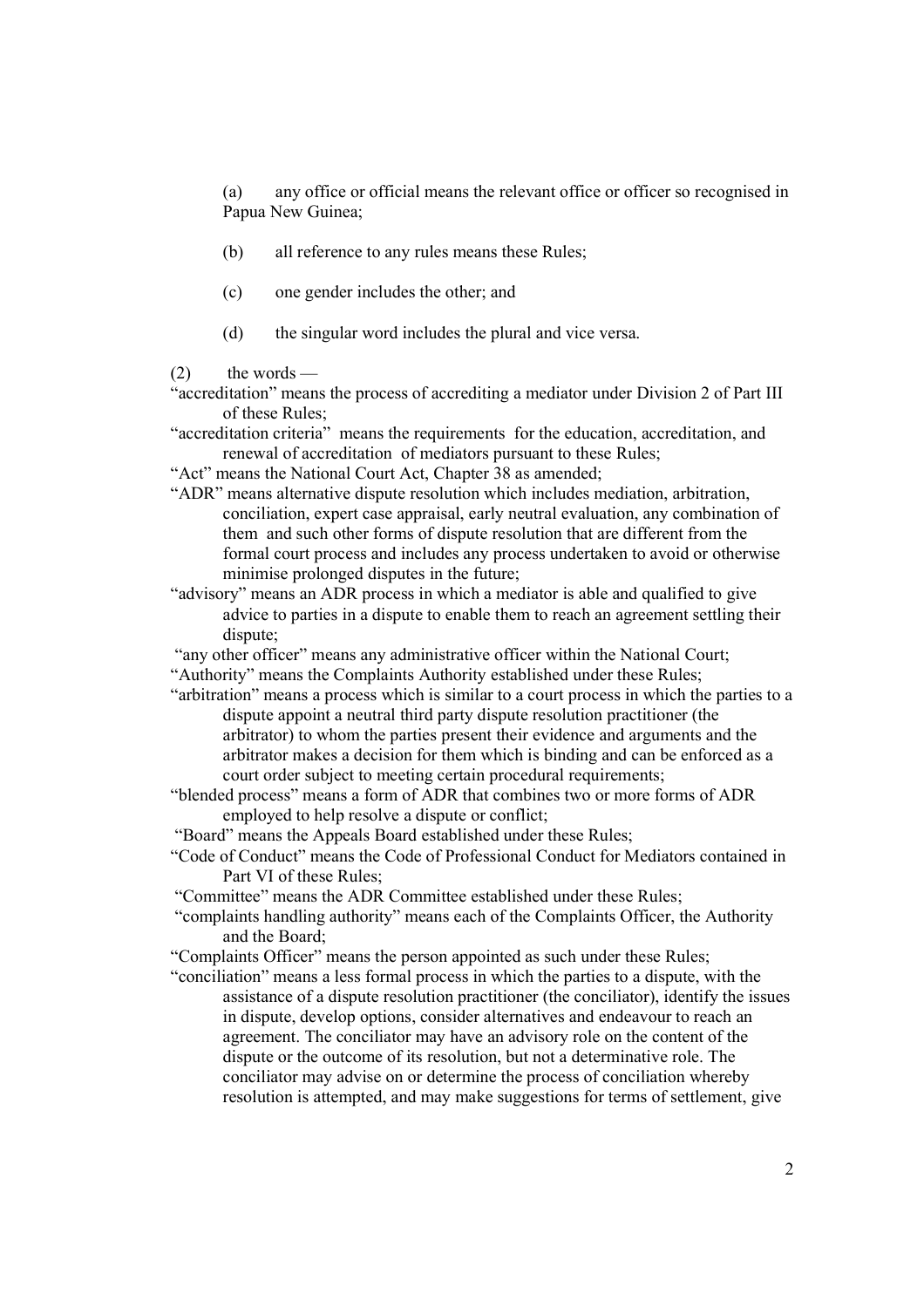expert advice on likely settlement terms, and may actively encourage the participants to reach an agreement;

 "Council" means the Mediator Accrediting Council established under these Rules; "Court" means the National Court;

"customary form of mediation" means a form of mediation that is based on a customary process which may involve the provision of some wise counsel by the mediator based on experience, knowledge and exposure to the subject matter in dispute between the parties;

"date of accreditation" means the date when the Council decides to accredit a mediator; "early neutral evaluation" is a process in which the parties to a dispute present, at an

- early stage in attempting to resolve the dispute, arguments and evidence to a dispute resolution practitioner. That practitioner makes a determination on the key issues in dispute, and most effective means of resolving the dispute without determining the facts of the dispute;
- "expert case appraisal" means a process in which a dispute resolution practitioner (the case appraiser) usually chosen on the basis of their expert knowledge of the subject matter, investigates the dispute and provides advice on possible and desirable outcomes and the means whereby these may be achieved;
- "external mediators" means mediators who are not employed within the Court;
- "improper conduct" means conduct that is in breach of any of these Rules other than the duties and responsibilities imposed on mediators under Part IV (Code of Conduct of Mediators) of these Rules;

"intake" means those things set out in Rule 54  $(2)$  and  $(3)$ ;

- "independent assessor" means a person who is qualified and experienced as a mediator who is experienced and competent to properly assess and determine the competence of other mediators;
- "internal process" is a form of ADR arranged by an organisation to resolve a dispute between members of, or persons employed in, that organisation;
- "internal mediators" means mediators who are also Judges and Registrars and others employed within the Court;

 "Judge Administrator" means the judge appointed by the Chief Justice to be in charge of the ADR track in the National Court;

"mediator" means:

(1) a neutral third party who helps and facilitates parties in a dispute to communicate with each other and help them to, identify, clarify and explore issues, develop and evaluate options, consider alternative process for bringing their dispute or conflict to a conclusion and enable them to reach an agreement or make their own decisions about how to forward and or enhance their communication in a way that addresses their mutual needs with respect to their individual interests with future actions and outcomes and enable them to reach their own agreement or make a decision based on the principle of self determination; and

(2) a neutral third party who has the necessary expertise and may with the consent of the parties use a blended process and

(3) includes a provider of other forms of ADR;

who is accredited as such under these Rules;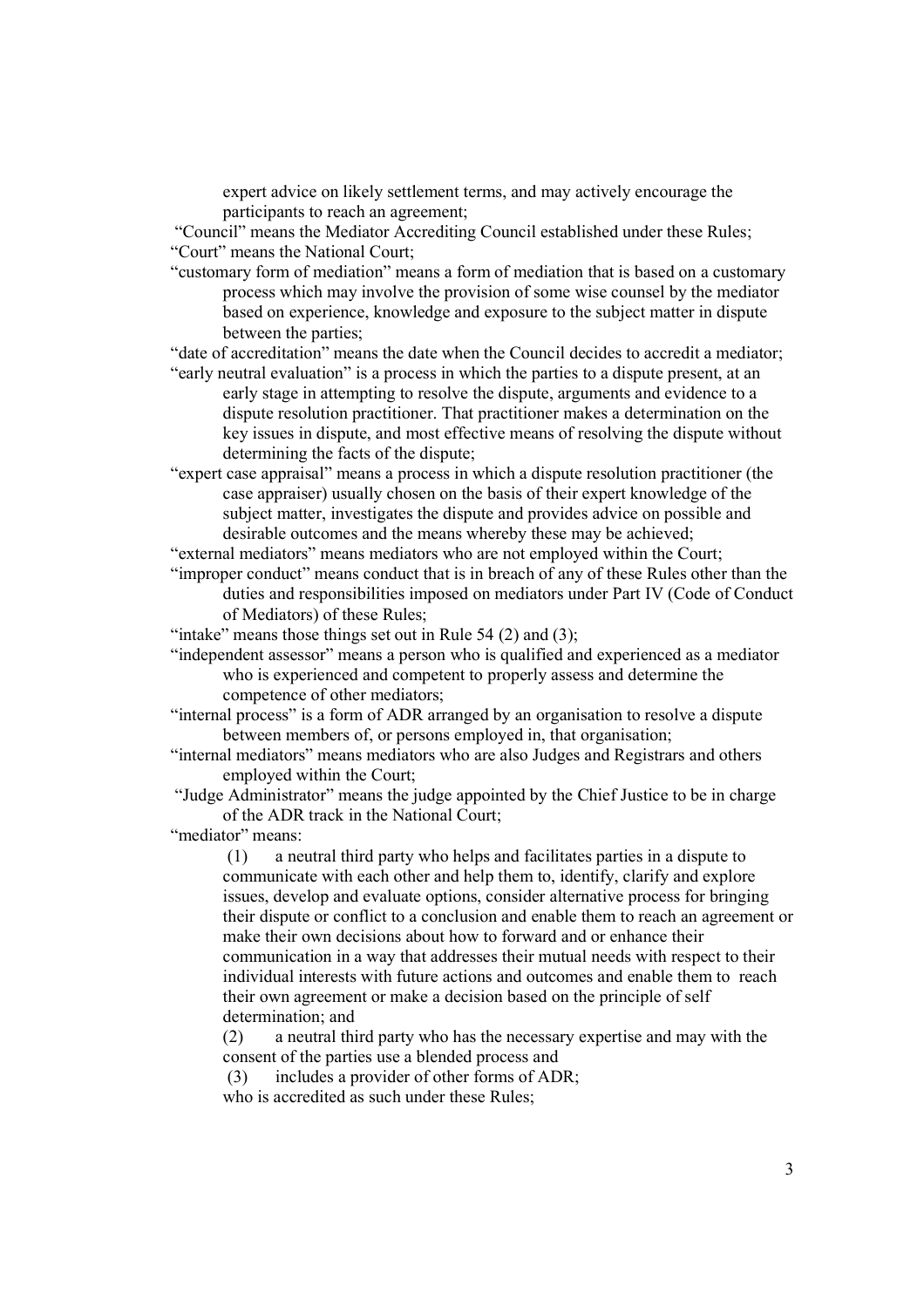- "mediation" means the process a mediator uses to help the parties in a dispute to identify their disputed issues, develop and evaluate options, and enable them to make their own decisions about how to forward and or enhance their communication in a way that addresses their mutual needs with respect to their individual interests with future actions and outcomes and enable them to reach their own agreement or make a decision based on the principle of self determination and includes blended processes and customary forms of mediation;
- "misconduct" means conduct that is in breach of any of the duties and obligations imposed upon mediators by Part IV (Code of Conduct of Mediators) of these Rules;
- "Originating Summons" means the mode of commencement of proceedings as provided for under Division 4 of Order 4 of the National Court Rules;
- "participants" includes mediators, parties and all other persons present and participating at mediation;
- "party or parties" means the parties to any proceedings in Court or a dispute.
- "publication" means a book, pamphlet, brochure, business card, website, newspaper, magazine, periodical, journal, gazette, directory or other printed material but not information in booklet form or other written form;

"Rule" means these Rules; and

"the proceedings" means proceedings out of which mediation or another form of ADR has been ordered.

#### PART II MEDIATION IN PROCEEDINGS

#### 4. Exhaustion of or Dispensation with Mediation.

(1) After the commencement of these Rules but subject to the provisions of this Rule, no further step may be taken in any proceedings after:

- (a) the filing of the defence;
- (b) expiry of the time for filing of the defence; or
- (c) the first appearance in Court,

save only with the leave of the Court.

(2) Subject to Subrules (3) and (4) on the hearing of an application for leave, the Court may make any one or more of the following orders:

- (a) to grant leave to proceed; or
- (b) to dispense with the requirements of Subrule (3) (b); or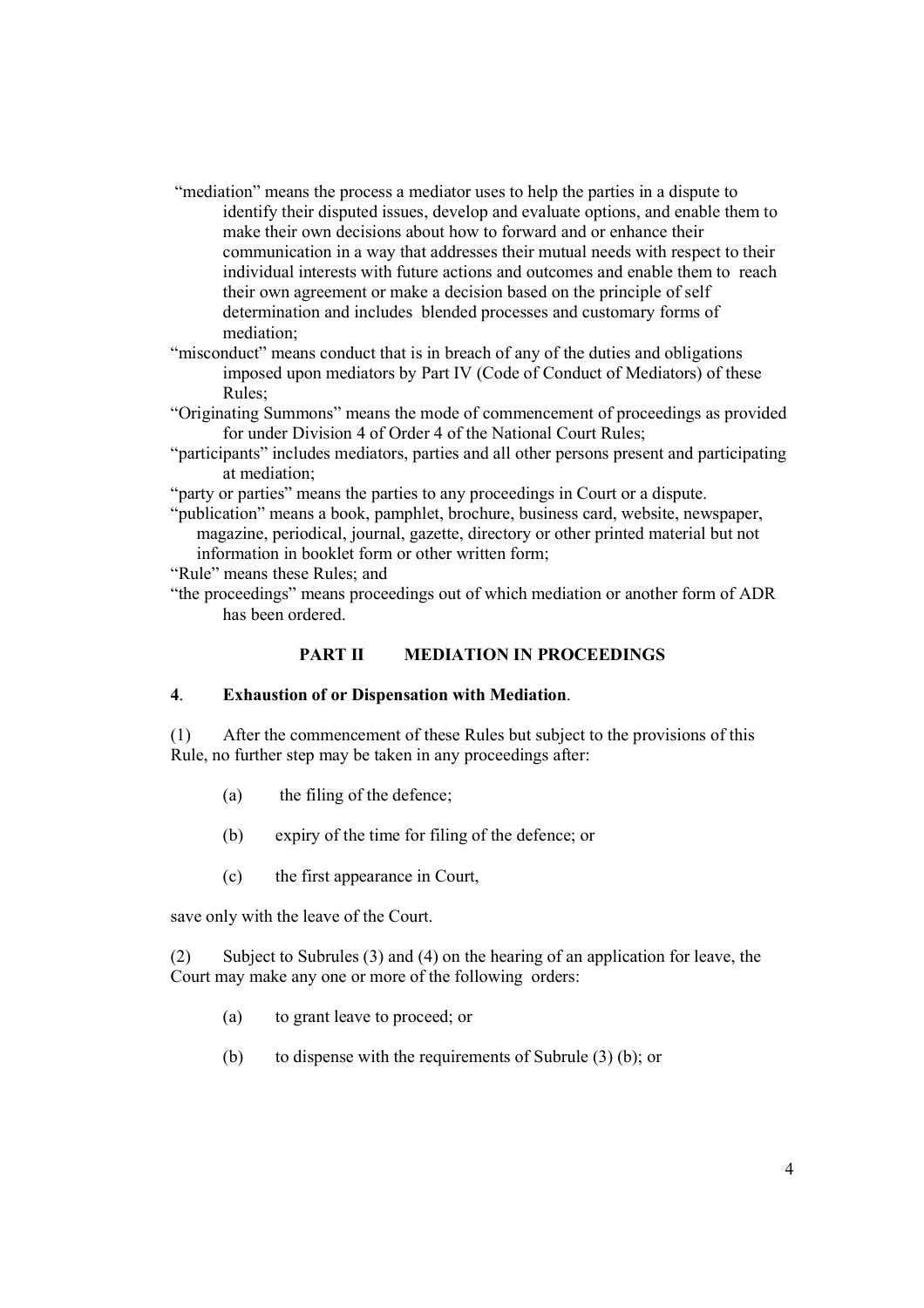- (c) that the matter be mediated and a mediator appointed in accordance with Rules 5 and 6 respectively,.
- (3) Leave may not be granted under Subrule (2) (a) unless:
	- (a) The parties establish to the Courts satisfaction that a meritorious issue exists warranting judicial consideration and determination; and
	- (b) the applicant for leave establishes to the satisfaction of the Court that it has made real and good faith effort to resolving the dispute through mediation supported by a certificate by a mediator in Form 1.

(4) In determining whether to order mediation and the appointment of a mediator or to dispense with the requirement for mediation, the Court shall take into account the matters set out in Rule 5 (3).

### 5. Ordering Mediation

(1) At any time following commencement of proceedings the parties may agree to participate in a mediation of the issues to which the proceedings relate.

(2) The Court shall on the request of all parties to a proceeding or on the application of any party to a proceeding or on its own motion order mediation for

- (a) a resolution of all or any parts of the proceedings; or
- (b) failing settlement, identify and limit the real and meritorious issues in the proceedings that warrant judicial consideration and determination; and or
- (c) enable the parties to reach consensus on the conduct of litigation.

(3) At the time of considering whether or not to order mediation, the Court shall have regard to the following factors:

- (a) whether the mediation will result in prejudice to the rights of any of the parties;
- (b) whether it is reasonably within the ability and the power of a party to comply with an order for mediation having regard to matters such as any urgency in the proceedings, costs, multiplicity of parties or lack of resources;
- (c) whether the mediation will require substantial work which could be better directed to preparation for trial;
- (d) the nature of the relief sought and the suitability of a mediation result;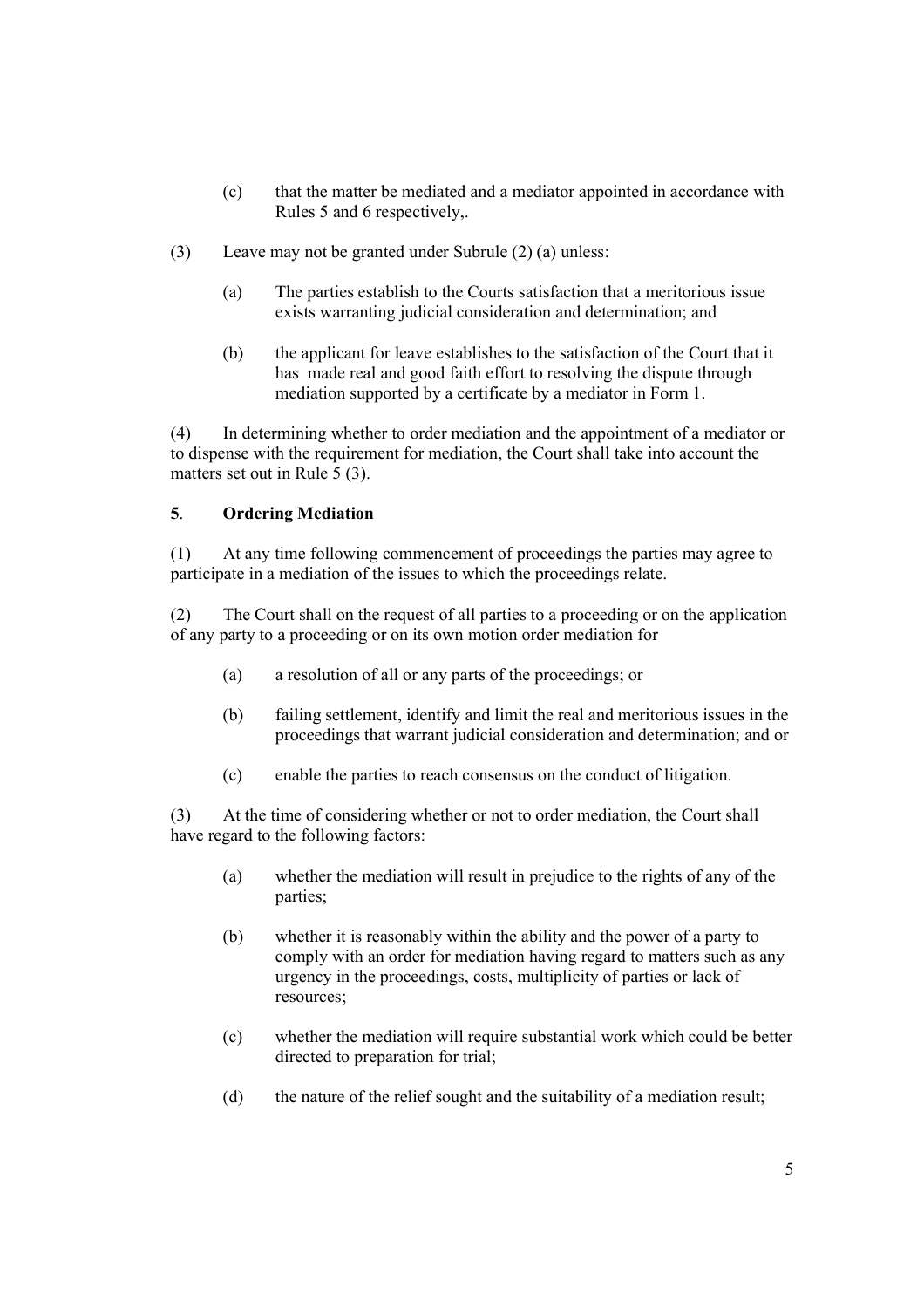- (e) the timing of the mediation including by reference to the status of the pleadings, discovery and the alternatives of when trial is likely and the length and costs of trial;
- (f) the attitude of the parties to mediation though not significant;
- (g) whether mediation was earlier attempted and whether any good purpose will be served by an order for further mediation:
- (h) the appropriateness of deferring any final decision on a application for orders for mediation; and
- (i) what the interest of justice in the particular circumstances of the case require.

(4) If the Court decides to make an order for mediation, the Court shall ensure to incorporate in its order for mediation the:

- (a) matters specified in Section 7B (4) of the Act; and
- (b) make an order in terms similar to one in Form 3 in Schedule 2.
- (5) Making an order for mediation does not:
	- (a) automatically operate as a stay of the proceedings; and
	- (b) imply any authority for the mediator to impose a decision on the parties.

(6) The Court may revoke or vary an order for mediation at anytime but before the conclusion of the mediation.

#### 6. Appointment of Mediators

(1) For the purpose of a mediation ordered under Rule 5 and subject to this Rule, the Court may on its own motion or on the application of all or any of parties to the proceedings appoint a mediator.

(2) The parties to a proceeding may elect whether to have their mediation conducted by an internal or external mediator.

(3) Where the parties wish to have the mediation conducted by an external mediator, but are unable to agree on a mediator, the Court will on the application of any party or on its own motion appoint an external mediator, unless the Court is satisfied that the interests of the administration of justice require otherwise.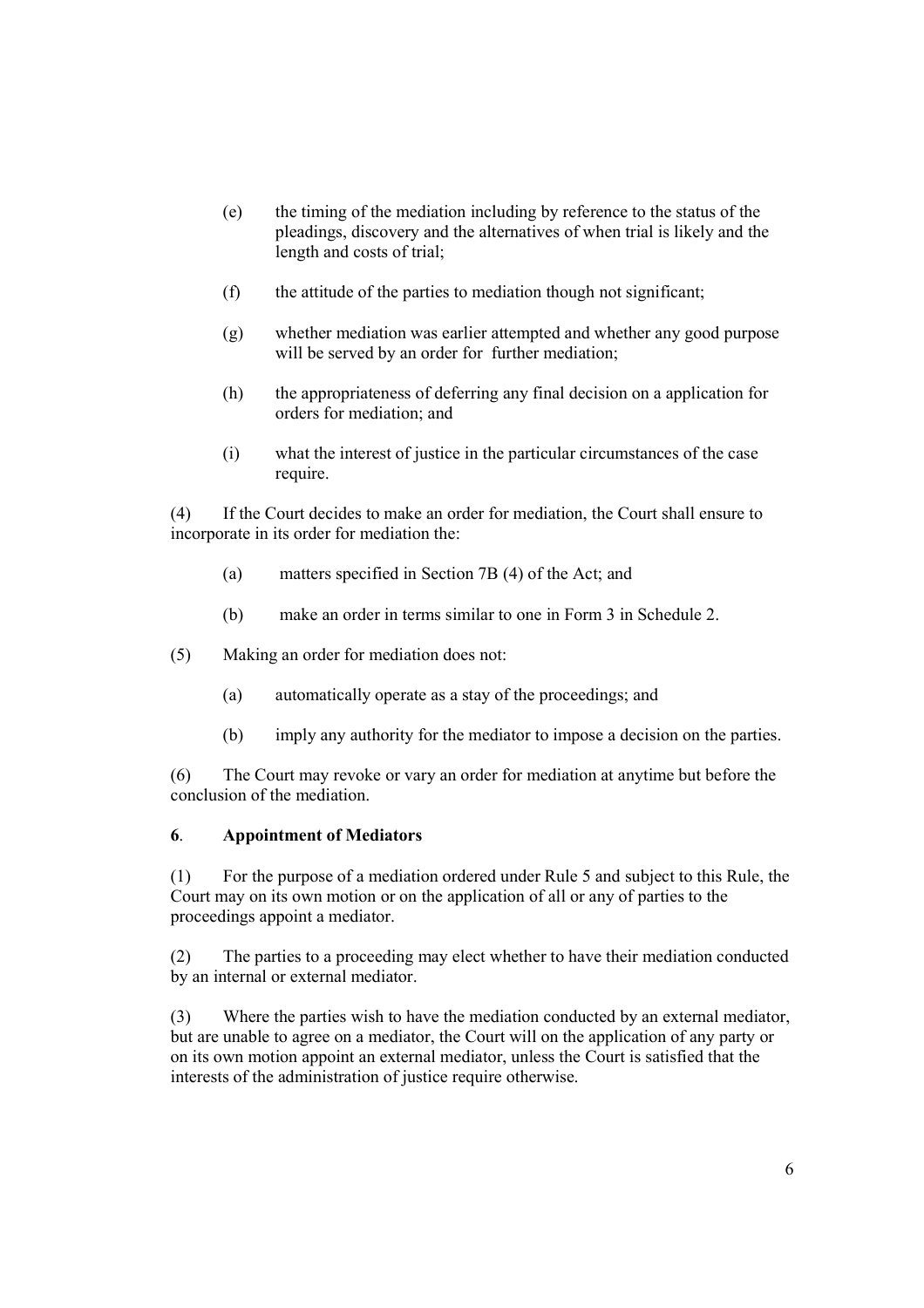(4) Where any party wishes to have the mediation conducted by an internal mediator, the Court will appoint an internal mediator where one is readily available or failing such availability appoint an external mediator.

(5) Provided the presiding Judge is accredited as a mediator under these Rules, the provisions of Subrules (1), (2) and (3) do not preclude the application of the provisions of Section 7B (3) (a) of the Act.

(6) Where a mediation conducted by a Judge fails to settle a matter, the provisions of Section 7D (4) of the Act applies without limiting:

- (a) the Judge's powers to make such orders and issue such directions as are necessary to have the proceedings progressed to trial expeditiously; and or
- (b) the parties right to allow by their consent for the Judge to preside and/or make a binding decision for them.

(7) The Court may revoke or vary an order for the appointment of a mediator at anytime but before the conclusion of the mediation.

## 7. Mediators Fees

(1) The fees for a mediation conducted by an internal mediator shall be in accordance with those prescribed in Schedule 3.

(2) An external mediator shall be entitled to charge and receive such reasonable fees agreed upon between the parties and the mediator.

(3) Subject to any agreement between the parties or order of the Court, the fees shall be paid equally by the parties to the proceedings, and the liability of the parties for these fees shall be joint and several.

(4) No mediation shall commence unless all fees have been paid or by arrangement satisfactory to the mediator and the parties have been made in the case of mediation by an external mediator.

## 8. Immunity of Mediators

Without affecting the operation of the provisions of Part V (Complaints Handling) of these Rules, a mediator who conducts mediation in accordance with these Rules, has the same protection and immunity as a Judge performing judicial duties and functions.

## 9. Mediation Process.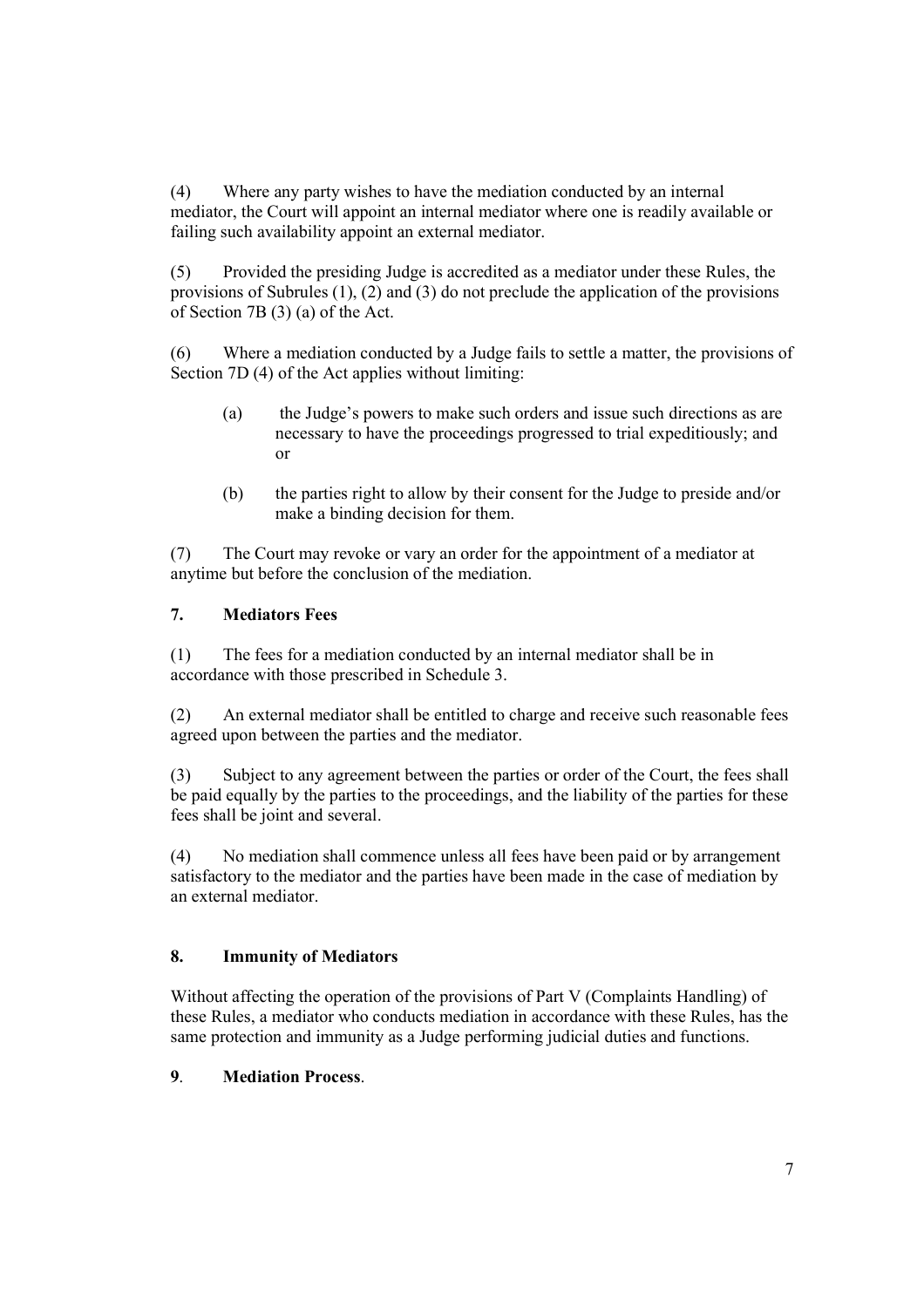(1) Rules 8 -10 inclusive apply to mediations where the mediator is appointed in accordance with Rule 6.

(2) Within seven days of receiving notification of appointment pursuant to Rule 6, the mediator must either decline the appointment, or accept the appointment and notify the parties in writing of the time and place for the conduct of the mediation.

(3) Unless the Court otherwise directs, the parties and the mediator must conduct the mediation with the object, so far as practicable, of completing the mediation within 2 calendar months of appointment of the mediator.

(4) The mediation shall commence with the first contact between the mediator and any one of the parties, and shall include all communications between the mediator and any of the participants in the mediation.

(5) The mediator shall file in the Court a certificate in form 2 of Schedule 2 to these Rules within seven business days of the completion of the mediation.

## 10. Parties' Duties

(1) Each party shall, subject to any directions from the Court or the mediator, take such steps as may be necessary to ensure that the mediation conference occurs as soon as possible.

(2) Unless the Court or the mediator otherwise directs, each mediation session shall be attended by each party or, if a party is a corporation, by an officer of the corporation having authority to settle the proceedings.

(3) If the conduct of the proceedings by a party is controlled by an insurer, each mediation session shall also be attended by an officer of the insurer having authority to settle the proceedings.

(4) A person who is required by these rules to attend a mediation session must attend in person unless granted leave by the Court or the mediator to attend by telephone, video link, or other form of communication in consultation with the other party.

(5) Each party must participate in good faith in the mediation and not impede the mediator in conducting and completing the mediation process within the time set by these Rules or by the Court.

(6) Where the mediator forms an opinion that a party has impeded the mediation, or has not participated in good faith, the mediator may provide a report to the Court of this opinion and the circumstances upon which it is based. Except to this extent, the mediator shall not include in the report the substance of any discussions or negotiations between the parties relevant to the resolution of the issues in the proceedings.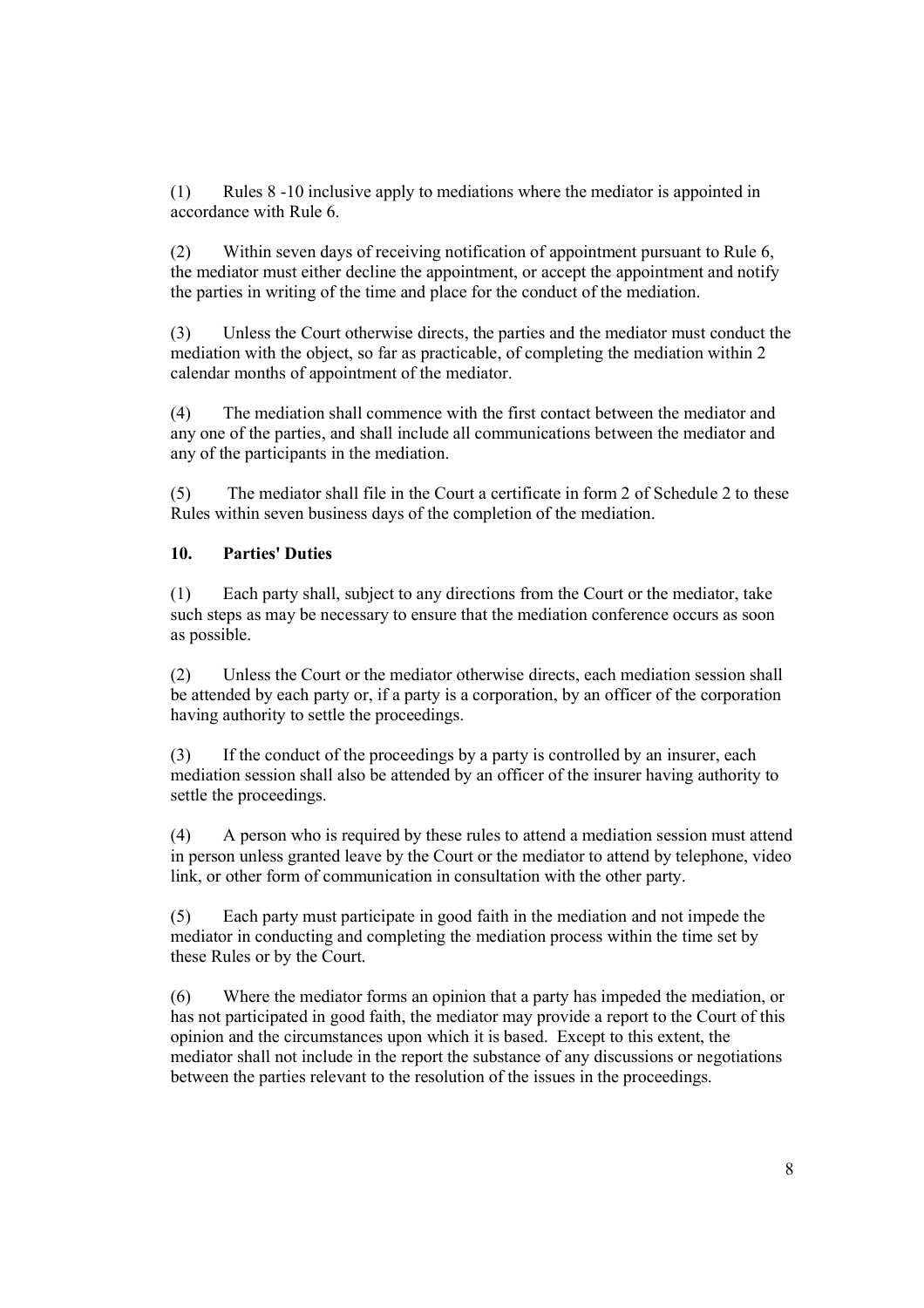(7) Where the Court is satisfied that a party has not participated in good faith in the mediation or has impeded the mediation, it may:

- (a) order that any claim for relief by the defaulting party is stayed until further order;
- (b) take the defaulting party's conduct into account in awarding costs in the proceedings; or
- (c) make such further or other order as it may think appropriate in the proceedings.

(8) A party may be accompanied by that party's lawyer at any mediation session and such other persons as the mediator may approve.

## 11. Confidentiality.

(1) All participants in a mediation are subject to a duty of confidentiality and shall not, without the consent of all parties to the proceedings, disclose to any person not a party to the proceedings the nature or effect of any discussions and any documents produced during the mediation that are not otherwise discoverable.

(2) Nothing said, or the nature or effect of any documents produced, during discussions in the course of the mediation between the Mediator and any participant in the absence of any one or more of the parties shall be disclosed directly or indirectly by any participant to the absent parties without the consent of all participants in those discussions.

## 12. Enforcement.

(1) Where in the course of a mediation, the parties agree on a resolution of all or part of the proceedings, the agreement shall be written down and signed by or for each party.

(2) Any party to a mediation conducted by a mediator may apply to the Court for an order giving effect to an agreement reached during the mediation by:

- (a) notice of motion if the proceedings are current; or
- (b) Originating Summons if the proceedings have been concluded.

(3) Subject to sub rule (2) an agreement reached during the mediation shall have the same force and effect, and may be enforced in the same manner, as if it were an agreement reached otherwise than during a mediation.

#### 13. Admissibility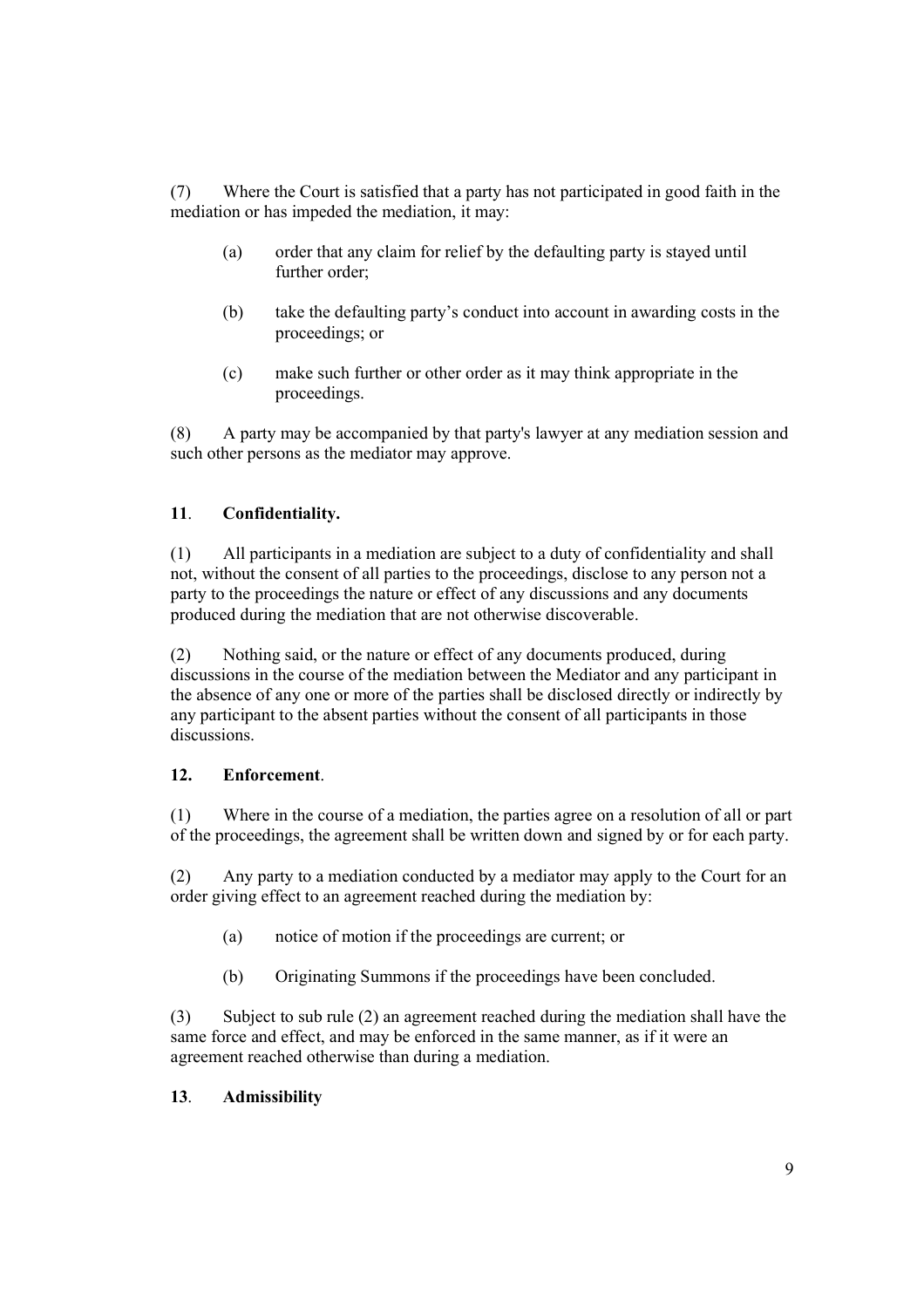Where a mediation has been conducted:

- (a) in accordance with Rule 9, or
- (b) in accordance with an agreement between the parties including a provision to a like effect to Rule 11,

 no evidence shall be admitted in the proceedings or any other proceedings of anything said or done by any person at the mediation.

### 14. Directions

Subject to Rule 11, at any time following the commencement of proceedings any party or mediator may apply to the Court for directions in relation to any matter relating to the mediation of issues in those proceedings.

## PART III — ACCREDITATION MECHANISM AND PROCESS.

#### Division 1 - General

### 15. Holding out and practicing as a Mediator

(1) No person shall hold himself or herself out as a mediator, unless accredited as such pursuant to these Rules.

(2) A person may be accredited as a mediator if that person meets the accreditation criteria as set out in Schedule 1 to these Rules or such other requirements as the Council considers appropriate from time to time for the particular kind of accreditation applied for.

## Division 2 - Accreditation System, Qualification, Process and Accreditation

### 16. Establishment of the Accreditation Process

For the purposes of accreditation of mediators, there is established a system of accreditation by which the Council receives and determines all applications for accreditation.

#### 17. Qualification for Accreditation

Persons shall be qualified for accreditation (including renewal of accreditation) as a mediator if they: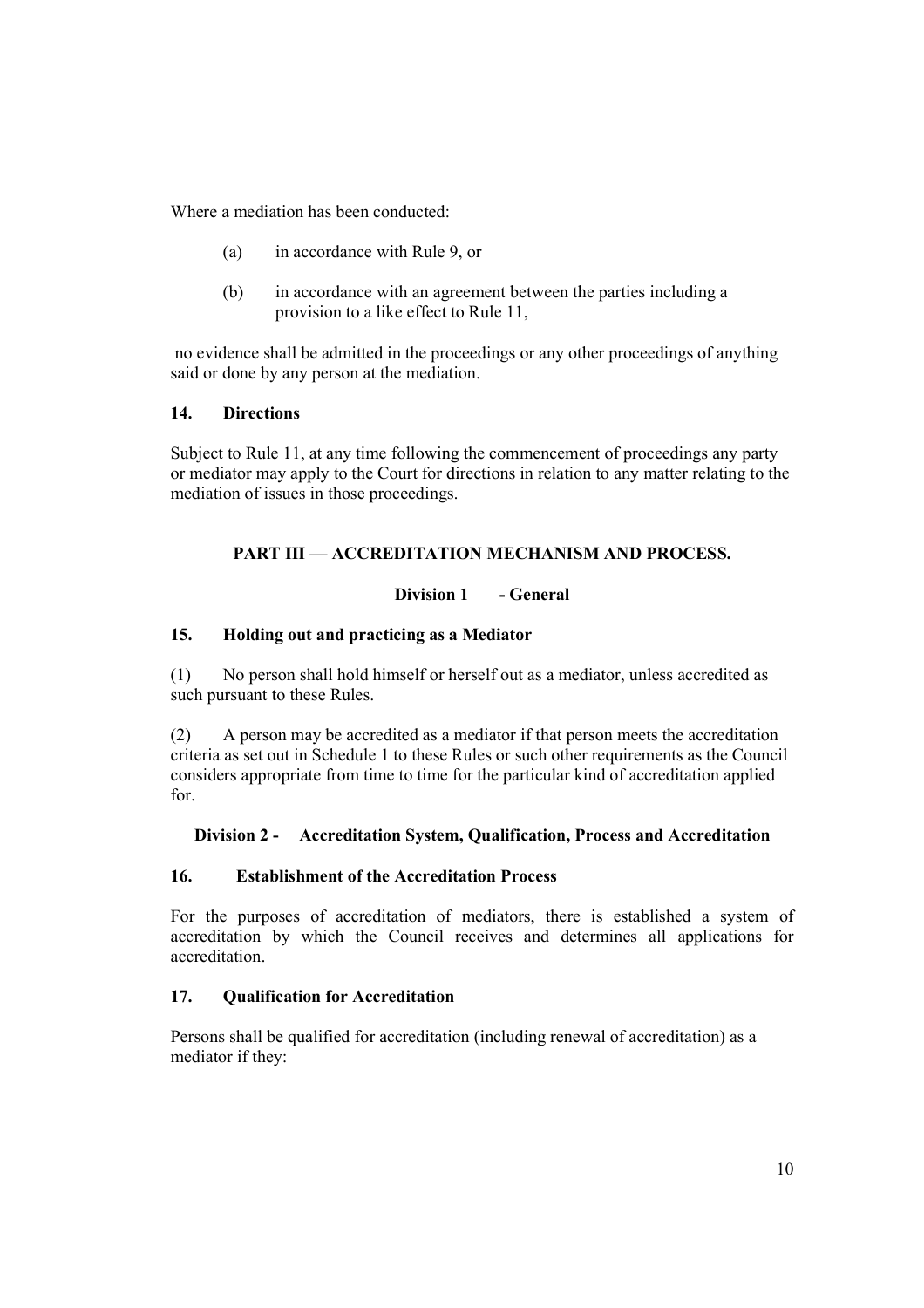- (a) are fit and proper persons to be accredited as a mediator as provided for Rule 22; and
- (b) meet the accreditation criteria as determined by the Council in accordance with Rule 15 (2) for the form of ADR for which accreditation is sought.

# 18 Application for Accreditation

(1) Subject to Subrule (2) a person may apply for accreditation as a mediator by lodging an application with the Council.

(2) All applications shall clearly specify the form of ADR for which accreditation is sought and shall be supported by:

- (a) Evidence demonstrating that the applicant is a fit and proper person in accordance with Rule 22;
- (b) Evidence demonstrating satisfaction with the accreditation criteria relevant to the form of ADR for which accreditation is sought; and
- (c) a detailed curriculum vitae.

## 19. Certification as a Mediator

- (1) Subject to Subrule 2, where the Council decides to accredit an applicant:
	- (a) the accreditation shall be in respect of such form of ADR and subject to such conditions and restrictions as the Council shall think appropriate; and
	- (b) the Council shall issue an appropriate certificate of accreditation under the hand of the chair and two other members or in the absence of the chair three members of the Council.

(2) Where an application is based on residence or membership of a particular village or community, the applicant's accreditation shall be subject to a restriction of practice to that village or community.

(3) For the purposes of considering and determining an application for accreditation, the Council may at its discretion request a person to observe and report to the Council the applicant's conduct either in role play or with the consent of the parties, in live conduct of mediation on location or captured on DVD, Video and or such other forms of electronic media as may be directed by the Council.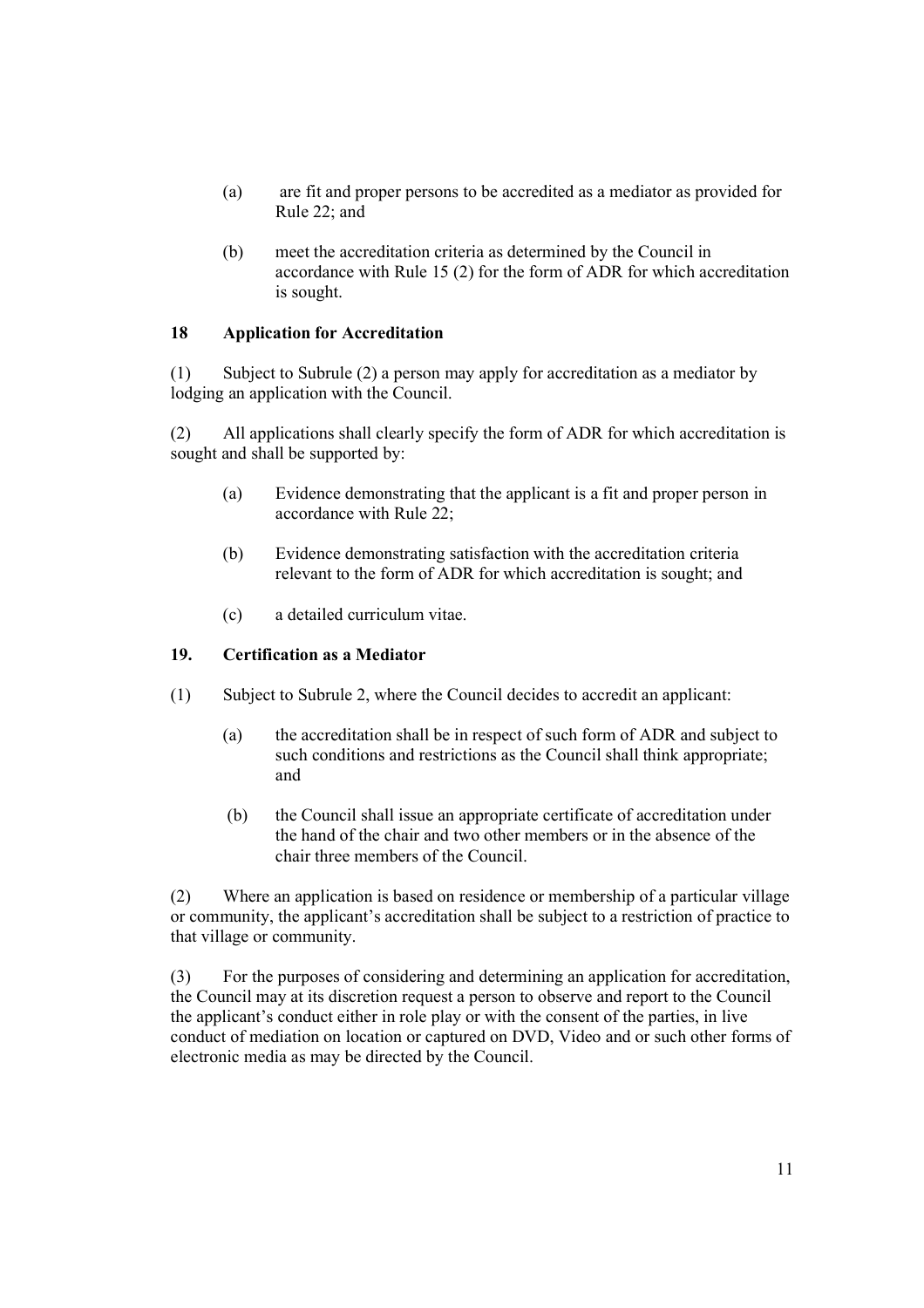(4) The Council shall keep and publish at least once each calendar year a list of all accredited mediators and the form of ADR for which they are accredited.

## 20. Term and Renewal of Accreditation.

(1) Subject to Subrule ( 4), accreditation shall be for a period of 2 years, and shall be renewable on application to the Council providing the applicant remains a fit and proper person to be accredited, and satisfies all other requirements for continuing accreditation.

(2) Where an application for renewal of accreditation is made within the 2 year period referred to in Subrule (1), the applicant's accreditation shall be deemed to continue until the application for renewal is decided by the Council.

(3) The Council may in its discretion accept an application for renewal notwithstanding that the applicant's accreditation has expired.

(4) An accreditation pursuant to Rule 19(2) shall have no maximum term and shall not require renewal save where a restriction or condition attached to a particular accreditation requires otherwise.

### 21. Refusal of Accreditation.

If the Council decides not to grant accreditation, or grants accreditation subject to conditions or restrictions, it shall inform the applicant of its decision and the reasons for its decision.

#### 22. Fit and Proper Person

(1) In determining whether applicants are fit and proper persons to be accredited as mediators, regard shall be had to:

- (a) their probity;
- (b) their competence and soundness of judgment for fulfilling the responsibilities as a mediator;
- (c) the diligence with which they are fulfilling or likely to fulfill those responsibilities;
- (d) any record of any convictions or charges pending whether criminal, administrative or other misconduct;
- (e) whether the interests of mediators or a system of ADR are, or are likely to be, in any way threatened by their position as mediators;
- (f) their experience if any, within a system of dispute or conflict resolution;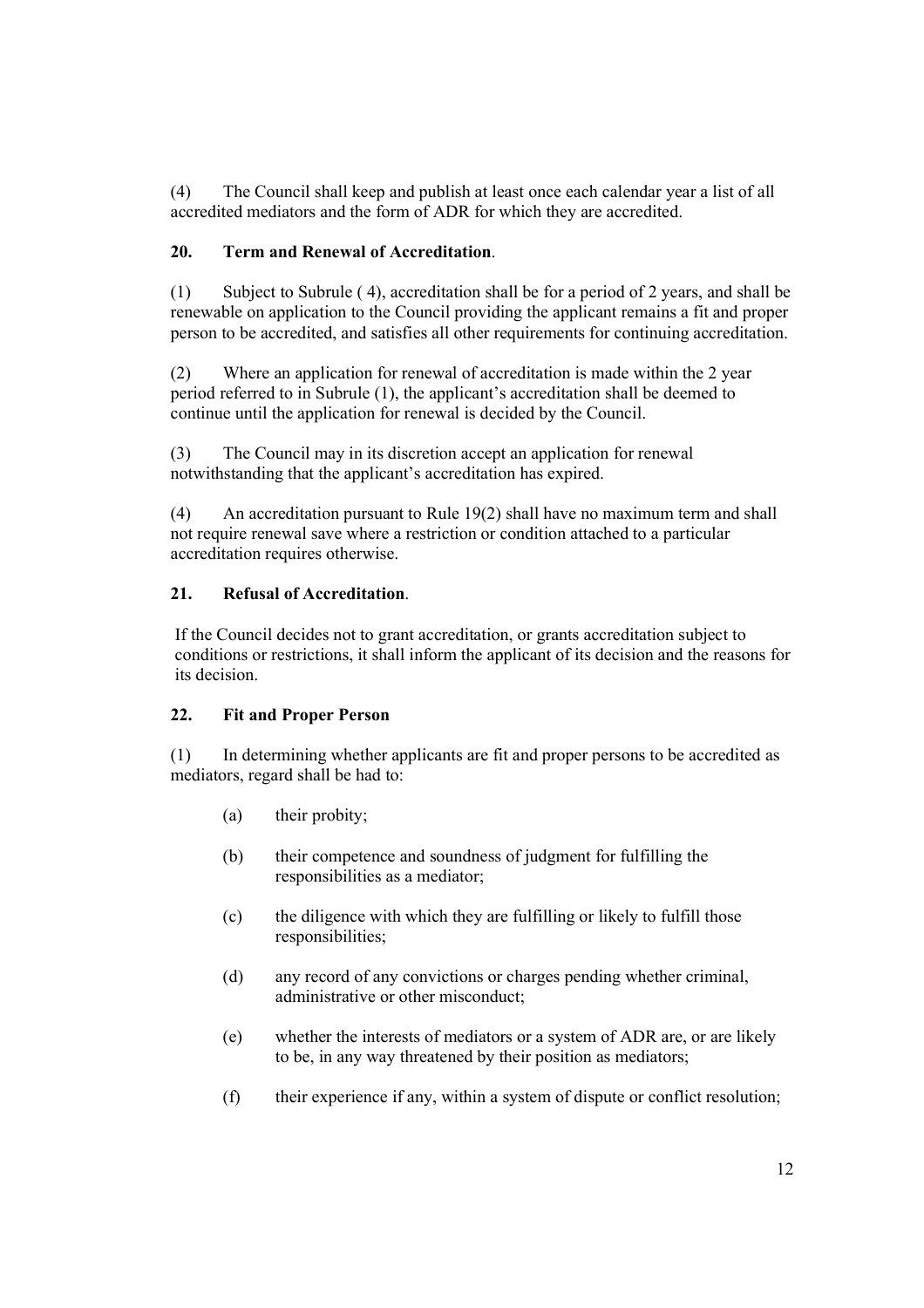- (g) their knowledge of the applicable laws, rules and regulations regarding the particular form of ADR accreditation applied for;
- (h) any history of physical or mental health or serious behavioral problems; and
- (i) any engagement in any business practices appearing to be deceitful or oppressive or otherwise improper (whether unlawful or not) or which otherwise reflect discredit on their conduct.

(2) In addition to the foregoing, regard may also be had to such matters and evidence as may be relevant and obtained from any source.

#### Division 3 - ADR Committee

## 23. Establishment of the ADR Committee

An ADR Committee is hereby established.

#### 24 Membership of the Committee.

- (1) The Committee shall consist of:
	- (a) at least two Judges appointed by the Chief Justice who shall appoints one of them as the chair of the Committee;
	- (b) the Chief Magistrate or the Chief Magistrate's nominee;
	- (c) the Dean of the Law School of the University of Papua New Guinea;
	- (d) the Director of the Legal Training Institute;
	- (e) two lawyers representing the private bar appointed by the Council of the PNG Law Society;
	- (f) the Solicitor General or his or her nominee and another lawyer in the Public Service nominated by him or her;
	- (g) one person representing mediators and providers of other forms of ADR in the public sector appointed by the Chief Justice; and
	- (h) one person representing mediators and providers of other forms of ADR in the private or non government sector appointed by the Chief Justice.
	- (j) one other person appointed by the chair of the Committee in consultation with the members of the Committee.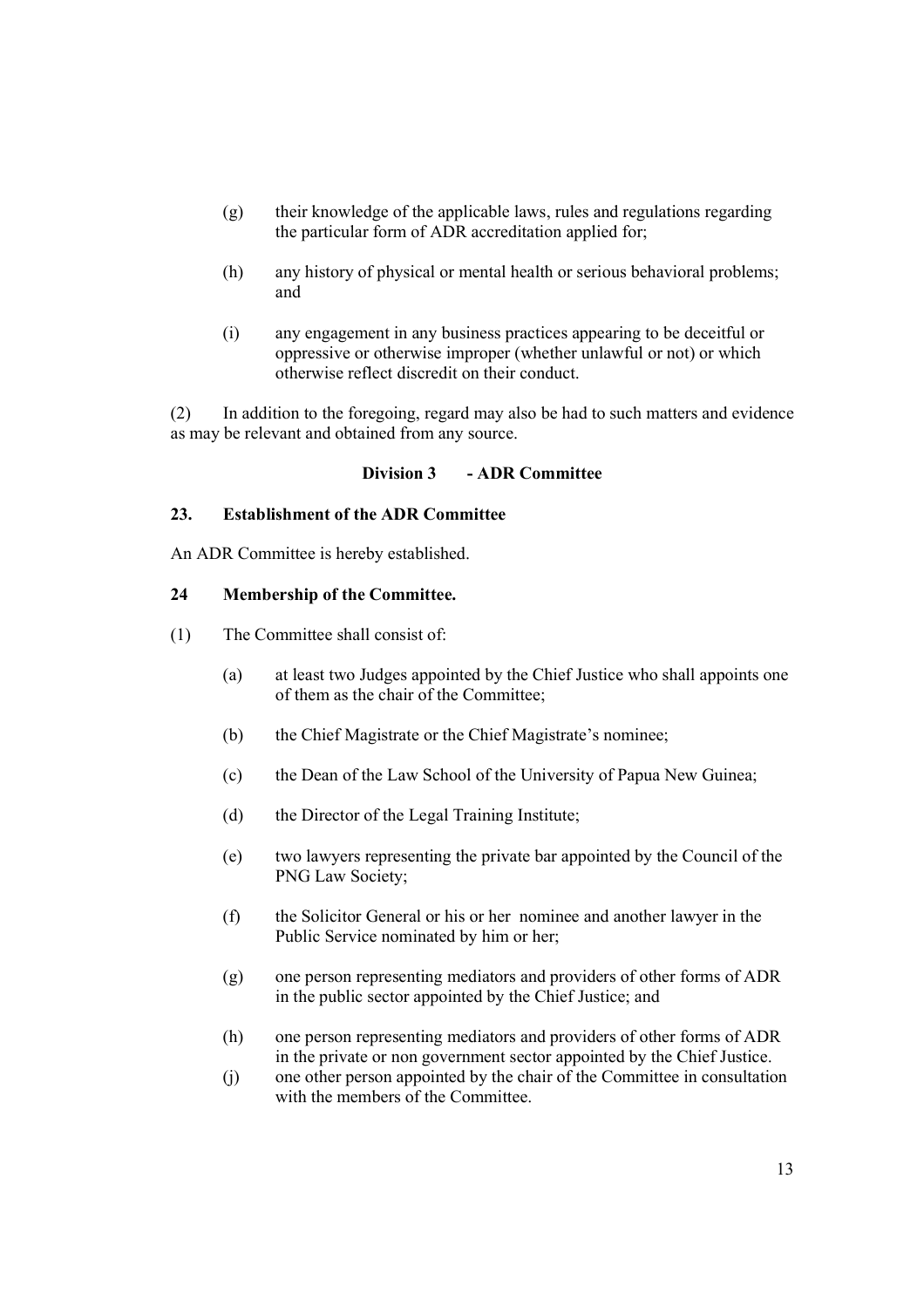(2) Any vacancies in the membership of the Committee shall be resolved by the relevant appointing authority within one month of the vacancy, failing which the chair in consultation with the Committee shall make an appointment to fill the vacancy.

(3) Only where the Committee considers appropriate, it may by absolute majority vote, appoint not more than two other persons who have a particular skill, knowledge and or experience and are willing to assist the Committee in carrying out its functions.

## 25. Loss of membership.

(1) A member of the Committee other than a person who is a member by virtue of office who fails to attend 3 consecutive meetings of the Committee without excuse for absence satisfactory to the chair ceases to be a member of the Committee and the Committee shall request the relevant appointing or nominating authority to appoint or nominate another person to replace that member.

(2) Subject to Subrule (3), the term of a person's nomination or appointment shall not exceed 3 years, but that person shall be eligible for reappointment or renomination.

(3) Where a person's term referred to in Subrule (2) has expired and those responsible for making an appointment or nomination have not done so, that person will continue as a member of the Committee until the appointment or nomination is made.

## 26. Service of documents.

Service upon the Committee of any order, notice or other document shall be executed by delivering the same or by sending the same by registered post to the Secretary at the office of the Committee.

## 27. Functions of the Committee.

- (1) The functions of the Committee are to:
	- (a) promote the interest of the public and the interest of mediators in relation to mediation and other forms of ADR in a manner that is fair and just to all and generally to promote and uphold good and acceptable standards of practice of mediation and other forms of ADR;
	- (b) promote and encourage proper conduct by mediators;
	- (c) suppress illegal, dishonourable, improper and unprofessional practices and conduct by mediators;
	- (d) preserve and maintain the integrity and status of mediators;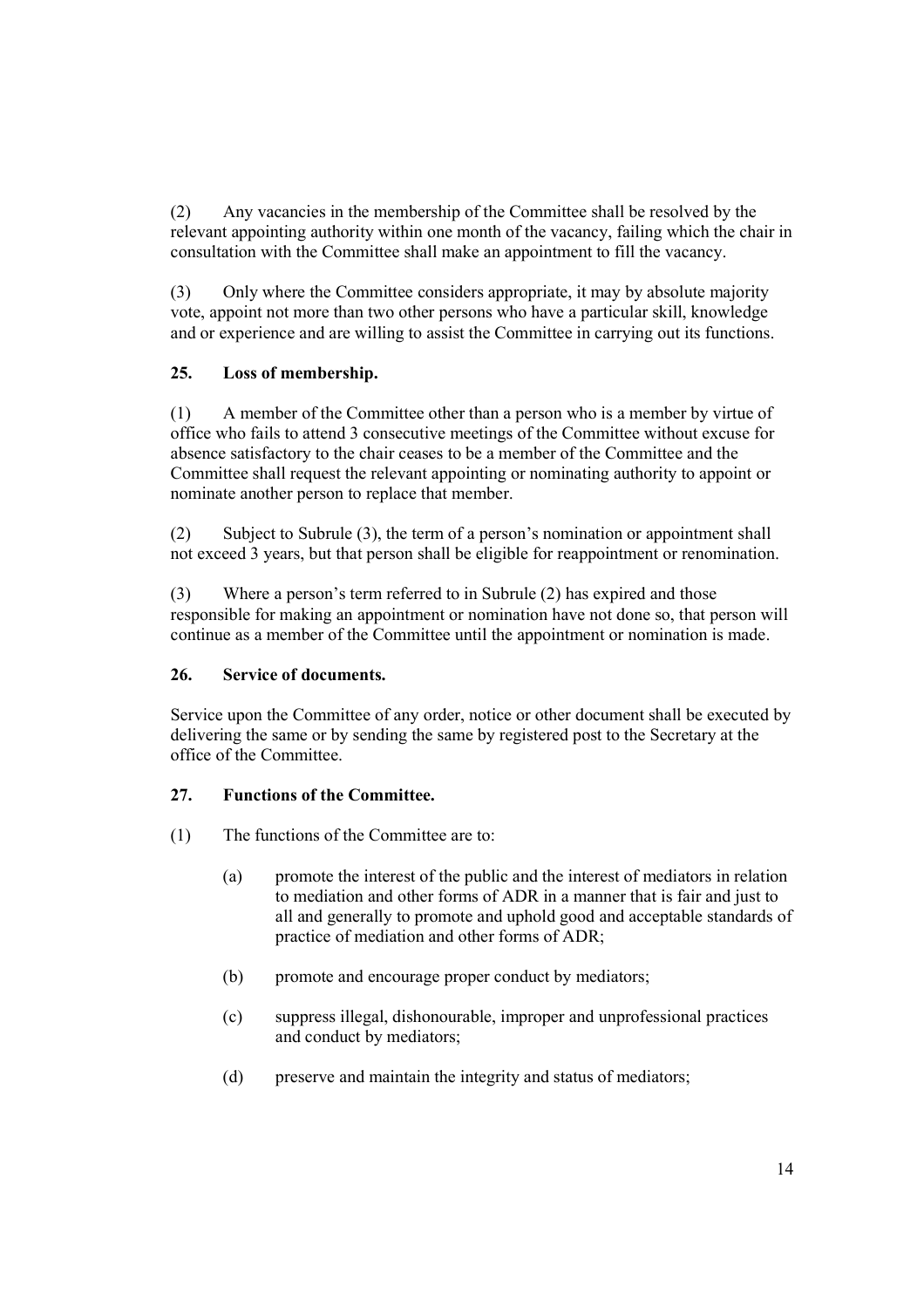- (e) promote opportunities for the acquisition and diffusion of knowledge of the law and the proper practice of mediation and other forms of ADR;
- (f) package and deliver or sanction the packaging and delivery of trainings, conferences, workshops and such other educational programs with a view to promoting proper conduct of mediation and other forms of ADR;
- (g) initiate or contribute to the promotion, development and reform of the laws concerning mediation and other forms of ADR practices for the better conduct and provision of mediation and other forms of ADR services; and
- (h) provide a means for the amicable settlement of professional differences and disputes between mediators:
	- (i) provide advice to the Council as requested from time to time; and
	- (ii) have such other functions as are conferred upon it by the Chief Justice, by this instrument, the Act as amended or any other law.

### 28. Powers of the Committee.

The Committee has all powers necessary to carry out its functions.

## 29. Meetings of the Committee.

(1) The Committee shall meet at such times, places and days as the chair determines in consultation with the members of the Committee for the efficient conduct of the Committee's meetings.

- (2) Five members of the Committee shall constitute a quorum.
- (3) The chair of the Committee shall preside and:
	- (a) all matters shall be decided by a majority of the votes of the members present and voting; and
	- (b) the chair has a deliberative and, in the event of an equality of votes on a matter, also a casting vote.
- (4) Minutes of each meeting shall be—
	- (a) kept by the Secretary;
	- (b) confirmed by the Committee at the next meeting of its previous meetings minutes; and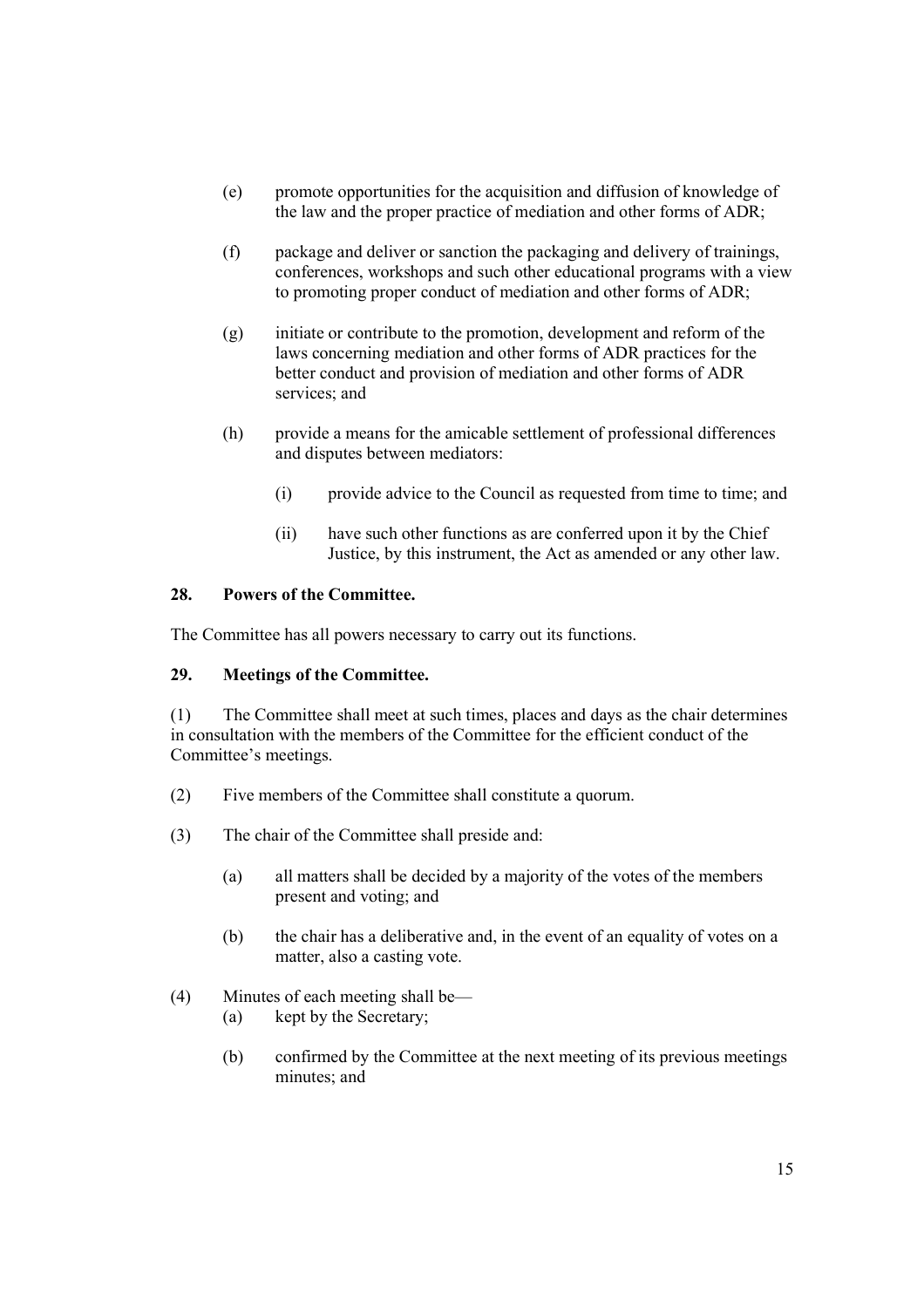(c) signed by the chair of the Committee.

(5) In the absence of the chair from a meeting, those present shall elect a member who will act as chair of the Committee for the duration of the meeting.

## 30. Protection of the Committee.

No act done or proceeding taken under these Rules shall be questioned on the ground:

- (a) of the existence of any vacancy in the membership, or any defect in the constitution, of the Committee; or
- (b) of any omission, defect or irregularity not affecting the substantive merits of the case.

## 31. Protection of the Committee Members.

No action, suit, prosecution or other proceeding shall be brought or instituted personally against any member of the Committee in respect of any act done *bona fide* in pursuance of these Rules or in pursuance of the functions and powers of the Committee.

## 32. Service of the Committee.

(1) Unless otherwise provided for, the Assistant Registrar ADR shall serve as the Secretary of the Committee.

(2) Subject to the Salaries and Conditions Monitoring Committee Act 1988, the terms and conditions of appointment of the Secretary are as determined by the National Judicial Staff Service.

- (3) The Secretary:
	- (a) is the Chief Executive Officer of the Committee;
	- (b) is the head of the service of the Committee; and
	- (c) shall, subject to the directions of the Committee through its chair, administer the affairs of the Committee.

## 33. Appointment of officers of the Committee

(1) Other staff employed within the National Court under its ADR track or division shall serve the Committee in such manner and capacity as the Committee through its chair may direct in consultation with the Chief Justice and Secretary of the National Judicial Staff Services.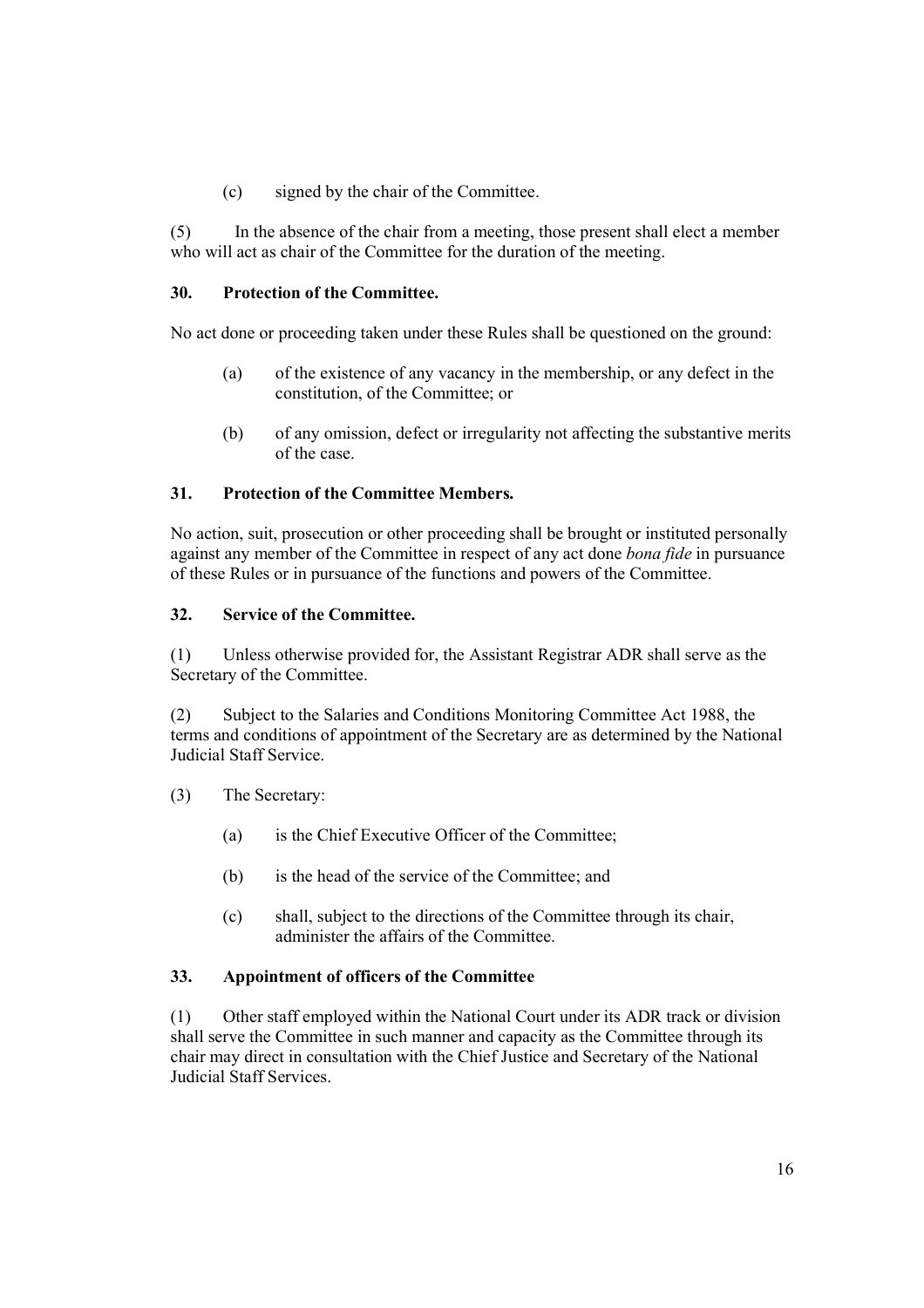(2) Subject to the Salaries and Conditions Monitoring Committee Act, the terms and conditions of appointment of persons appointed under Subrule (1) are as determined by the National Judicial Staff Service.

# Division 3 - Accreditation Council

## 34 Accreditation Council.

A Mediator Accrediting Council is hereby established.

# 35 Membership of the Council.

The Council shall consist of the:

- (a) Chief Justice who shall be the chair of the Council;
- (b) Deputy Chief Justice;
- (c) Chair of the Committee;
- (d) Registrar of the National and Supreme Courts; and
- (e) Chief Magistrate.

## 36. Service of documents.

Service upon the Council of any order, notice or other document shall be executed by delivering the same or by sending the same by registered post to the Secretary at the office of the Council.

# 37. Functions and Powers of the Council.

- (1) The Council shall:
	- (a) receive and determine all applications for accreditation pursuant to these Rules;
	- (b) refer any complaint against any mediator for processing and resolution under Part IV;
	- (c) support the Committee in the discharge of the Committee's functions and powers as specified in these Rules and ensure it has such facilities and resources as are necessary to carry out its powers and functions;
	- (d) take all steps necessary and within its powers to enable the Committee to carry out its functions and powers effectively and efficiently.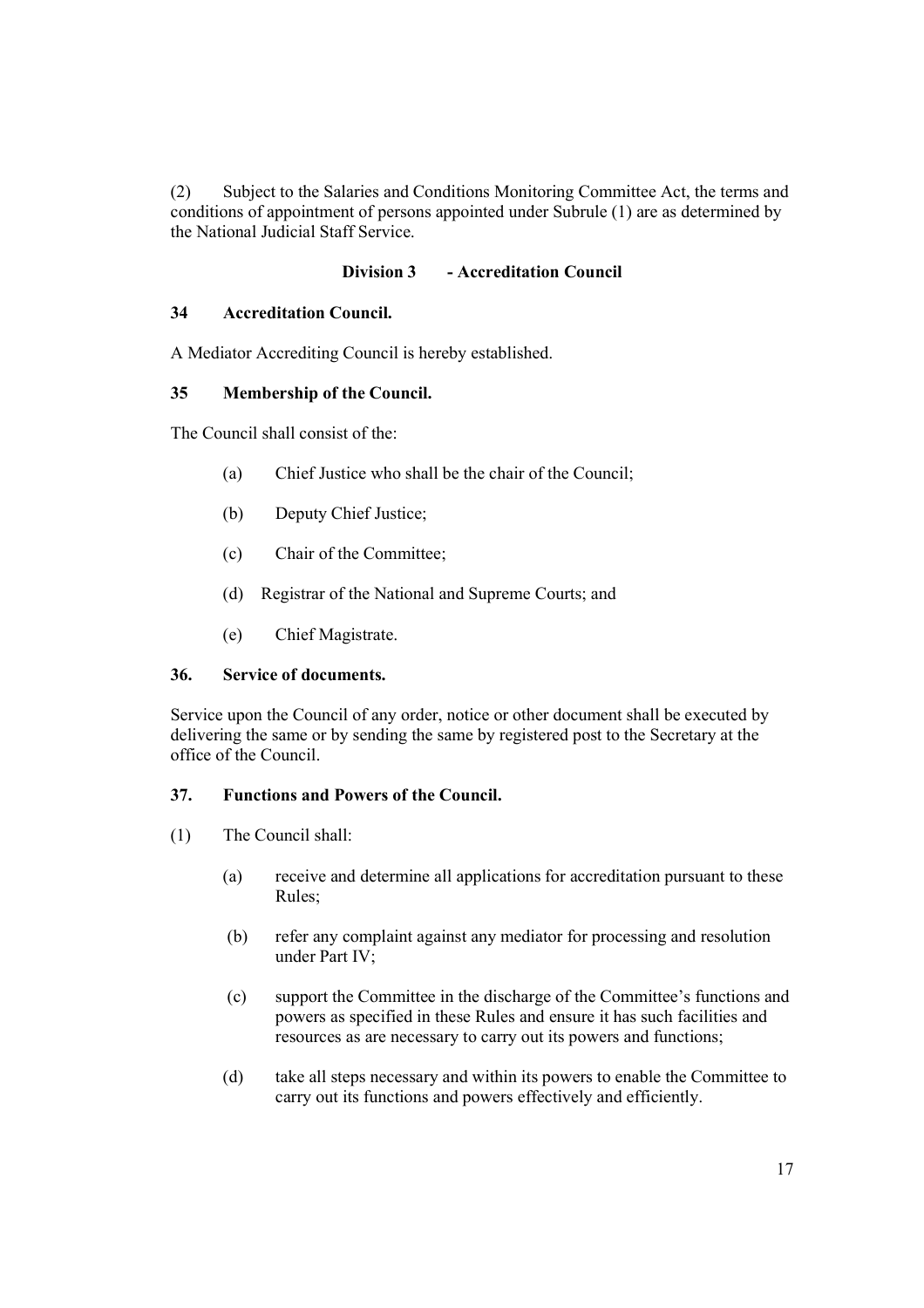- (e) publish or arrange for the publication of such written material as it considers of benefit to the public or to mediators;
- (f) provide or arrange through the Committee for the provision of educational and training programs for mediators;
- (g) determine the accreditation criteria to be applied for time to time; and
- (h) have all powers necessary to carry out its functions.

(2) Until the Council determines the accreditation criteria, the accreditation criteria set out in Schedule 1 to these Rules shall be deemed to be the Council's determination at the time of commencement of these Rules.

### 38. Delegation.

.

(1) The Council may appoint subcommittees and delegate to those subcommittees such of its powers as it may from time to time determine.

- (2) A subcommittee may consist of one or more members.
- (3) At least one member of the subcommittee shall be a member of the Council. The chair of the subcommittee shall be appointed by the Council.

#### 39. Meetings of the Council.

(1) The Council shall meet at such times, places and days as the chair determines for the efficient conduct of the Council's meeting.

(2) Any three members of the Council which shall include the Chief Justice or the chair of the Committee shall constitute a quorum.

- (3) The chair of the Council shall preside and:
	- (a) all matters shall be decided by a majority of the votes of the members present and voting; and
	- (b) the chair of the Council has a deliberative and, in the event of an equality of votes on a matter, also a casting vote.
- (4) Minutes of each meeting shall be:
	- (a) kept by the Secretary;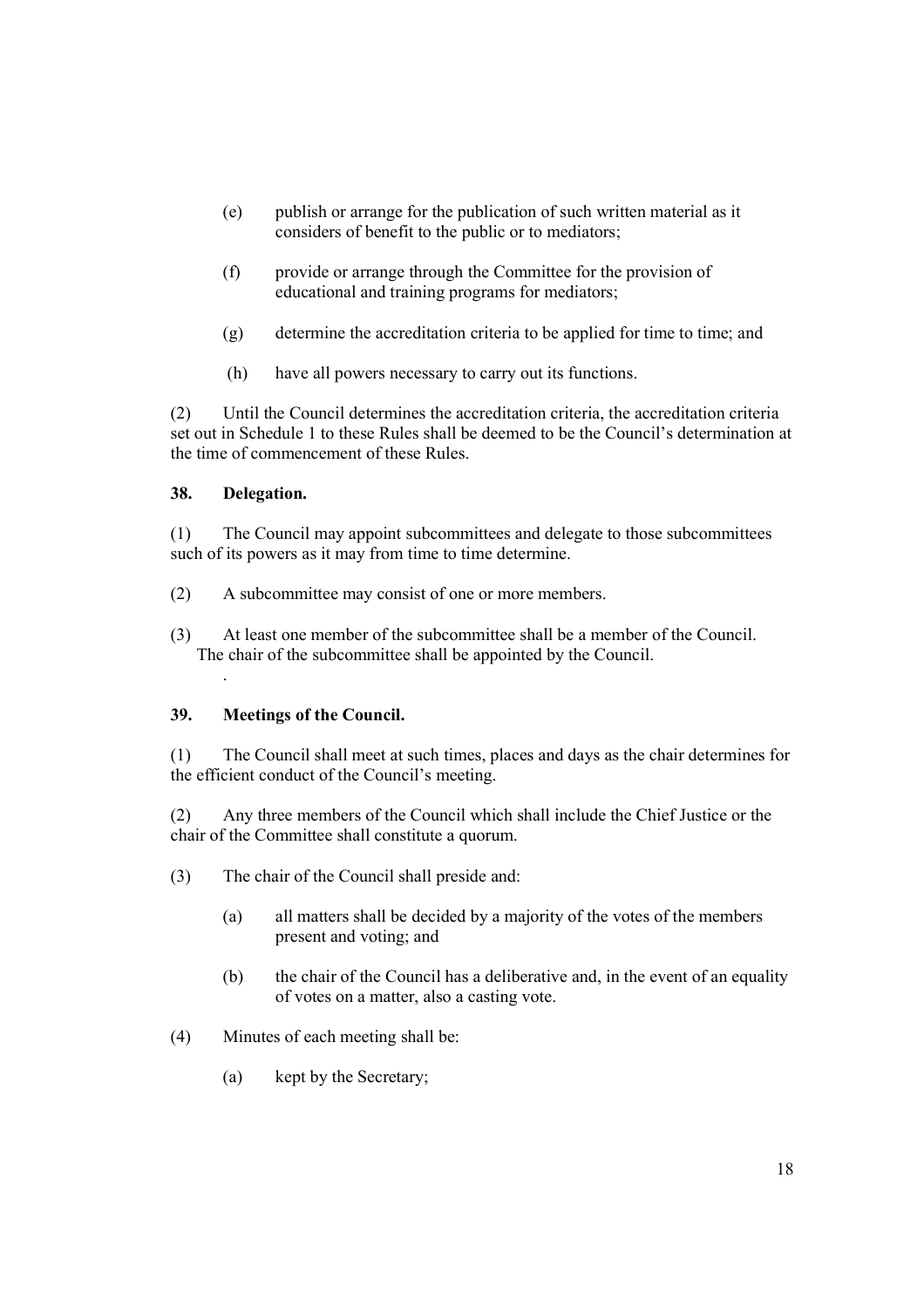- (b) confirmed by the Council at the next meeting of the Council; and
- (c) signed by the chair of the Council.

## 40. Protection of the Council.

No act done or proceeding taken bona fide under these Rules shall be questioned on the ground:

- (a) of the existence of any vacancy in the membership, or any defect in the constitution, of the Council; or
- (b) of any omission, defect or irregularity not affecting the merits of the case.

# 41. Protection of Councillors.

No action, suit, prosecution or other proceeding shall be brought or instituted personally against any member of the Council in respect of any act done bona fide in pursuance of these Rules.

## 42. Service of the Council

(1) Unless otherwise provided for, the Assistant Registrar ADR shall serve as the Secretary of the Council.

(2) Subject to the Salaries and Conditions Monitoring Committee Act 1988, the terms and conditions of appointment of the Secretary are as determined by the National Judicial Staff Services.

## (3) The Secretary

- (a) is the Chief Executive Officer of the Council;
- (b) is the head of the service of the Council; and
- (c) shall, subject to the directions of the Council, administer the affairs of the Council.

## 43. Appointment of officers of the Council.

(1) Other staff employed within the National Court under its ADR track or division shall also serve the Council in such manner and capacity as the Council may direct in consultation with the Judge Administrator.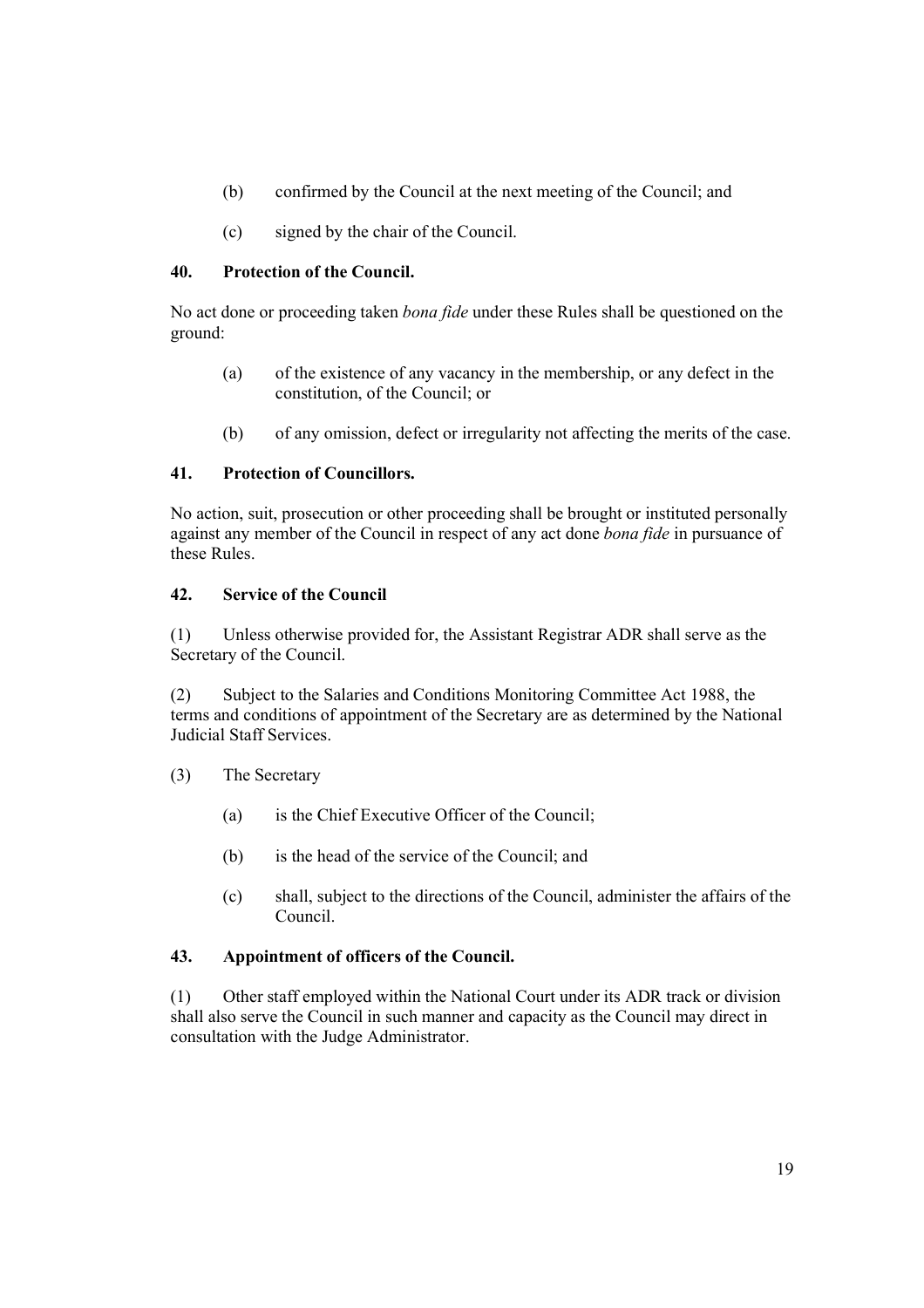(2) Subject to the Salaries and Conditions Monitoring Committee Act, the terms and conditions of appointment of persons appointed under Subrule (1) are as determined by the national Judicial Staff Service.

## PART IV. CODE OF PROFESSIONAL CONDUCT FOR MEDIATORS

#### Division 1 - Preliminary

## 44. Application.

(1) This Code shall be read and applied in conjunction with accreditation criteria established by these Rules.

(2) In the event of any conflict between any provision in this Code and the Act or any other Act under which a mediator practices, the provision of the Act or other Act shall prevail to the extent of any such inconsistency.

(3) This Code is in addition to and not in derogation of any applicable statute based professional conduct rule or code to which a mediator is subject and any such professional rule or code shall to the extent of any inconsistency override the provisions of this Code.

#### Division 2 - Duties and Responsibilities of Mediators

#### 45. Duty of every Mediator.

It is the duty of mediators :

- (a) not to engage at any time in conduct (whether in pursuit of their profession or otherwise) which is:
	- (i) illegal;
	- (ii) dishonest;
	- (iii) unprofessional;
	- (iv) prejudicial to the administration of justice; or
	- (v) may otherwise bring the mediation profession into disrepute;
- (b) to observe the ethics and etiquette of the mediation profession as set out in this Code;
- (c) to be competent in all professional activities as a mediator;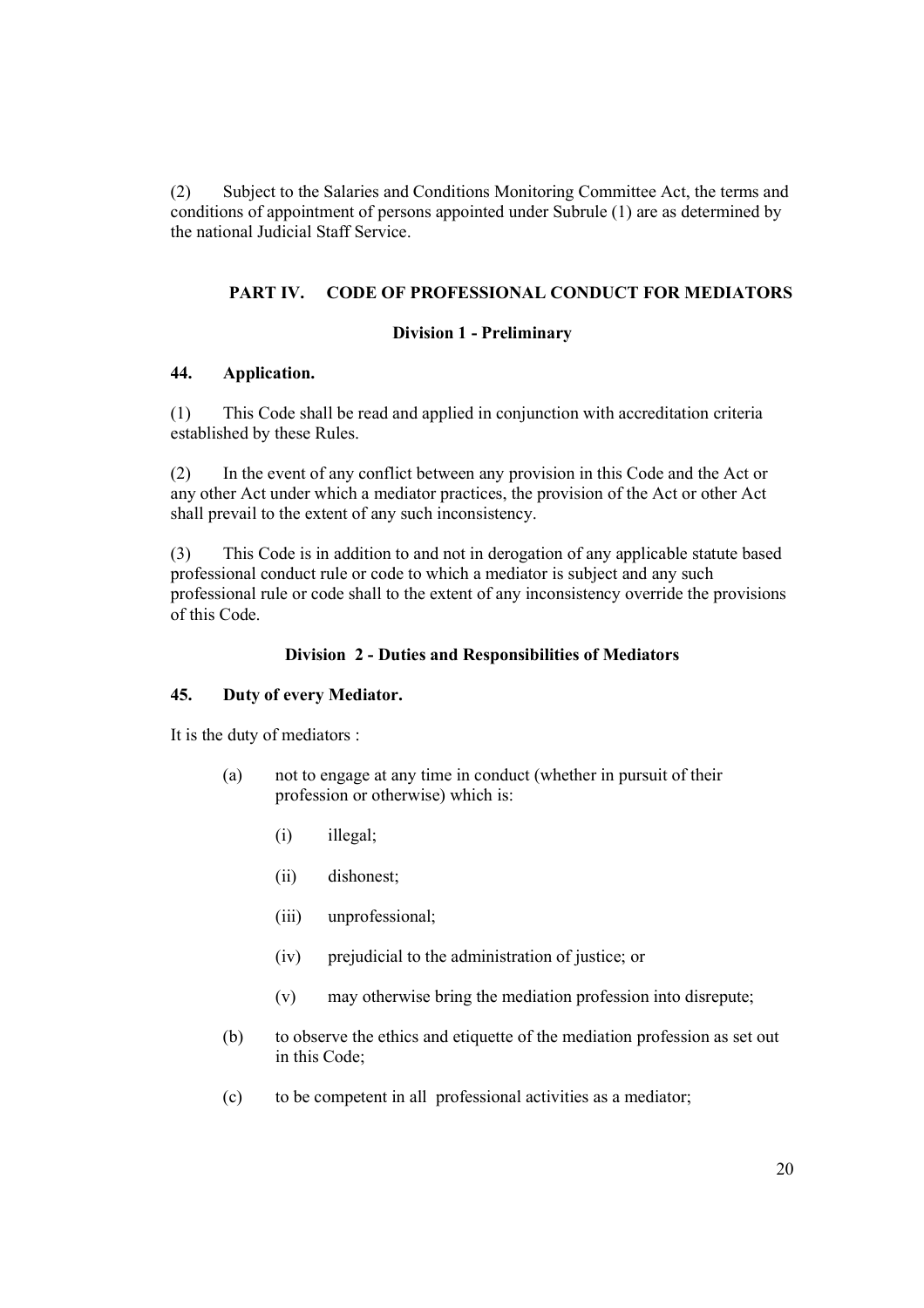- (d) to respond within a reasonable time and in any event within 14 days or such further time as may be extended by the Complaints Officer or the Complaints Authority, to any requirement of the Council for comments or information and in doing so, shall furnish in writing a full and accurate account of their conduct:
	- (i) in relation to the matter the subject of a complaint; or
	- (ii) in relation to any other matter the subject of an investigation or inquiry by the Council; and

to comply with the relevant provisions of the Act, and this Code.

### 46. Maintaining professional integrity.

- (1) Subject to Subrules (2) and (3) a mediator shall not:
	- (a) provide any advice or opinion or an evaluation of a matter in dispute;
	- (b) attempt to impose a decision on the parties; or
	- (c) knowingly:
		- (i) assist; or
		- (ii) seek to induce, a breach of this Code by another mediator.

(2) Subrule (1) does not preclude a mediator from providing information or referring parties to information that is generally available, exercising care not to provide any prescriptive advice or opinion.

(3) The provisions of Subrule (1) do not apply to cases in which a mediator is providing a blended form or a customary form of mediation, where the mediator shall be at liberty to provide such advice or opinion as fairly and generally as is possible with good reason to help determine the dispute between the parties, provided:

- (a) the mediator is an expert in the area of dispute (except in the case of customary process) and has the appropriate knowledge, experience and exposure on the matters in dispute between the parties;
- (b) the participants have requested such advice or opinion and/or the parties have given prior consent for the provision of such advice or opinion; and
- (c) the information or advice or opinion provided: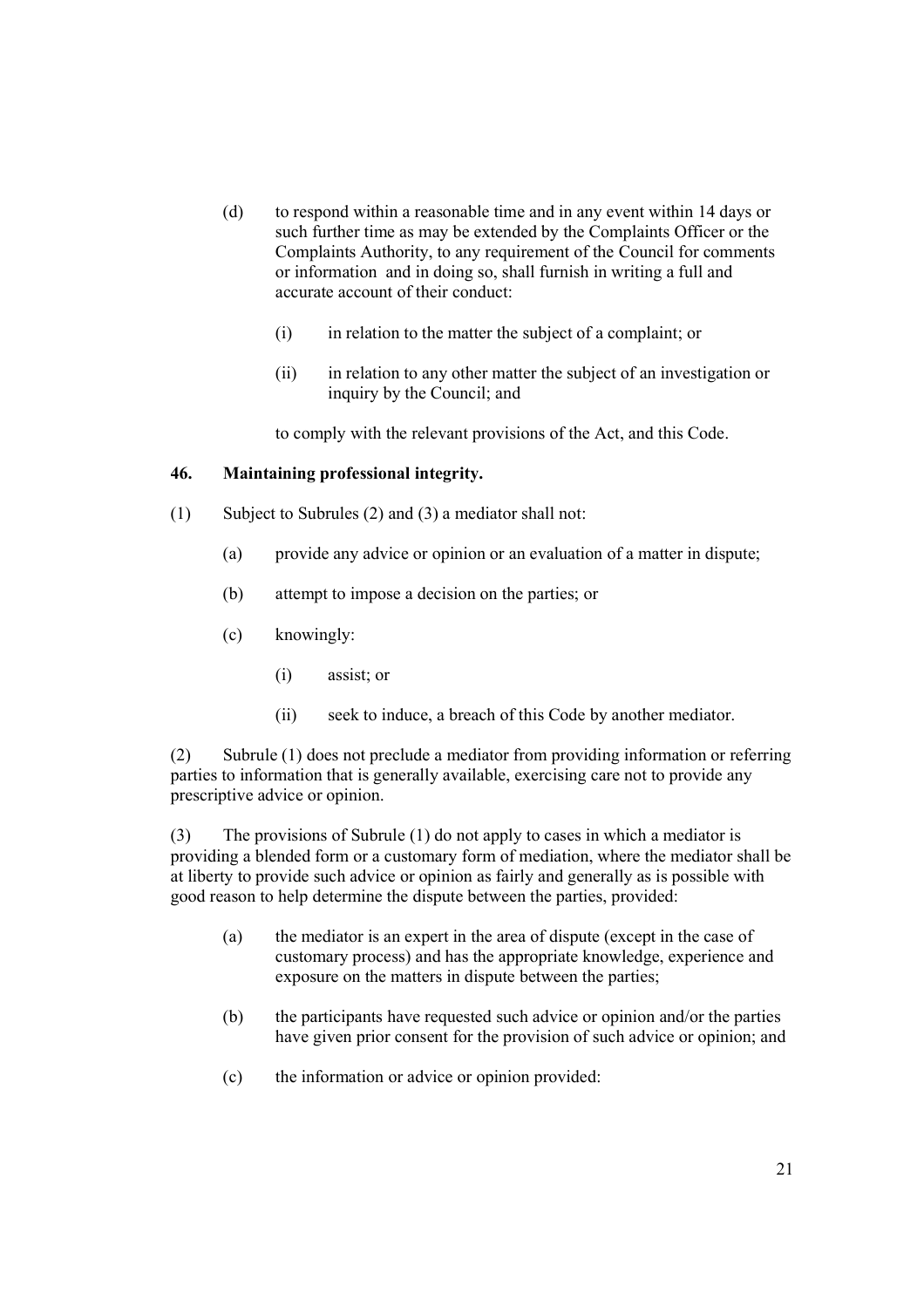- (i) is within the mediators qualification and competence; and
- (ii) does not amount to an interpretation of a law, a statement or behaviour.

(4) Mediators shall take reasonable care to ensure that their partners, associates or employees do not commit an act or omission which would be a breach of this Code if committed by a mediator.

(5) Mediators shall properly supervise all professional work carried out for them and on their behalf by a person who is not an accredited mediator.

- (6) Where Mediators become aware of:
	- (a) a breach of any provision of the Act or any other Act;
	- (b) a breach of the accreditation criteria; or
	- (c) a breach of this Code by another mediator,

they shall report the matter to the Council.

- (7) A mediator shall not permit a party to make gifts or lend money:
	- (a) to the mediator or a member of his or her family;
	- (b) to a partner of the mediator or a member of that partner's family; or
	- (c) to a company (other than a company the shares in which are listed on any stock exchange) in which any of the parties referred to in paragraphs (a) and (b) has a significant beneficial interest.

(8) Mediators shall take all reasonable steps to ensure that they and their partners and or associates do not engage in any conduct that brings into disrepute their integrity as mediators and the general good standing and repute of the mediation profession.

(9) Mediators shall ensure that the participants are aware of the interests of vulnerable people such as children, aged parents, and others who may be affected by the dispute.

## 47. Competence

(1) Mediators shall maintain their competency levels, by having the necessary knowledge and skills and ethical standards as specified respectively in Subrules (2), (3) and (4) and by undertaking amongst others, the following steps: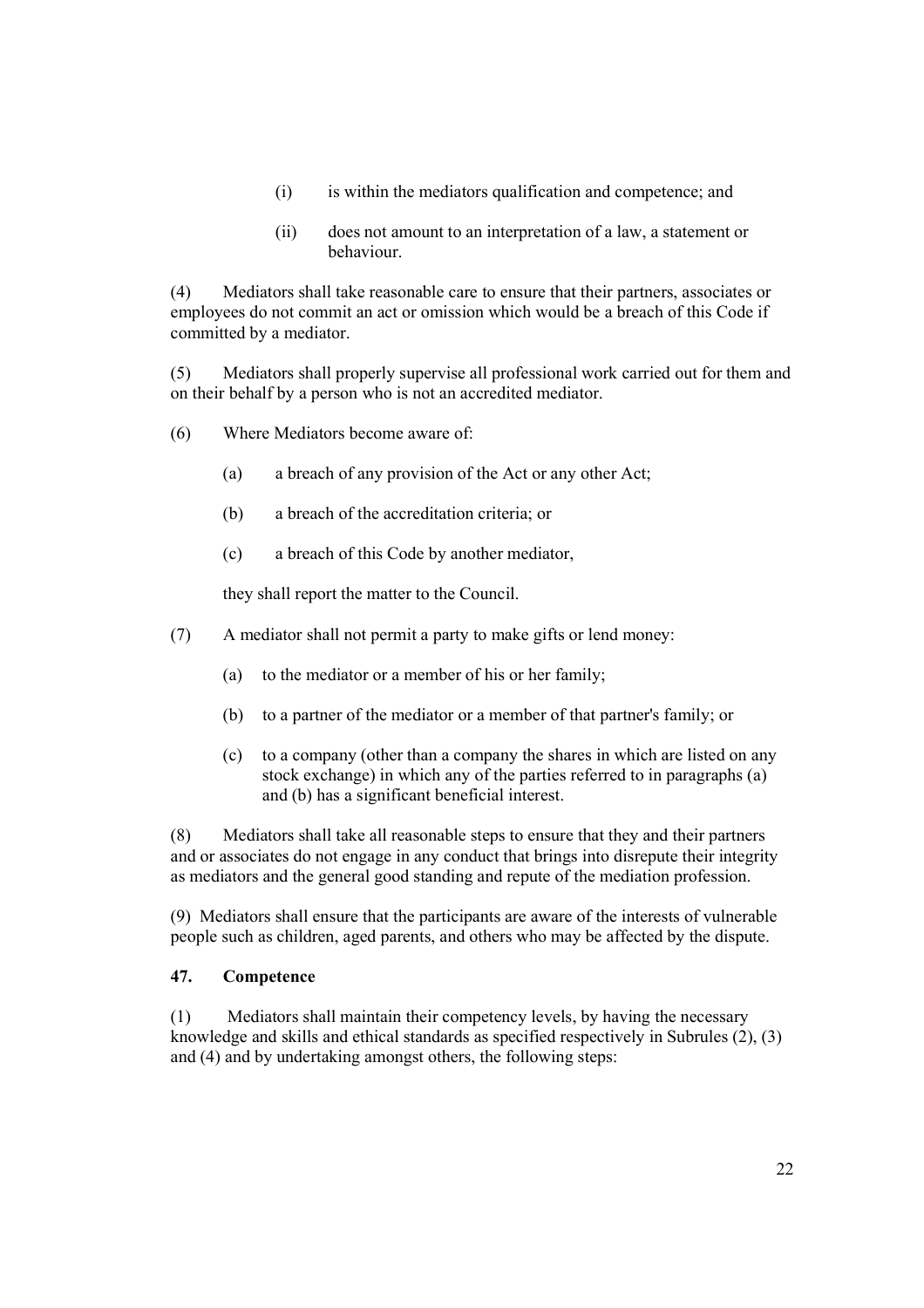- (a) regular professional debriefing following solo or co-mediations through individual or group session with another experienced mediator, the purpose of which is to:
	- (i) address matters relating to skills development;
	- (ii) address conceptual and professional issues;
	- (iii) address ethical dilemmas; and
	- (iv) ensure the ongoing emotional health of mediators.
- (b) participate in continuing professional development training; and
- (c) where possible, participate in programs of peer consultation and help train and mentor the work of less experienced mediators.
- (2) A mediator's knowledge must include:
	- (a) the nature and causes of conflict, including the dynamics of power and violence;
	- (b) appropriateness or inappropriateness of mediation;
	- (c) pre-mediation preparation, screening and intake;
	- (d) communication patterns in conflict and negotiation situations;
	- (e) negotiation dynamics in mediation;
	- (f) cross-cultural issues in mediation and dispute resolution;
	- (g) principles, stages and functions of a mediation process;
	- (h) roles and functions of mediators;
	- (i) roles and functions of support persons, lawyers and other professionals in mediation; and
	- (j) law of mediation on confidentiality, enforceability of mediated agreements and liability of mediators;
- (3) A mediator's skills must include:
	- (a) preparation and dispute diagnosis in mediation;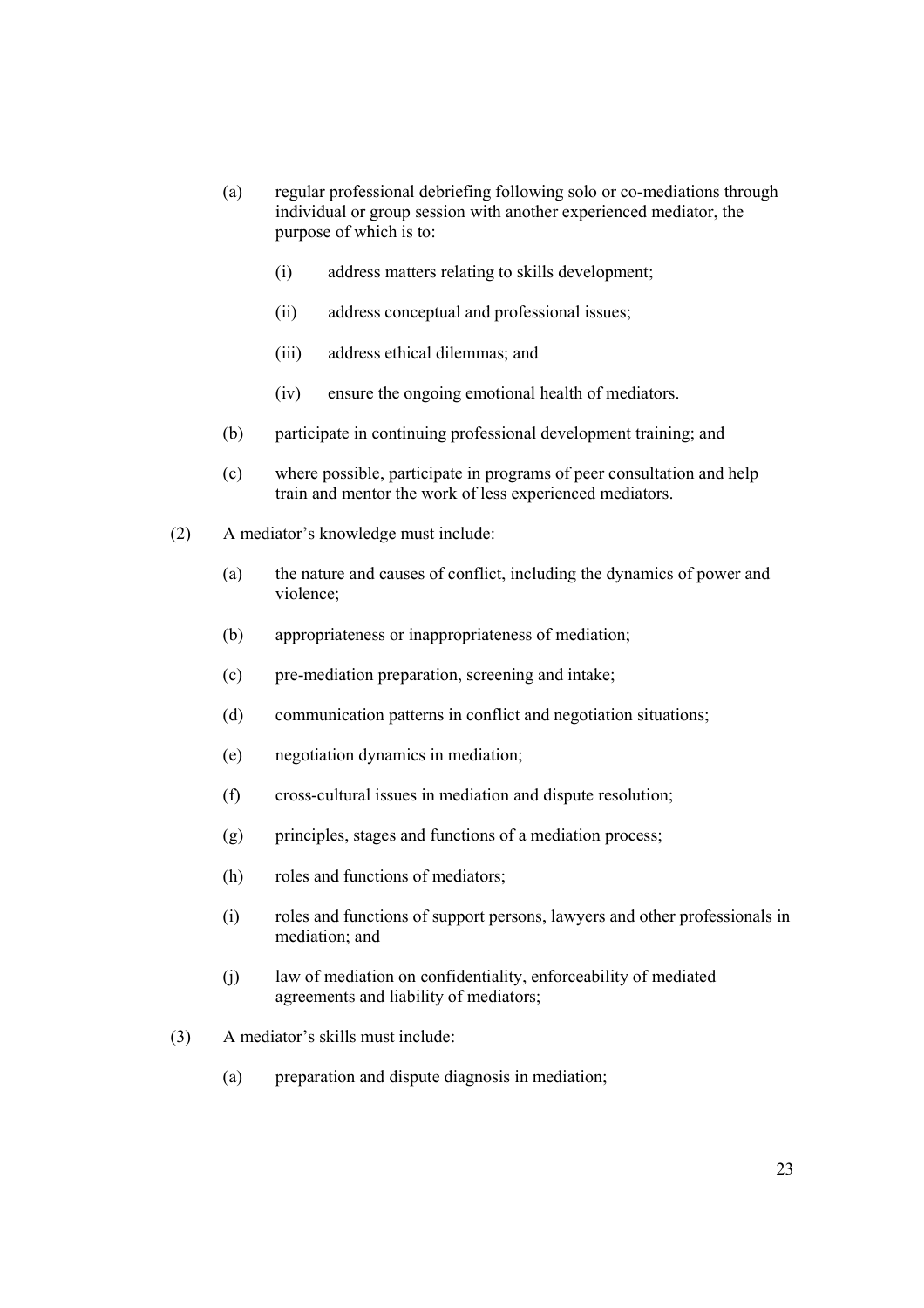- (b) intake and screening of both the parties and the dispute to assess suitability for mediation;
- (c) conduct and management of the mediation process;
- (d) appropriate communication skills, including listening, questioning, reflecting and summarising, required for the conduct of mediation;
- (e) negotiation techniques and knowledge of the mediator's role in facilitating negotiation and problem-solving;
- (f) mediator interventions appropriate for standard difficulties in mediation;
- (g) potential responses to high emotion, power imbalances and violence;
- (h) use of separate meetings and shuttle mediation; and
- (i) asking questions about, or in appropriate circumstances, drafting mediated agreements.
- (4) A mediator's ethical understandings must include:
	- (a) avoidance of conflicts of interest;
	- (b) proper and appropriate marketing and advertising of mediation;
	- (c) confidentiality, privacy and reporting obligations;
	- (d) neutrality and impartiality;
	- (e) fiduciary obligations;
	- (f) supporting fairness and equity in mediation; and
	- (g) withdrawal from and termination of the mediation process.

#### 48. Inter-professional Relationships

(1) Mediators shall respect other mediation professionals and other professional advisers and experts who complement their practice of mediation.

(2) Mediators shall promote cooperation with other professionals and encourage their clients to use other professional resources when appropriate.

(3) When disputes involve more than one facilitative or other decision-making process, mediators will keep themselves informed and keep other professional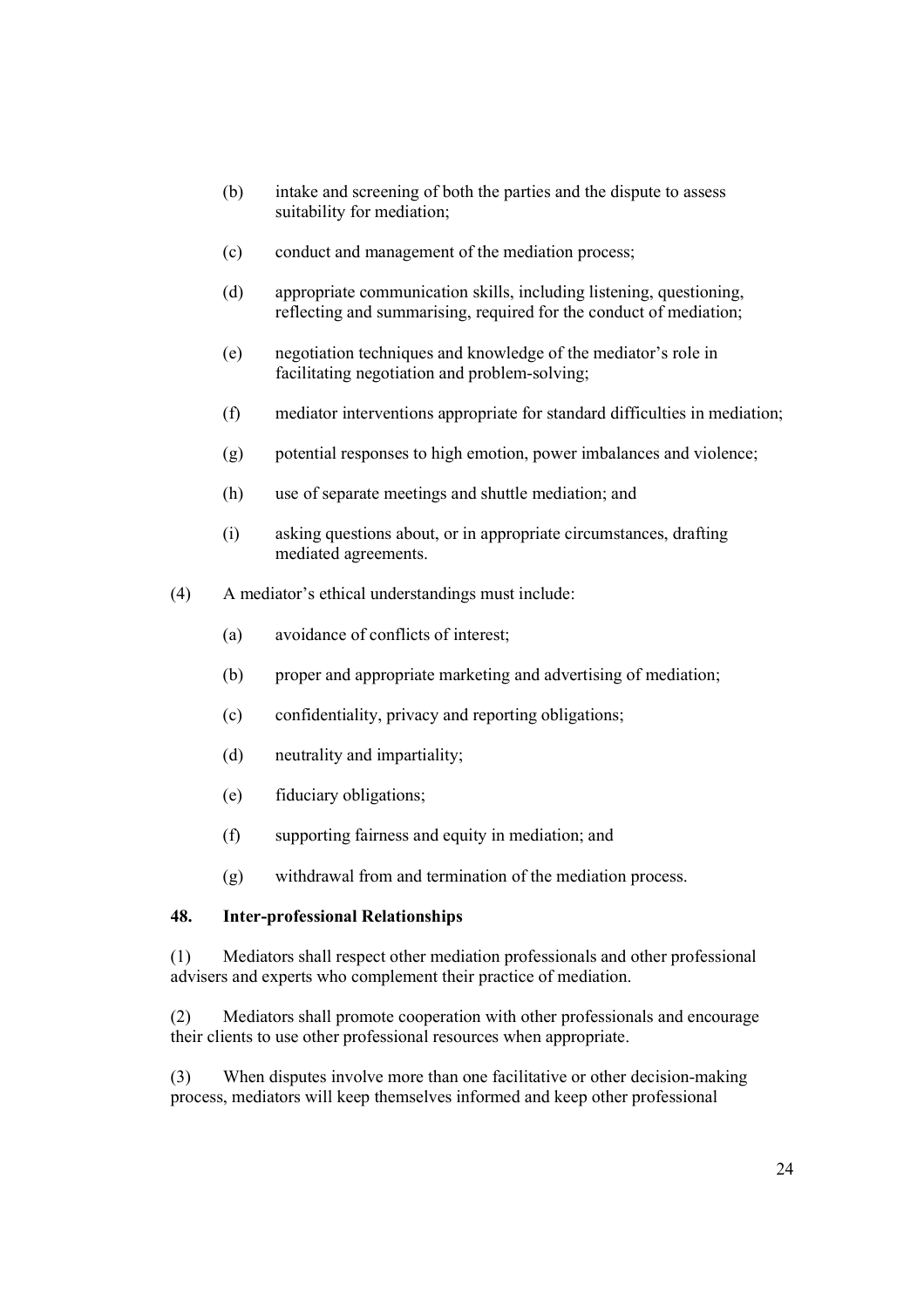colleagues informed about the processes taking place, having due regard to the duties of confidentiality.

(4) Mediators will consider and respond to any consultative responsibilities that extend beyond more narrowly defined obligations to facilitate a process directly between the disputants.

## 49. Public Statements and Advertising.

(1) A mediator who makes a public statement concerning mediation shall ensure that the statement:

- (a) has the purpose of educating the public about the mediation process as a form of dispute resolution and enable them to make informed decisions and choices concerning the resolution of their disputes or conflicts;
- (b) presents the mediation process objectively as one which seeks to empower participants directly and constitutes only one of several methods for arriving at an outcome;
- (c) is not misleading the public and or misrepresenting facts or containing any statements likely to mislead or deceive the public or create false or unjustified expectations of favourable outcomes;
- (d) does not suggest a representation of the mediation profession unless expressly authorised so to do;
- (e) does not promise or guarantee favourable outcomes; and
- (f) does not refer to any particular mediation and or participants in such a mediation.

(2) Mediators may advertise in connection with their practice whenever they think fit, by means of a transmission or publication, provided that such advertising:

- (a) is not false in any material particular;
- (b) is not misleading or deceptive or likely to mislead or deceive;
- (c) is not vulgar, sensational, of such frequency or otherwise such as would or would be likely to adversely affect the reputation or standing of the mediator or any other mediator or of the mediation profession; or
- (d) does not claim or imply superiority of the mediator over any or all other mediators.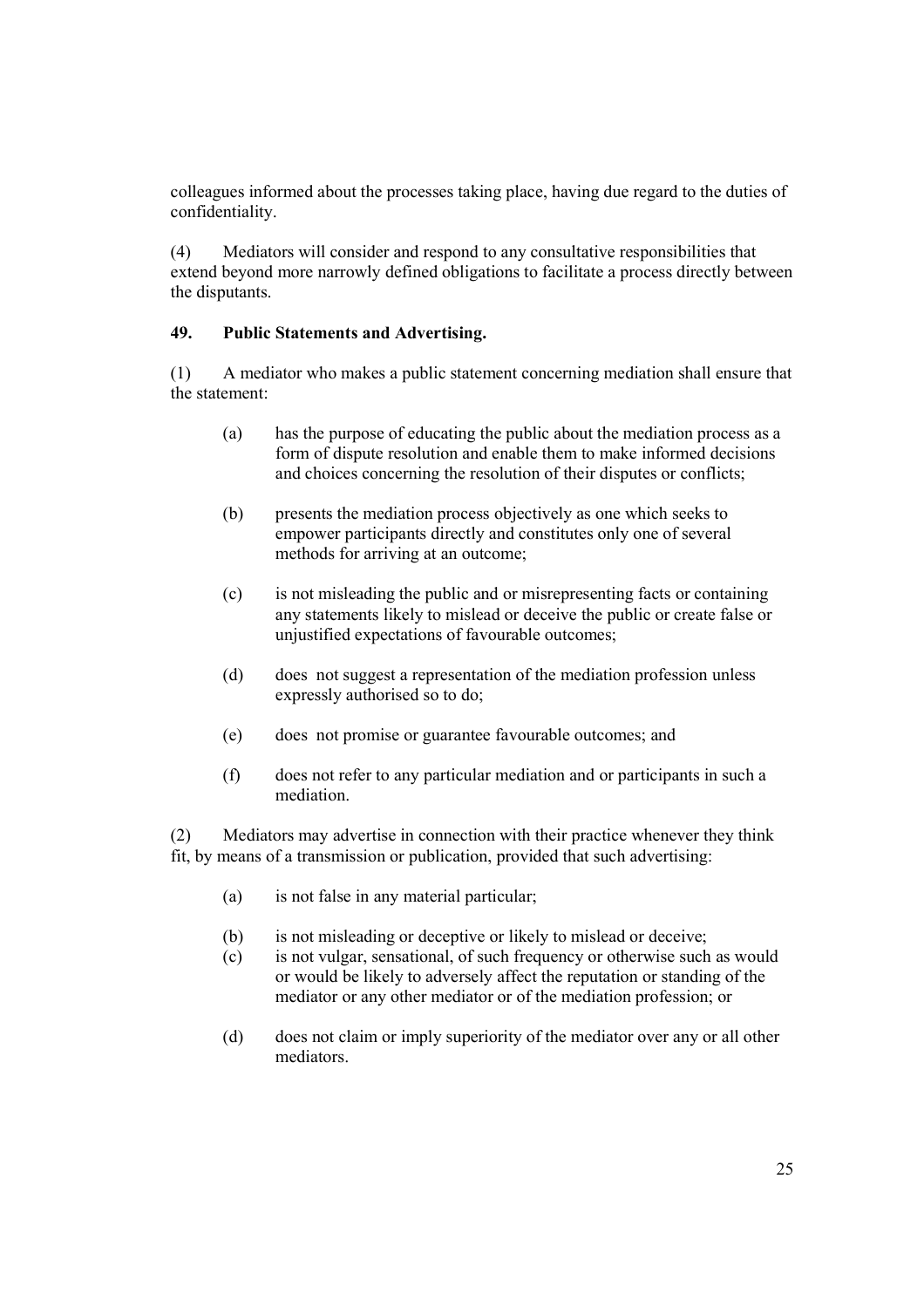(3) An advertisement, including a business card, may contain any information that accurately describes the mediator's name, office address or location, contact details, training and experience in the mediation process, mediation qualifications such as certifications and accreditations, appropriate professional affiliations and membership status, advantages of a mediation process, any subject expertise and any additional relevant or important consumer information.

(4) Subject to this section, mediators may in any lecture, talk, public appearance, or publication on any subject be identified by their name, firm, academic qualifications and the fact that they are a mediator.

(5) Where the subject matter or part of the subject matter of a lecture, talk, public appearance or publication referred to in Subrule (4) concerns a matter in which the mediator is or has been professionally engaged the mediator shall be confined to giving an objective account of the matter without giving undue publicity to the mediators own part in the matter and without breaching the confidentiality rules.

(6) Mediators may report on any evaluation of their services that might assist parties to better understand the mediation process.

(7) No communication of a kind referred to in this Rule by a mediator shall include any information which might permit the identification of any of the parties to a mediation, without the consent of all of those parties.

(8) A mediator shall, where possible, encourage and or participate in research that can support further professional and public education.

## 50. Display of Sign.

Subject to Rule 49, mediators may display or permit to be displayed on or adjacent to their place of practice such signs indicating:

- (a) that they are a mediators;
- (b) where their office is to be found; and
- (c) such other information concerning their practice as they may think fit.

## 51. Requirement for Alterations, Withdrawal of Statement, etc

(1) Where the Council is of the opinion that an advertisement, sign or publication contravenes the provisions of this Code, it may, by notice in writing to the mediator, direct:

(a) the alteration, withdrawal or discontinuance of an advertisement;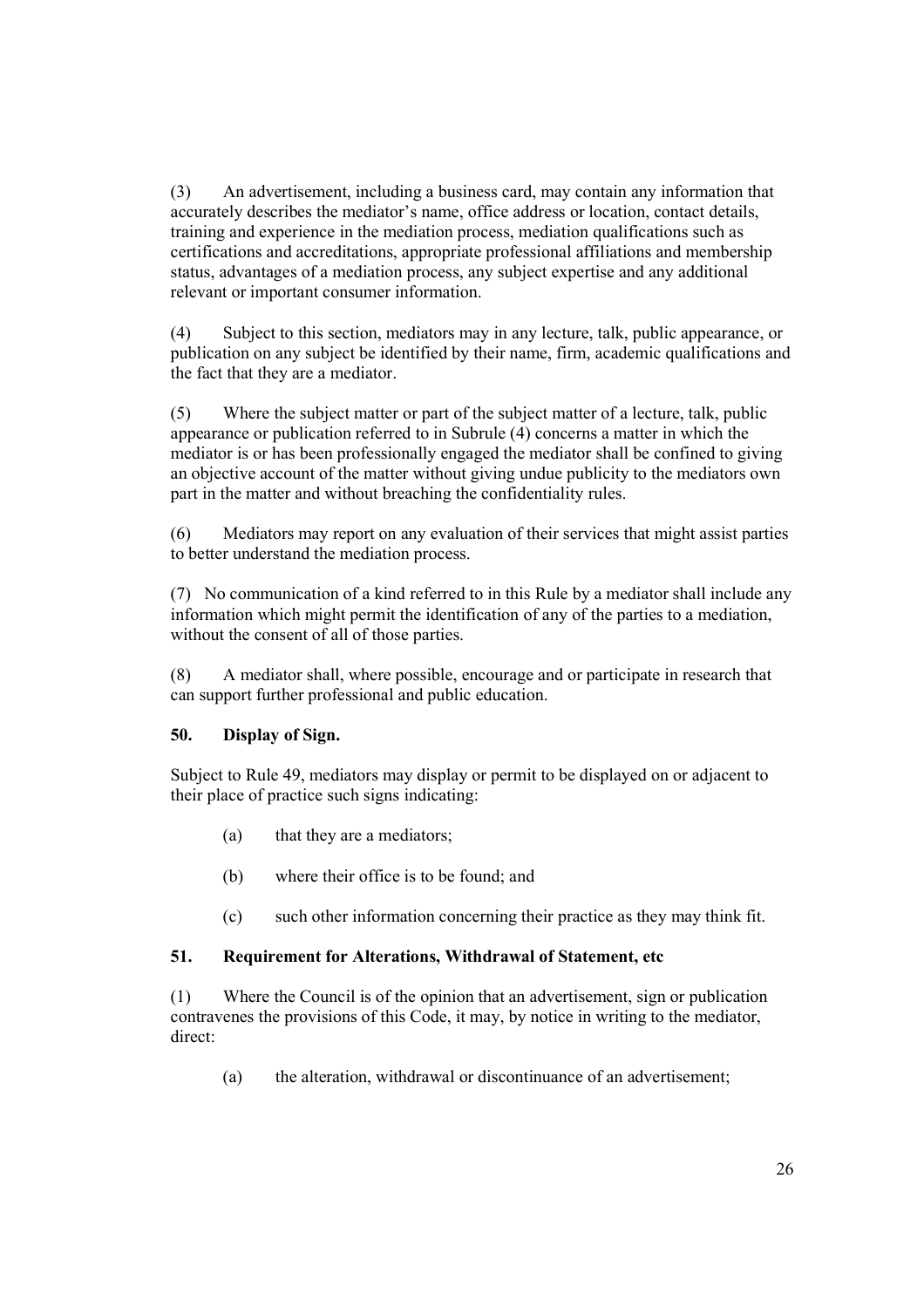- (b) the removal or alteration of a sign; or
- (c) the alteration or discontinuance of the use of a publication, by the mediator.

(2) A mediator to whom a direction has been given under Subrule (1) shall forthwith comply with the direction.

(3) If the mediator who has been served with such direction fails to comply with it within 7 days, the Council may refer the matter to the Authority to inquire into and deal with the matter at the mediator's cost.

### 52. Diligence.

- (1) Mediators shall:
	- (a) always be frank and open with the participants and shall at all times give them a candid opinion as to the mediator's role; and
	- (b) take such steps as are necessary and reasonably available to undertake the mediation using their best endeavours to complete the mediation as soon as possible or within such period as might be agreed to by the participants and the mediator or as might be specified in any referral.

(2) If a mediator agrees to mediate and it is or becomes apparent that he or she cannot do the work within a reasonable time, the mediator shall so inform the participants.

- (3) A mediator shall not:
	- (a) take unnecessary steps or do work in such a manner as to increase costs to the participants; or
	- (b) agree to and undertake mediation on a matter which is beyond his or her competence.

## 53. Confidentiality and Ethical Behaviour.

- (1) A Mediator shall not directly or indirectly:
	- (a) disclose to any person who is not a party to the mediation information of the participants' confidence; or
	- (b) use a participants' confidence in any way detrimental to the interests of that participant or any other participant ;or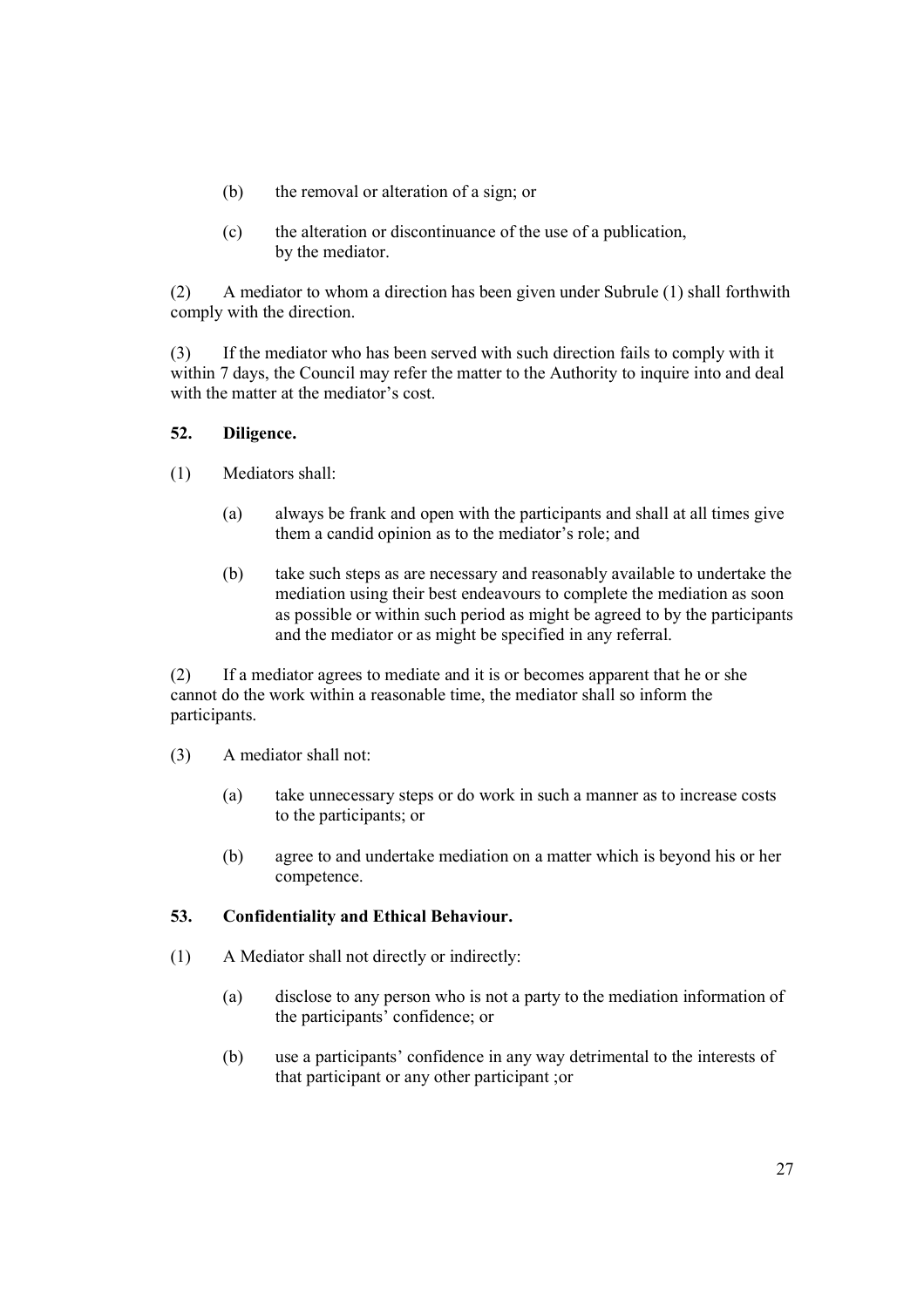- (c) lend or reveal the contents of the papers in any brief, advice or instructions to any person, except:
	- (i) for necessary administrative, research, supervisory or educational purposes, excluding any information which might permit the identification of any of the parties to a mediation, without the consent of all of those participants;
	- (ii) with the consent of the participants to the mediation process;
	- (iii) when required to do so by law;
	- (iv) where permitted by existing ethical guidelines or requirements, or the information discloses an actual or potential threat to human life or safety; or
	- (v) where necessary for replying to or defending any charge or complaint of criminal or unprofessional conduct or professional misconduct brought against the mediator or the mediator's partners, associates or employees.
- (2) Before undertaking the mediation process, mediators shall:
	- (a) clarify the participants' expectations of confidentiality;
	- (b) ensure that the participants understand their duties and responsibilities of confidentiality;
	- (c) secure their agreement to the mediation process to be applied;
	- (d) if there is any written agreement to enter into the mediation, ensure that appropriate and adequate provisions are made for the confidentiality of the process;
	- (e) inform the participants of the limitations of confidentiality, such as statutory, judicially or ethically mandated reporting, such as any reporting required pursuant to professional ethical requirements; and
	- (f) inform the participants concerning the mediator's obligations of confidentiality in respect of any private session that might be conducted.

(3) If subpoenaed, or otherwise notified to testify or to produce documents, the mediator shall attempt to inform the participants as soon as reasonably practicable.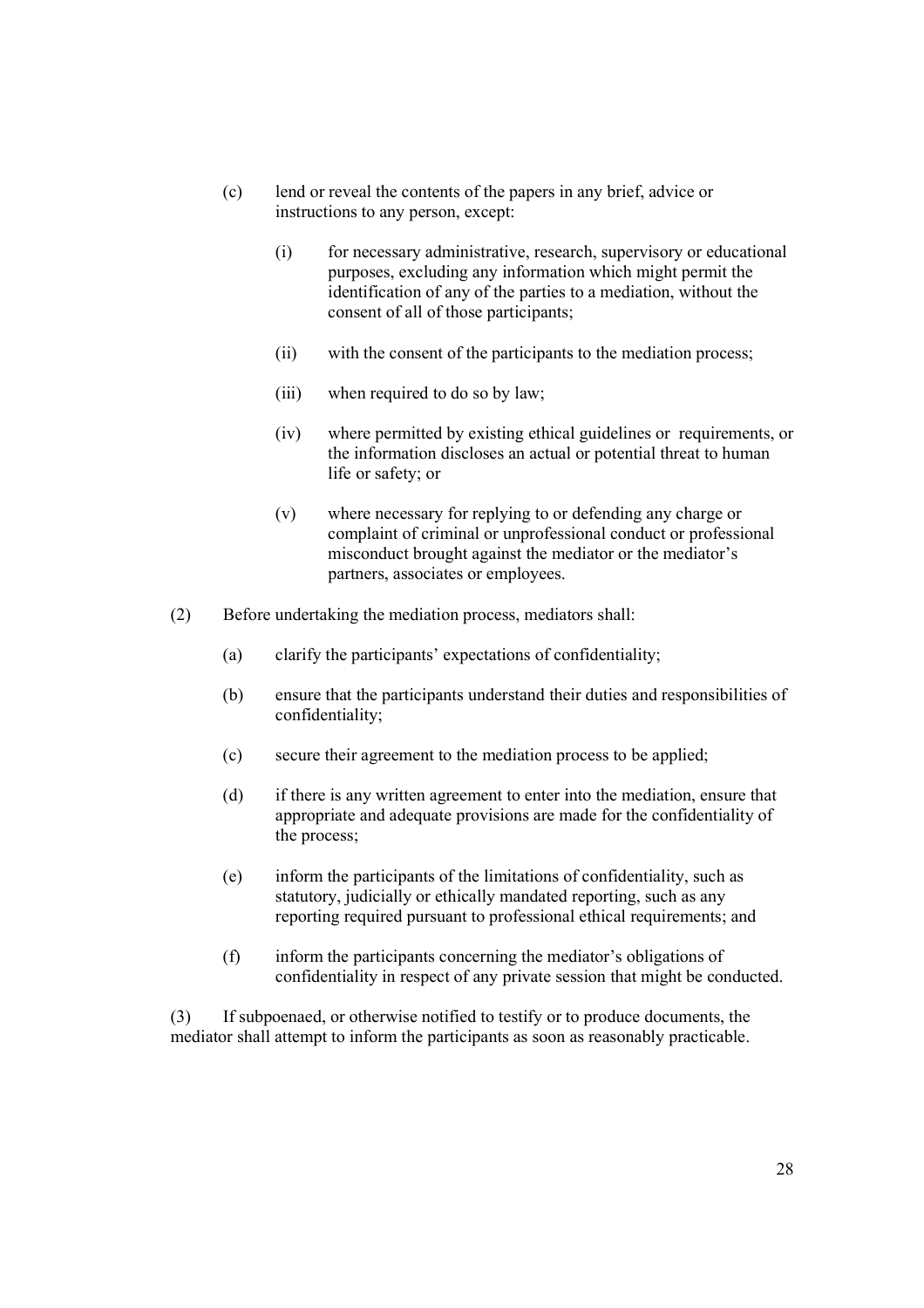(4) A mediator shall not give evidence without an order of the Court or Tribunal if the mediator reasonably believes doing so would violate an obligation of confidentiality to the participants.

(5) The mediator may include in any agreement relating to a mediation, indemnification provisions in relation to costs incurred.

(6) With the participants' consent, the mediator may discuss the mediation process with the participants' lawyers and other expert advisors where such advisors have not attended all or part of the actual mediation session.

(7) Where the participants reach an agreement in a mediation process, the substance of the proposed agreement may, with the permission of participants, be disclosed to their respective representatives, advisors or others and may be used for debriefing, research processes and discussion purposes for educational or other purposes aimed at promoting mediation, excluding any information which might permit the identification of any of the parties to a mediation, without the consent of all of those parties.

(8) Mediators shall maintain confidentiality in the storage and disposal of client records and must take all reasonable measures to ensure that their office and administrative staff maintain such confidentiality.

(9) Mediators are not required to retain documents relating to a dispute but may retain a copy of any written agreement to enter into the mediation process and any written agreement as to outcomes and notes relating to the content of the dispute, particularly where duty-of-care or duty-to-warn issues are identified.

(10) Mediators shall at all times strive to establish and maintain a relationship of trust and confidence with the parties.

(11) Mediators shall impress upon the parties that they can not serve them adequately without knowing everything that might be relevant to their case and that they should not withhold information which they might think is embarrassing or harmful to their respective interests.

## Division 3 – Conducting a Mediation.

#### 54. Starting a Mediation Process.

- (1) Prior to the commencement of mediations, mediators shall:
	- (a) describe and explain to the participants the mediation process that is to be used;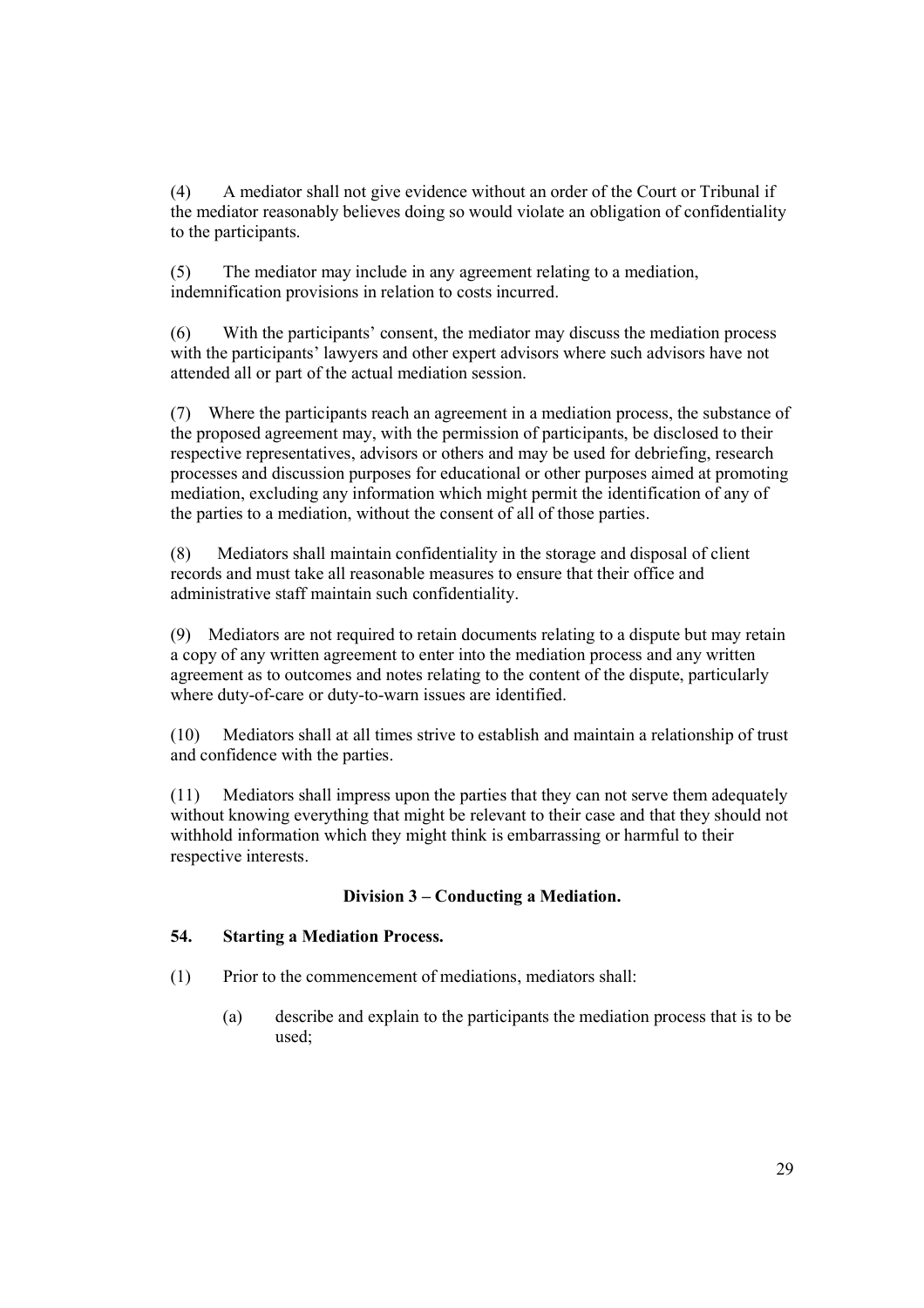- (b) where necessary, discuss the appropriateness of the process for the participants in light of their particular circumstances, the benefits and risks of the process, and other alternatives open to the participants;
- (c) discuss with the participants the confidentiality of the mediation and any limitations on such confidentiality;
- (d) advise the participants about how they or the mediator can suspend or terminate the mediation;
- (e) reach agreement with the participants about any costs and how such costs are to be paid;
- (f) advise the participants about any indemnity provisions contained in any agreement to mediate, for example, where a mediator seeks to be indemnified in respect of his or her costs in response to any legal costs that may be incurred by the mediator;
- (g) advise the participants of the mediator's role in relation to the provision of advice or other services;
- (h) if the mediator is also :
	- (i) a lawyer, the mediator shall inform the participants that he or she cannot provide legal advice unless using a blended process and with their clear consent and cannot represent any of the participants in any related legal action;
	- (ii) a psychologist, counsellor or therapist, he or she shall inform the participants that he or she cannot counsel or practise therapy with either or any of the participants; or
	- (iii) a professional in other fields, the mediator shall inform the participants that he or she will not provide advice or an opinion based on the mediator's professional skills and experience; and
- (i) inform the participants about the procedures and practices in the mediation, such as:
	- (i) the circumstances under which separate sessions may be held:
	- (ii) how participants may seek information and advice from a variety of sources during the process:
	- (iii) how participants may withdraw from the process: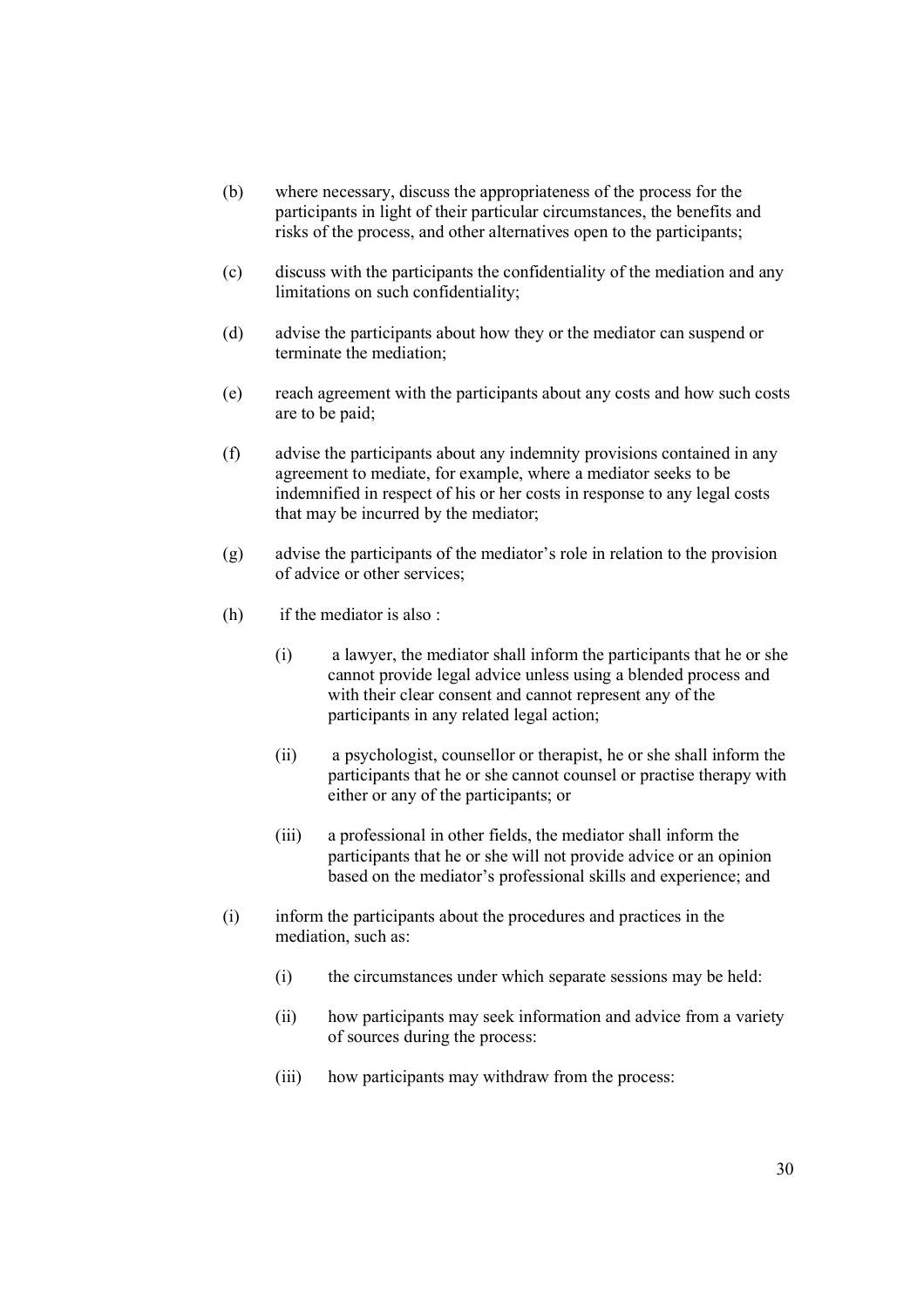- (iv) that participants are not required to reach an agreement;
- (v) the opportunities for separate communication with the participants and or with their legal representatives; and
- (vi) the circumstances in which other persons can be involved in the process, for example, the participation of experts, support persons or interpreters that may be required.

(2) In addition to requirements of Subrule (1) the mediator shall ensure that an intake is conducted either by the mediator or some other person.

- (3) The objectives of an intake process may include, amongst others:
	- (a) determination of whether mediation is appropriate;
	- (b) determination of whether variations such as the provision of interpretation;
	- (c) co-mediation and an appropriate model for the mediation are required;
	- (d) determination of whether there are any power imbalances and security issues and, if so, making provision to adequately address those issues;
	- (e) assisting the participants to prepare for the process;
	- (f) ensuring that, by receiving relevant advice participants are in a better position to make an informed decision when attending a mediation;
	- (g) ensuring that every participant receives information about the roles of each party in the mediation, which may involve questions relating to the role of lawyers, support people and others;
	- (h) checking whether any information needs to be exchanged, how this can be done and what information, documents or things need to be available during the mediation process;
		- (i) settling any preliminary procedural issues; and
		- (ii) determination of whether the process will be confidential and if it is an internal process, what reporting will take place;
	- (i) confirmation that the participants will have authority to negotiate;
	- (j) clarifying the terms of any agreement to enter into the process;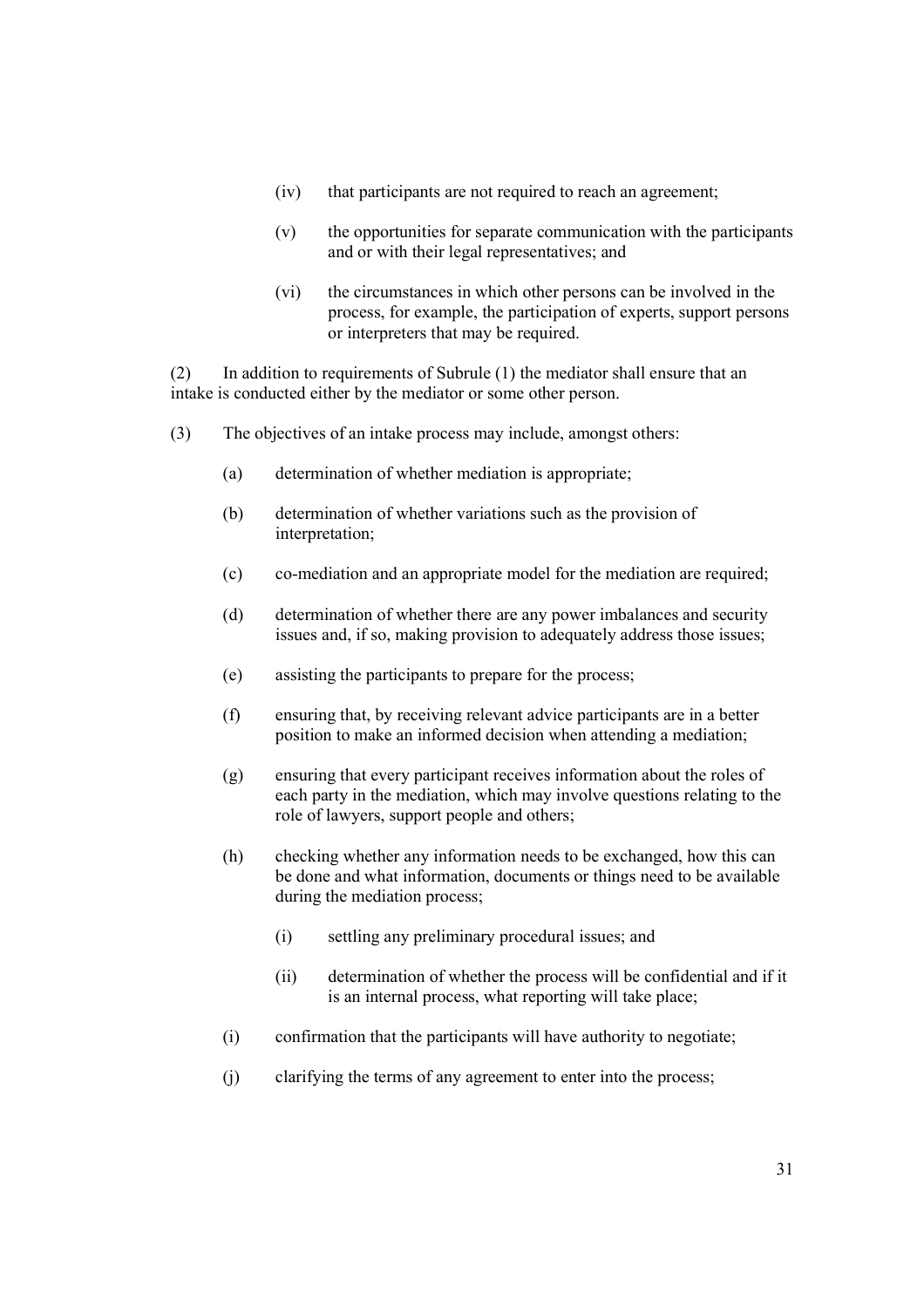- (k) settling venue and timing issues; and
- (l) explaining where or how the participants can access information and copies of the accreditation criteria and these Rules and providing them with the copies of the criteria and these Rules.

(4) Where possible, the participants and the mediator shall endeavour to execute an agreement to enter into mediation.

(5) If the participants and the mediator are not able to execute an agreement in terms of Subrule (4) the mediator shall ensure that an explanation to the participant and the participants' understanding of the mediation process including the confidential nature of the process, is recorded.

# 55. Power Issues

(1) Where in a dispute there exists serious power imbalance, safety concerns or issues of control or intimidation, the mediator shall not proceed with the mediation, unless the requirements of Subrule (2) are satisfied.

(2) Where there exists any power imbalance, the mediator shall not undertake the mediation unless the mediator has completed training that assists him or her to recognise power imbalance and issues relating to control and intimidation and take the steps that are appropriate to manage the mediation process.

(3) If at any time during the mediation process, abuse is present, implied or threatened, the mediator shall take appropriate measures to ensure the safety of participants by, inter alia:

- (a) immediately activating appropriate pre-determined security protocols;
- (b) using video conferencing;
- (c) requiring separate sessions with the participants;
- (d) enabling a friend, representative, advocate, or legal representative to attend the mediation sessions;
- (e) referring the participants to appropriate resources or authorities to deal with the issues presented if they go beyond the mediator's abilities;
- (f) suspending or terminating the mediation session, with appropriate steps to protect the safety of the participants; or
- (g) any other personal protective and screening arrangements.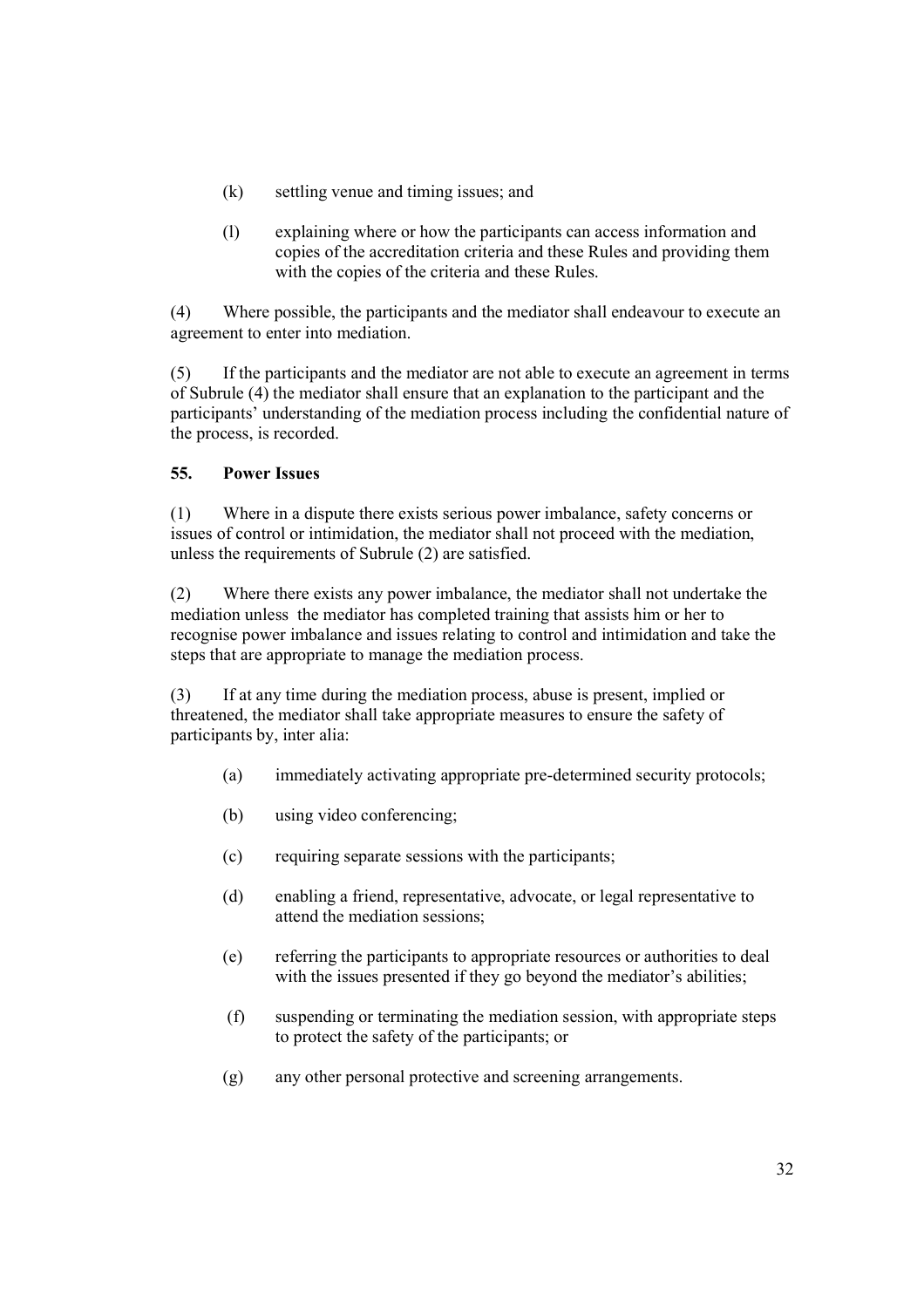#### 56. Impartiality and Conflict of Interest.

(1) A mediator shall conduct the mediation process in an impartial manner and adhere to the Mediator Standards and this Code and must avoid:

- (a) any conflict between the interests of the mediator and those of any of the participants;
- (b) any personal judgement or belief of the mediator which would affect the behaviour of the mediator; or
- (c) any favouritism or bias in word or in action or the omission of word or action that gives the appearance of any favour or bias.

(2) Except where it is customarily or culturally required and with the express agreement of all of the participants but subject to Subrule (4), mediators shall not facilitate a mediation process involving:

- (a) close friends;
- (b) relatives;
- (c) colleagues;
- (d) supervisors or superiors in their employment; or
- (e) their students,

by reason of which it will be difficult for them to maintain their professional independence.

(3) If mediators have or acquire any interest in the subject matter of a dispute they are mediating or are to mediate which:

- (a) may conflict with; or
- (b) is adverse to,

the interests of the parties,

the mediator shall fully disclose the nature of the interest and all actual and any potential grounds of bias and conflicts of interest well in advance of the mediation process or as soon as the circumstance giving rise to a possible conflict of interest arises whereupon the participants shall be free to retain the mediator by an informed waiver of the conflict of interest or appoint another mediator.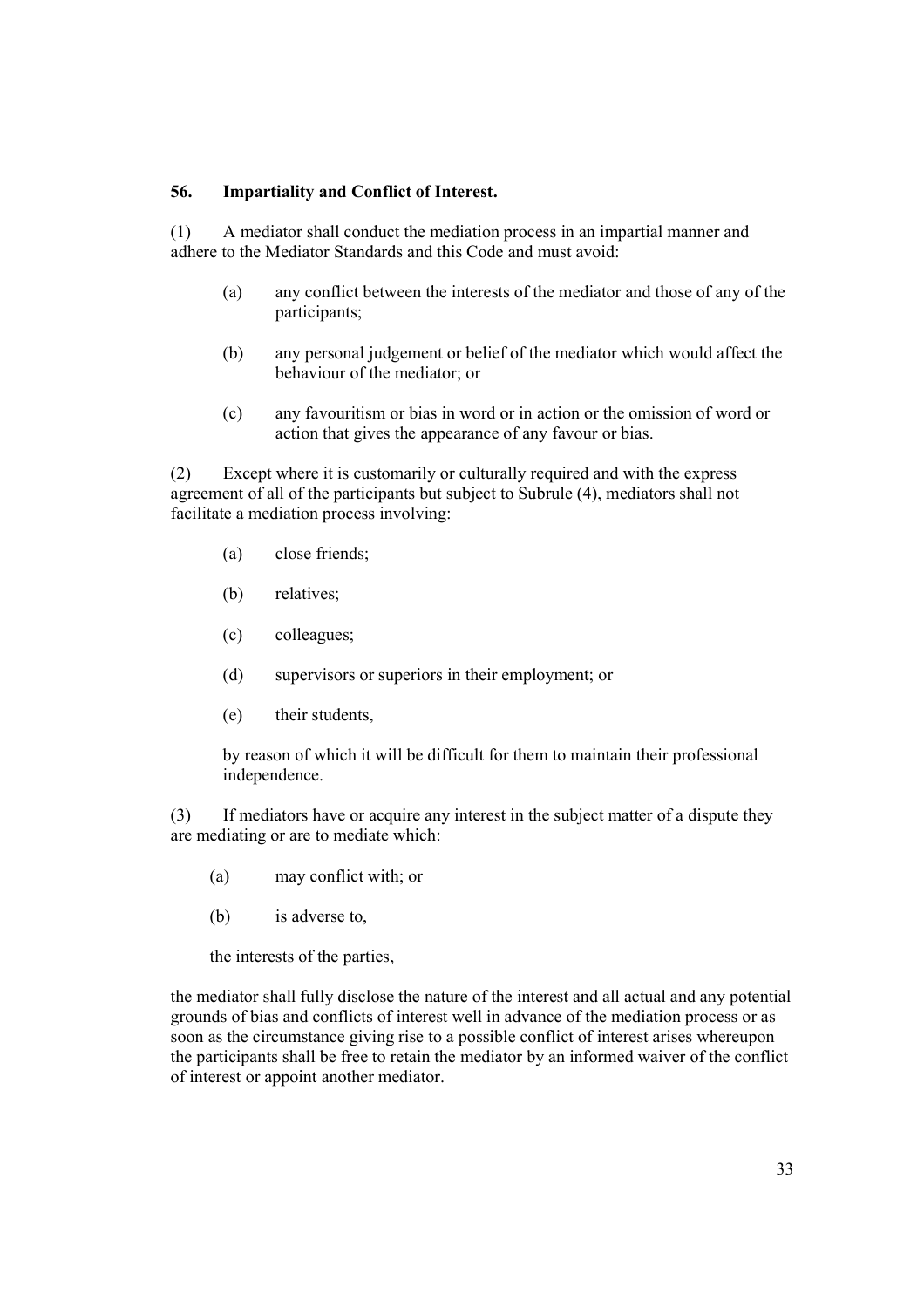(4) Notwithstanding Subrule (3), if mediators form the view that a bias or conflict of interest impairs or has the likelihood of impairing their impartiality, they shall disqualify and withdraw regardless of any express agreement of the participants for an informed waiver and to retain them as their mediator.

(5) Save only to provide a list of alternatives if need be, mediators shall avoid conflicts of interest, or potential grounds for bias or the perception thereof, in recommending the services of other professionals, including the appointment of another mediator.

(6) Mediators shall not use information about participants obtained in the course of mediation for their personal benefit or any other person's gain or advantage.

(7) A perception by one or all of the participants that the mediator is partial does not in itself require the mediator to withdraw but gives cause for the participants to terminate the mediation and an obligation on the mediator to remind the participants of their right to terminate the mediation process.

(8) Prior to and or during the course of mediation, mediators shall not become involved in relationships with any of the participants that might impair the mediators' professional judgment or in any way increase the risk of exploiting participants.

(9) Mediators shall adhere to, and be familiar with, this Code and the accreditation criteria as well as any ethical standards prescribed by their professional organisations, such as the Professional Conduct Rules for lawyers.

## 57. Procedural Fairness

A mediator will conduct the mediation process in a procedurally fair manner by, but not limited to:

- (a) avoidance of making of statements or expressing any view as to the truthfulness, validity or the reasonableness of any statement, view, representation or offer made by any of the parties in a mediation;
- (b) avoidance of any pressure or undue influence on the participants to reach an agreement;
- (c) supporting all participants to reach an agreement voluntarily without any undue influence and on the basis of informed consent;
- (d) providing each participant with an opportunity to speak and to be heard in the mediation, and to articulate his or her own needs, interests and concerns;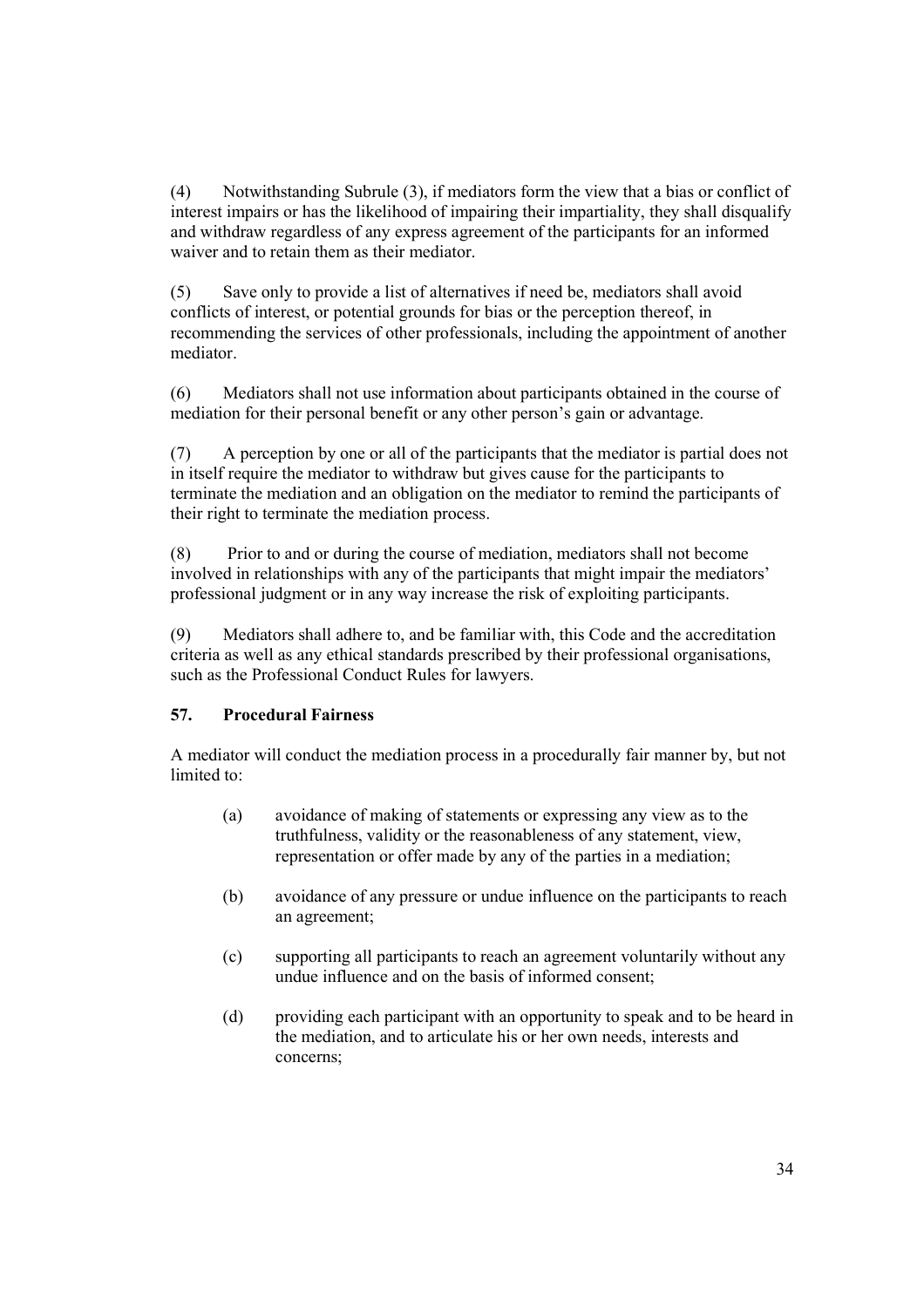- (e) suspending or terminating a mediation process if the mediator believes that a participant is unable or unwilling to participate in the process after due consultation with the participant concerned;
- (f) encouraging and supporting balanced negotiations and ensuring that manipulative or intimidating negotiating tactics employed by any of the participants do not adversely affect the fairness of the process;
- (g) enabling negotiations to proceed in a fair and orderly manner;
- (h) taking reasonable measures to ensure that the participants have sufficient time and opportunity to access sources of advice or information, if a participant needs either additional information or assistance;
- (i) encouraging participants to obtain independent professional advice or information where necessary and appropriate;
- (j) taking reasonable measures to ensure that the participants are competent and informed and can reach an agreement fairly; and
- (k) enabling the participants to assess the feasibility and practicality of any proposed agreement in both the long and short term, in accordance with the participants' own subjective criteria of fairness, taking into account where appropriate, any cultural or customary differences and the interests of any vulnerable stakeholders.

## Division 4 – Termination, Suspension, and Conclusion of Mediation.

#### 58. Termination and Suspension of Mediation.

(1) Mediators may suspend or terminate a mediation process if in their opinion a continuation of the process might harm or prejudice one or more of the parties.

(2) Mediators may decide to suspend or terminate the mediation if in their opinion either or both of the parties or their advisers are seeking to misuse the mediation process to achieve other ends such as:

- (a) delaying proceedings in the hope of reinforcing the continuation of an existing arrangement or to prolong litigation, loss of the other parties evidence or obtain another advantage;
- (b) 'buying' time in order to dissipate or conceal assets;
- (c) attending the mediation process other than in good faith to find a solution to the dispute being mediated;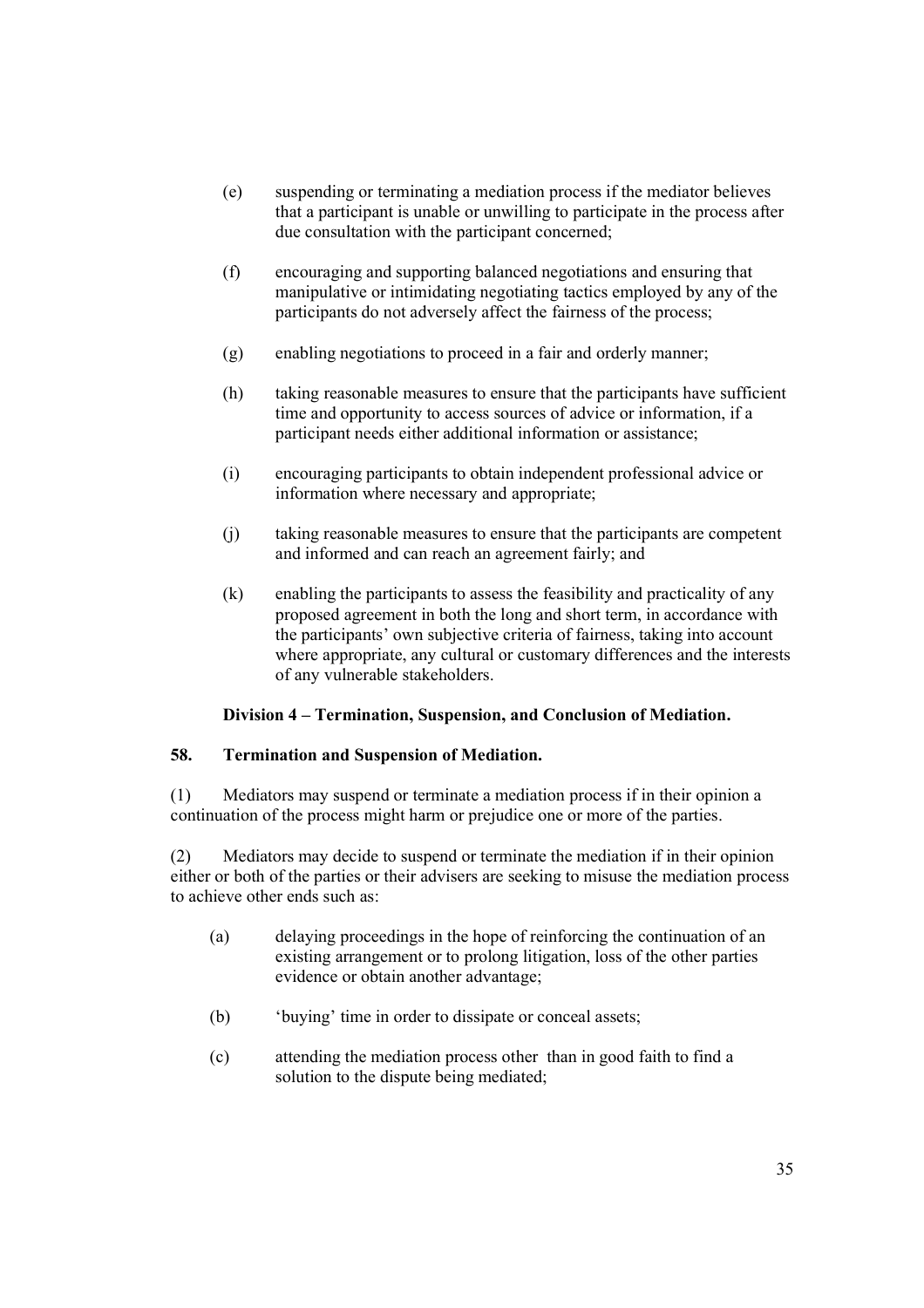- (d) in some other way exhausting the usefulness of the mediation process; or
- (e) causing prejudice to another party in the mediation.

(3) Before suspending or terminating a mediation process, mediators shall first give reasonable notice of their intention to do so to the parties and the reasons for giving such notice.

 (4) Unless the parties make real and genuine effort toward a proper use of the mediation process and satisfactorily address the reason for the mediator giving notice under Subrule (3), the mediator shall effect the suspension or termination.

(5) Where the parties to a mediation process reach an agreement that is unconscionable in the mediator's opinion, the mediator may terminate the mediation.

### 59. Conclusion of Mediation

A mediation shall conclude upon:

- (a) the parties reaching agreement on all of the issues present in the dispute that is the subject of the mediation process, or only some of the issues and an agreement as how the remaining issues are to be resolved;
- (b) termination by the mediator or any one of the parties; or
- (c) agreement by the parties to terminate the mediation

## Division 5 - General Provisions

## 60. Fees and Charges.

(1) External mediators are entitled to charge reasonable fees for their services having regard to:

- (a) the complexity of the matter, the time and skill (s) involved;
- (b) any scale of costs that might be applicable; and
- (c) the skills, standing and experience of the mediator.

(2) At the commencement of an external mediation process, the mediator shall make it clear to the parties all charges related to:

(a) the mediator's services and how they are calculated and charged;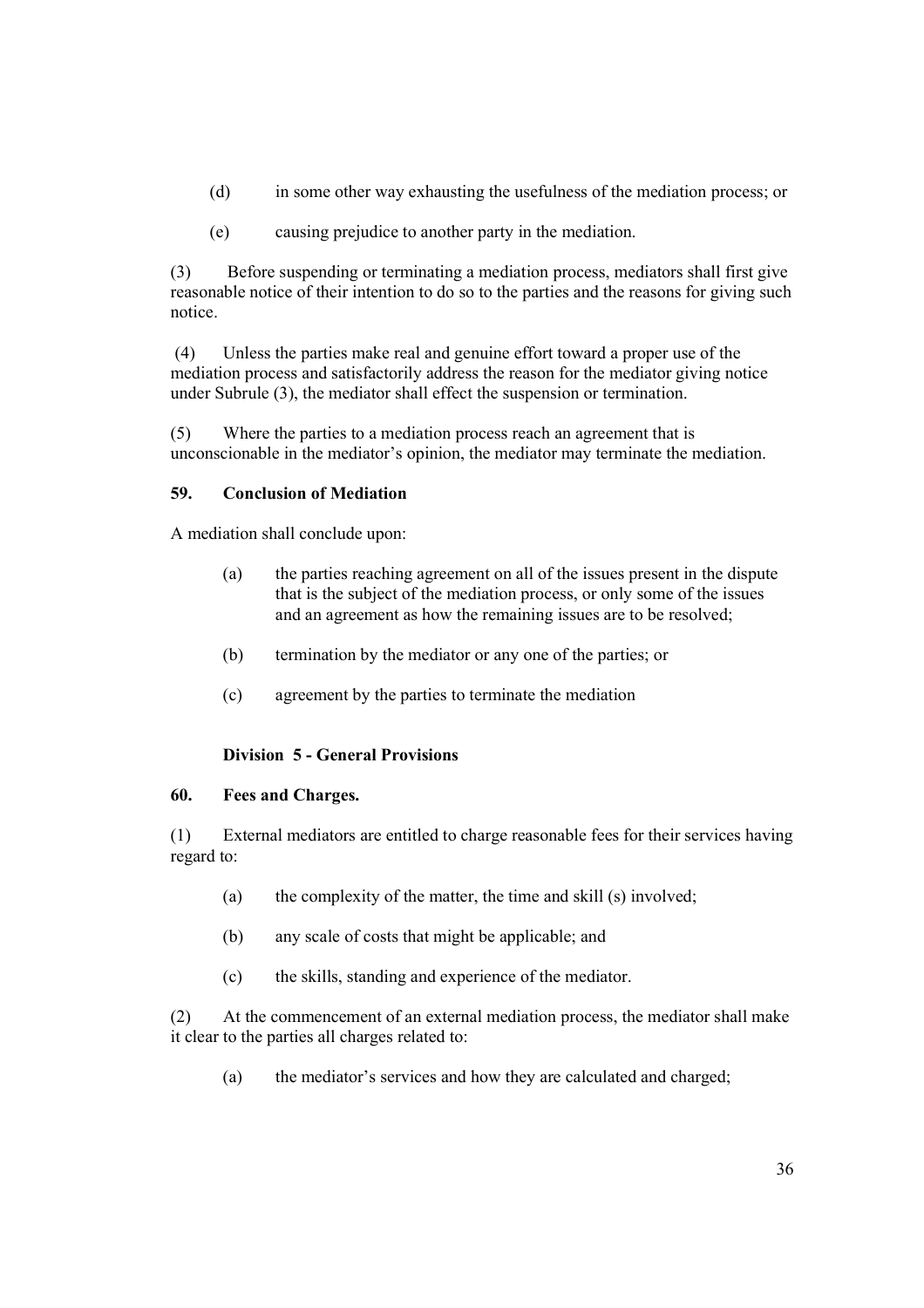- (b) the mediation process and any related costs; and
- (c) the parties' joint responsibility to meet the costs.

(3) The mediator shall obtain agreement from the participants as to costs of the mediation process, how they will be shared, when and how they become payable and the method of payment.

(4) The agreement on the mediator's costs shall be incorporated in an agreement to enter into mediation.

(5) The amounts due and payable under the fee agreement shall become a debt due to the mediator and may be enforced in the event of non payment as a liquidated debt.

(6) Mediators shall not base their fees on the outcome of the mediation, but may act pro bono or leave to the discretion of the parties the payment of any fees.

(7) Where the mediation fees have been collected in respect of a mediation process that is terminated, so much of the fees as are unearned shall be returned promptly, subject to a deduction on account of reasonable administration costs. These may include the mediator's time committed to the mediation process.

(8) Mediators shall not in the course of their practice:

- (a) give or agree to give an allowance in the nature of an introduction fee or spotter's fee to any person for introducing professional business to them; or
- (b) receive or agree to receive any such allowances referred to in paragraph (a) from any person for introducing or recommending clients to that person.

(9) Subject to Subrule (10), internal mediators shall not charge any fees or charges.

(10) Where mediation is to be conducted by an internal mediator, the parties shall prior to the commencement of the mediation, pay into the National Court in equal shares the fees prescribed in Schedule 3.

#### Part V – Complaints Handling

# 61. Complaints and Complaints Handling System

1. A system of receiving and handling complaints regarding the proper conduct of mediators is hereby established.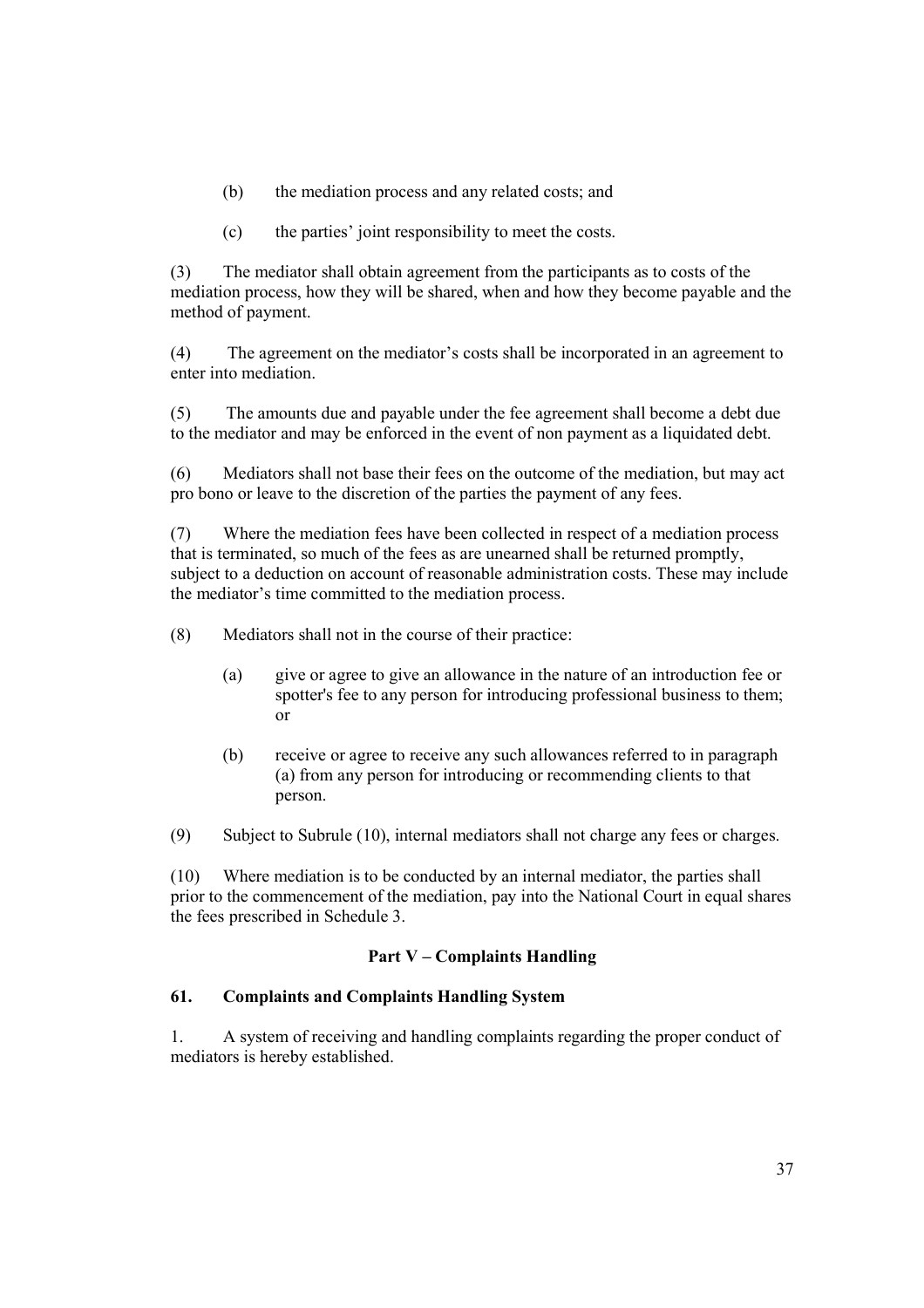2. This part shall not apply to complaints against mediators who are judges or magistrates.

## 62. Processing and Handling of Complaints

(1) The Council shall appoint a person to be the Complaints Officer whose function it is to receive and process all complaints from users of a form of ADR or any other person interested in the integrity and confidence in a system of ADR recognised under these Rules.

(2) Any person may lodge a complaint in relation to the conduct or behavior of a mediator.

(3) All complaints against mediators shall be lodged with the Complaints Officer or other officers performing an administrative function within the ADR division or track of the National Court.

- (4) Complaints may be lodged:
	- (a) in writing;
	- (b) by telephoning or emailing the Complaints Officer or any other officer; or
	- (c) by personally attending and speaking to the Complaints Office or any other officer.

(5) All complaints lodged under Subrule (4) (b) and or (c) shall be recorded by the officer receiving the complaint and the complaint, if in writing, and the record of it if not, shall be signed as a true and correct complaint received by the officer from the complainant.

(6) Complaints lodged shall specify the conduct or behavior complained of in sufficient detail to fully inform the person against whom the complaint is made and the Complaints Authority and must be lodged within 60 days from the date of occurrence of such conduct or behaviour.

#### 63. Processing of Complaints

(1) Within seven days of the receipt of the complaint, the Complaints Officer shall deliver a copy of the complaint to the mediator who is the subject of the complaint.

(2) On receiving the complaint, the mediator against who the complaint has been made shall: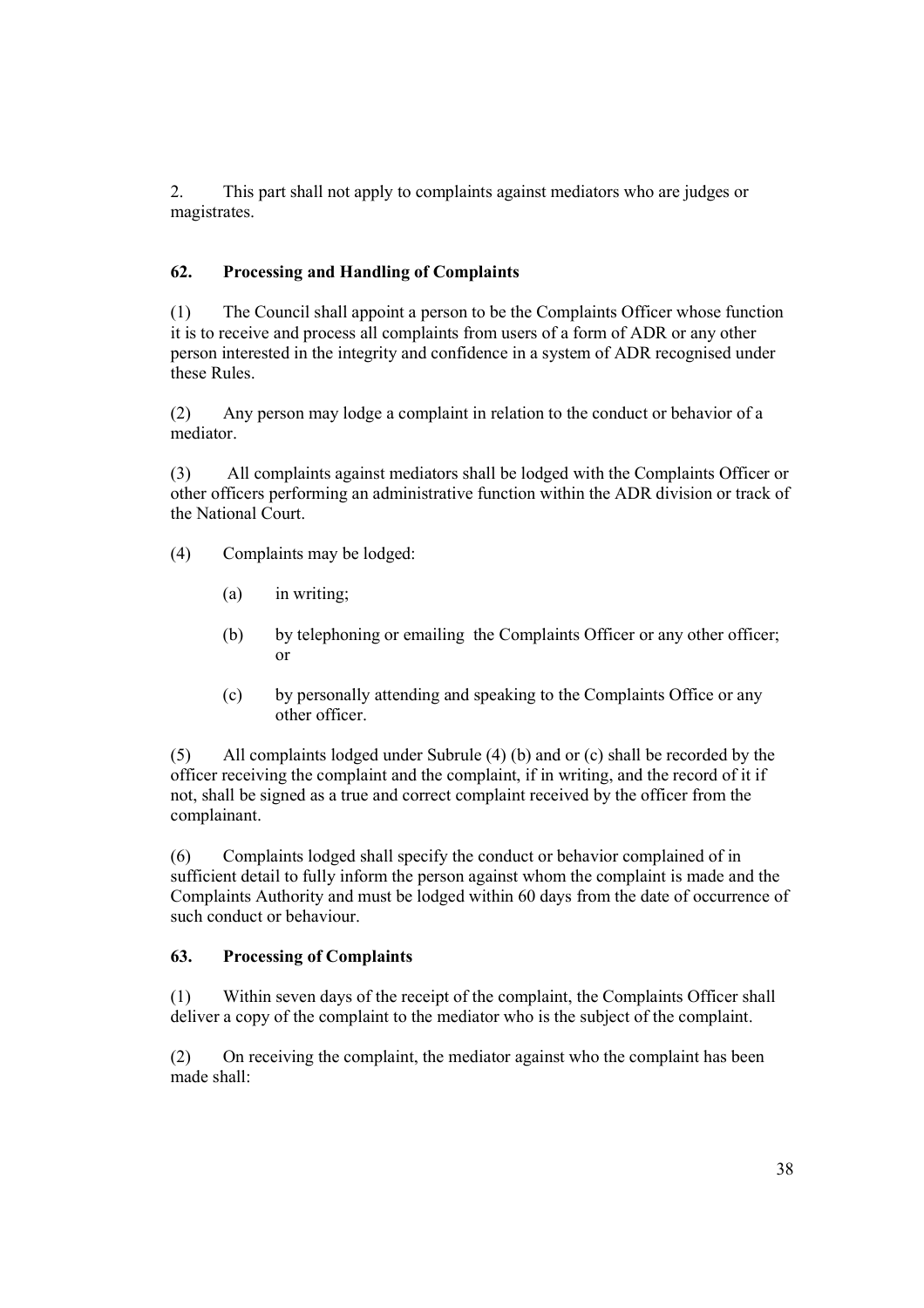- (a) Within 14 days of receipt or such further time as the Complaints Officer shall permit, provide to the Complaints Officer a full and frank explanation of the behaviour or conduct alleged; and
- (b) unless excused by the Complaints Officer, take every step to have the matter resolved promptly and amicably through joint discussions with the complainant, the mediator and the Complaints Officer and or mediation facilitated by the Complaints Officer within 30 days from the expiry of the 14 days stipulated under Subrule (2)(a).

(3) Any failure by a mediator to take the steps as required under Subrule (2) without reasonable excuse shall be deemed to be improper conduct as a mediator.

(4) If the complaint is not resolved satisfactorily in accordance with Subrule (2), the Complaints Officer shall refer the matter to the Authority and advise the parties of the referral.

(5) Regardless of whether the complaint has been resolved in accordance with Subrule 2, the Complaints Officer shall, if the complaint includes allegations which would if proven amount to misconduct, refer the matter to the Authority and advise the parties of the referral.

(6) A referral under Subrule (4) shall not include the content of any discussion or mediation pursuant to Subrule 2 (b).

(7) A referral may include a report and recommendations from the Complaints Officer.

(8) An inquiry under these Rules shall continue notwithstanding that a mediator has ceased to be a mediator after the commencement of the enquiry.

#### 64. Complaints Authority

(1) A Complaints Authority is hereby established.

(2) The Authority shall be constituted by a judge or magistrate who is a member of the Committee and is appointed by that Committee, and shall hold that position for the currency of his or her membership of the Committee or such lesser period as the Committee decides.

#### 65. Protection of the Authority.

No action, suit, prosecution or other proceeding shall be brought or instituted personally against a person constituting the Authority in respect of any act done bona fide in pursuance or execution or intended execution of these Rules.

#### 66. Functions of the Authority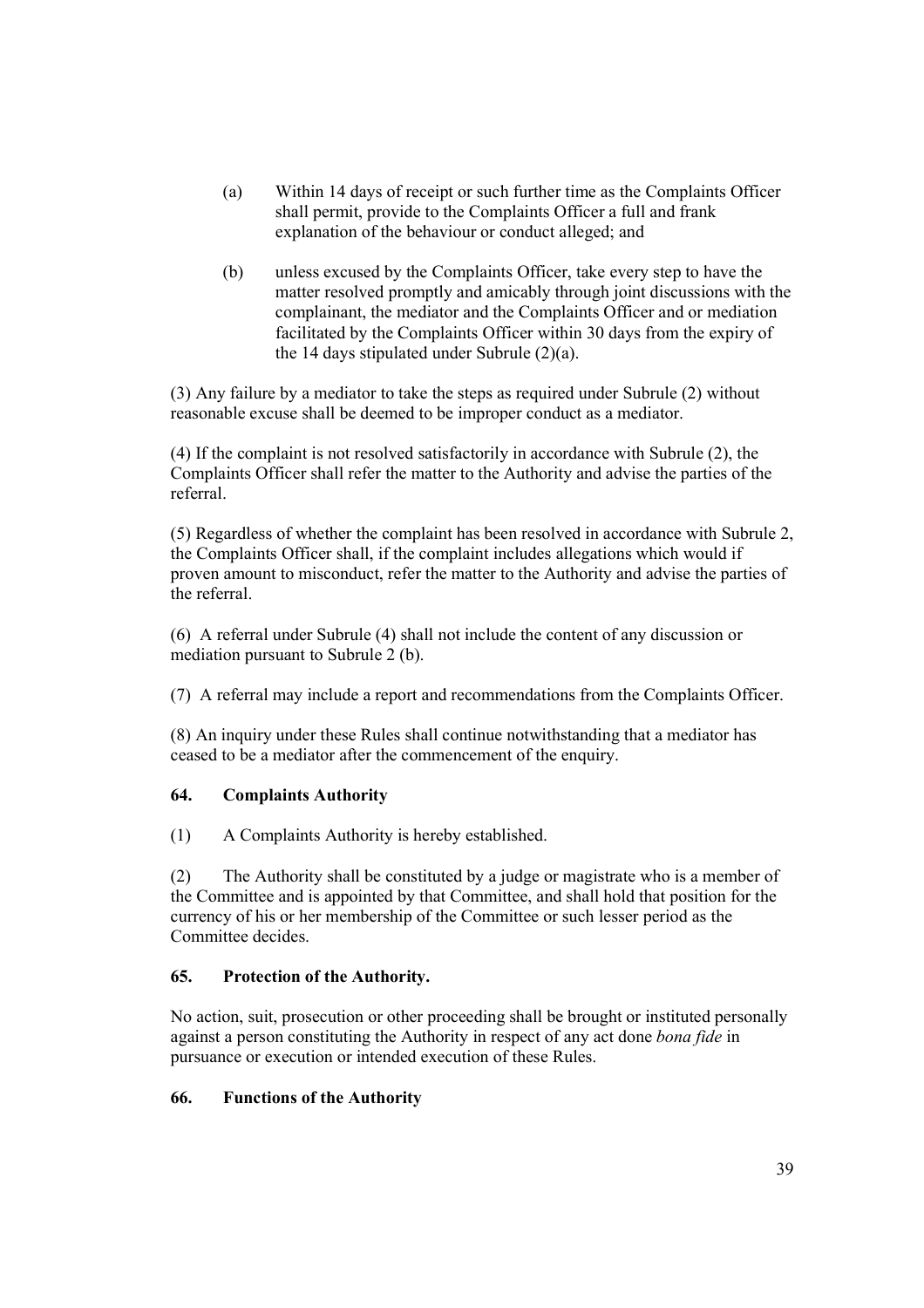The function of the Authority is to receive any referral of a complaint from the Complaints officer and have it processed and determined expeditiously.

## 67. Powers of the Authority.

The Authority shall have the powers of a commission of inquiry under the Commissions of Inquiry Act (Chapter 31), but may otherwise determine its own procedures when enquiring into complaints of misconduct or improper conduct and shall observe the rules of natural justice in carrying out an inquiry.

### 68. Proceedings before the Authority

(1) All proceedings of the Authority shall be conducted in private and remain confidential save only for its final decision.

(2) Evidence given before the Authority shall be given on oath and witnesses may be examined and cross examined but the witnesses shall be protected from self incrimination.

(3) The Authority may permit counsel assistance to both the complainant and the mediator the subject of the inquiry provided the Authority is of the view that counsel will assist in the enquiry and allow for an expedited outcome.

(6) The Authority shall cause a written record to be kept of proceedings of its enquiries which shall remain confidential and available only for use in aid of determining the accreditation and certification of a mediator within and outside Papua New Guinea.

## 69. Decisions of the Authority

(1) After duly conducting an inquiry, the Authority may return a decision of guilty or not guilty of a misconduct or improper conduct as a mediator, based on the weight and strength of the evidence before the Authority.

(2) Where the Authority is of the opinion that a mediator is not guilty of misconduct or improper conduct, it shall return a decision of not guilty and may order costs against the complainant in favour of the mediator.

(3) Where the Authority is of the opinion that a mediator has been guilty of misconduct or improper conduct as a mediator, it may impose any one or more of the following penalties depending on the nature of the misconduct:

- (a) make a finding of misconduct or improper conduct as a mediator;
- (b) reprimand the mediator;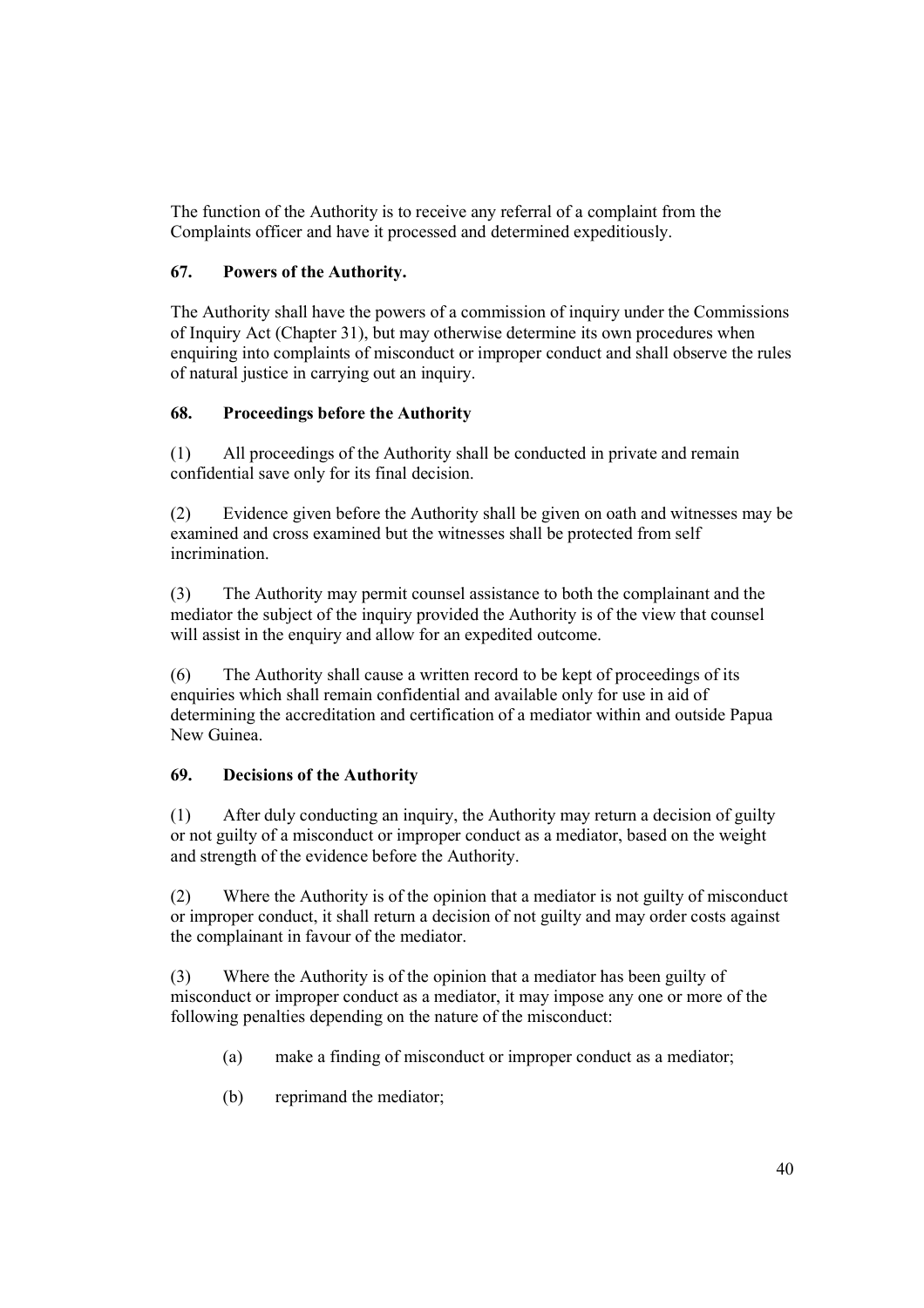- (c) order the removal the mediator's name from the list of accredited mediators;
- (d) suspend the mediator from practice for such period as it thinks proper;
- (e) order that the mediator pay compensation in cash or in kind to another person affected by the mediator's misconduct;
- (f) impose conditions or restrictions on the mediator's accreditation for such period as it thinks fit;
- (g) order the mediator to complete such course of mediator education as the Authority determines;
- (h) order that the mediator make his or her practice and books of accounts relating to the practice available to such persons and at such times as the Authority determines;
- (i) order the mediator to report on the conduct of his or her practice at such times and in such form as the Authority determines;
- (j) order the mediator to take advice on the management and conduct of his or her practice from such persons and for such period as the Authority determines;
- (k) order the mediator not to accept work or to hold himself or herself out as accepting work in any form of ADR specified by the Authority;
- (l) order that the mediator employ in his or her practice a member of a class of persons specified by the Authority;
- (m) order that the mediator not employ such persons as are specified by the Authority; or
- (n) order that the mediator pay the costs of the inquiry.

#### 70. Decision against a person other than a Mediator, etc.

(1) Subject to Subrule (2), where in the course of an inquiry, the Authority is of the opinion that a person who is not a mediator has been a party to, or has caused, or assisted in causing any act of default in the practice of a mediator who employed that person, it may order that no mediator shall, in connection with a practice as a mediator, employ such person for such period as it may specify.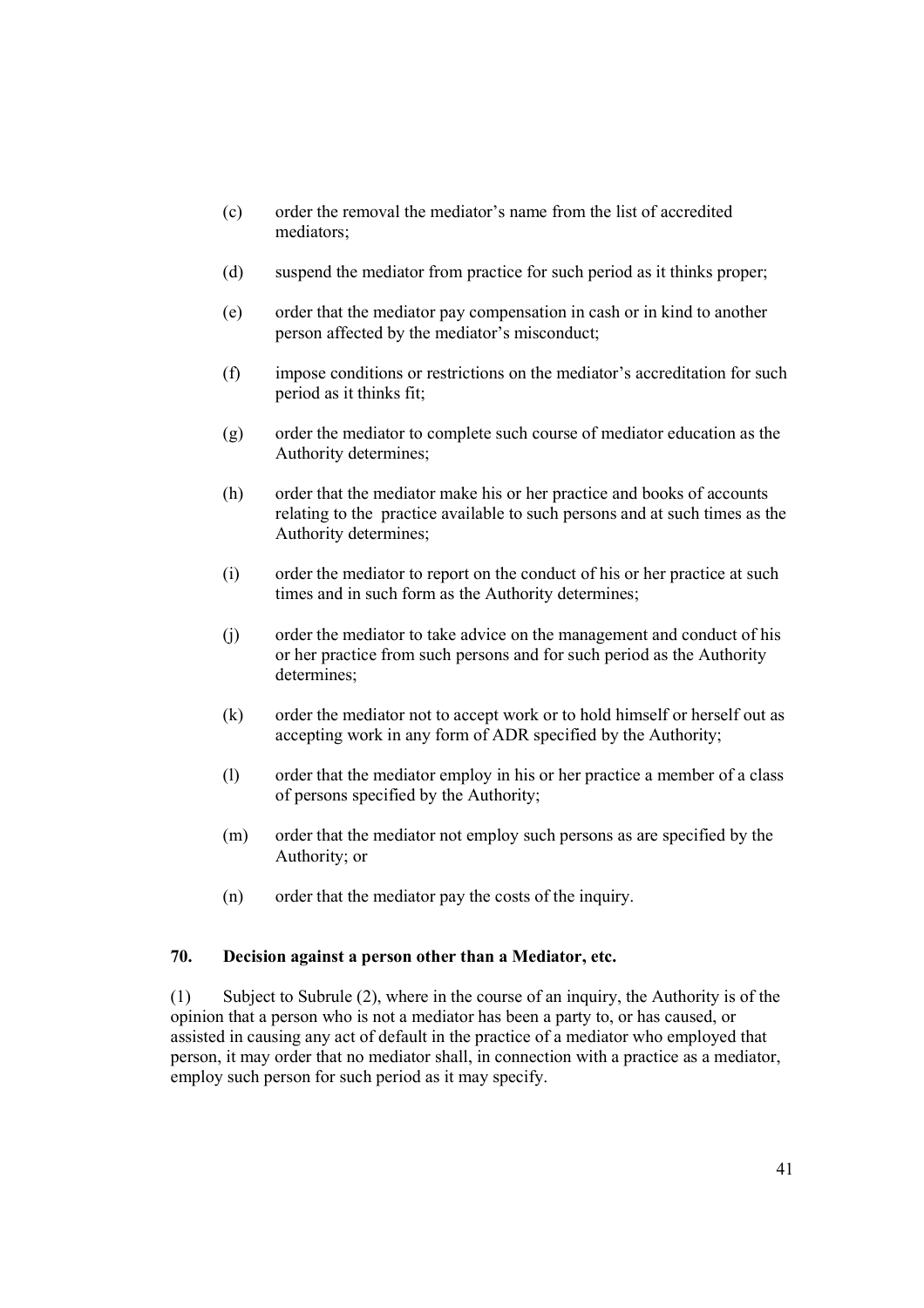(2) The Authority shall first accord the person concerned a reasonable opportunity to be heard before making orders under Subrule (1).

(3) An order made under Subrule (1) shall be published in a newspaper circulating in the country.

### 71. Establishment of the Appeals Board

- (1) An Appeals Board is hereby established.
- (2) The Appeals Board shall consist of the following persons:
	- (a) A Judge who is an accredited mediator but not a member of the Committee or Council and appointed by Chief Justice as the chair of the Board;
	- (b) one practicing mediator with not less than 4 years unrestricted practice in Papua New Guinea or other countries approved by the Committee and, appointed by the Council taking into account the recommendations of the PNG Law Society and any association of mediators in Papua New Guinea; and
	- (c) one respectable citizen lay person with a tertiary qualification and who practices a recognised profession, appointed by the Council.

(3) Appointments under Subrule (2) shall be for a period of one year or such longer period as the Council may determine.

(4) The Council may make more than one appointment pursuant to each of Subrules (2) (b) and ( c) to provide a panel from which the members of the Board may be drawn for a particular appeal.

(5) The Chair of the Board shall preside at all proceedings and meetings of the Board and decisions in the proceedings or meetings shall be by consensus or failing that by simple majority of any two members of the Board.

#### 72. Vacation of office.

- (1) The office of a member of the Board is vacated if that member:
	- (a) dies;
	- (b) becomes incapable of carrying out his or her duties by reason of mental or physical illness;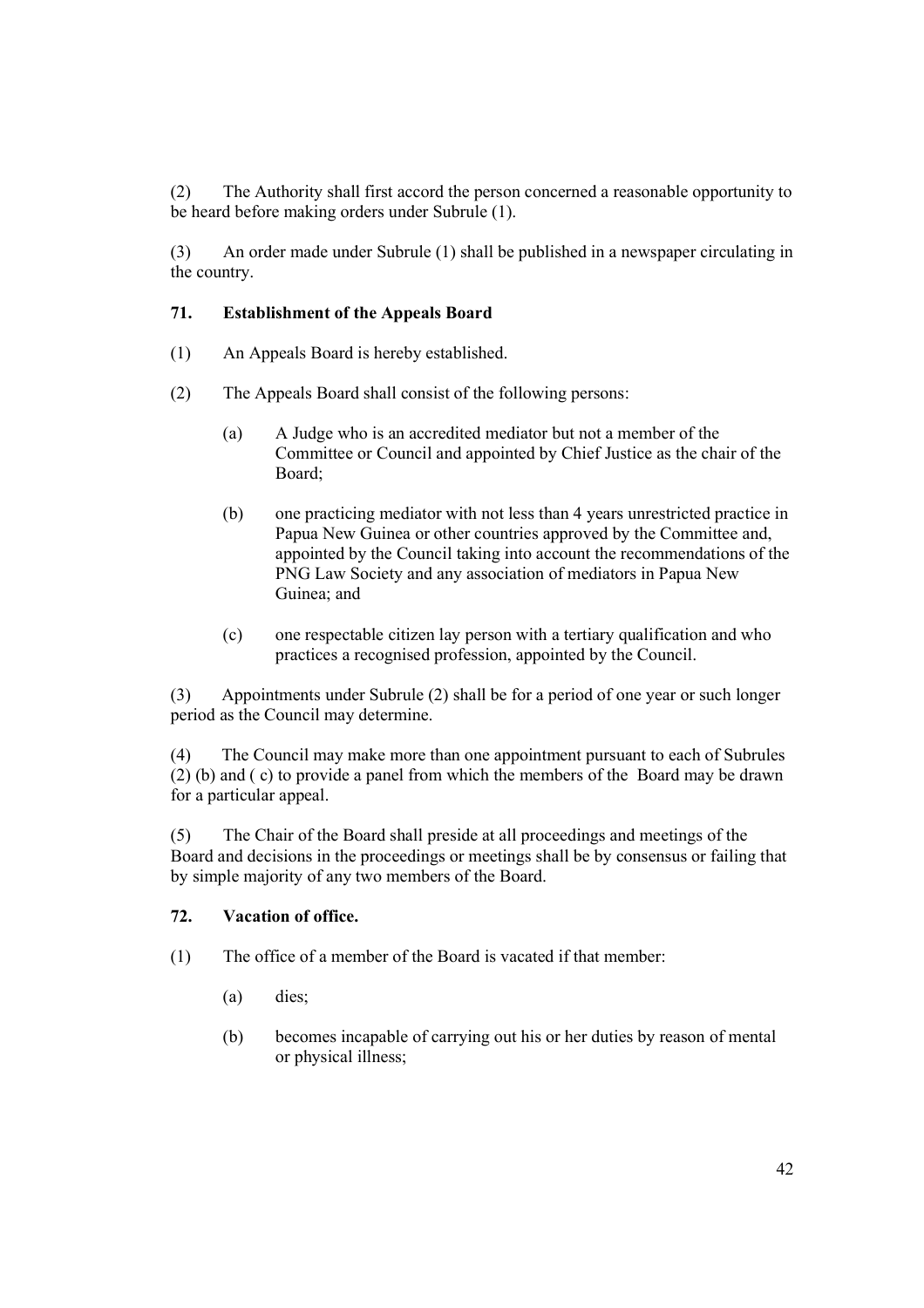- (c) becomes insolvent or makes an arrangement or composition with creditors;
- (d) is convicted of an offence be it criminal or disciplinary whether it involves imprisonment or not;
- (f) not being a mediator or the provider of a form of ADR at the date of the member's appointment becomes such a person during the period of appointment;
- (g) being a mediator at the date of the member's appointment, ceases to practice in that capacity during the period of appointment; or
- (h) ceases to reside permanently in the country.

(2) Where a vacancy exists in the composition of the Appeals Board , the Council shall forthwith fill the vacancy by making the relevant appointment in a timely manner.

# 73. Defect in Appointment

No action or omission of the Appeals Board or an action or omission under its authority shall be declared invalid by reason of any defect that is subsequently discovered in the appointment or qualifications of any member of the Board.

## 74. Protection of the Appeals Board

No action, suit, prosecution or other proceeding shall be brought or instituted personally against any member of the Appeals Board in respect of any act done bona fide in pursuance of these Rules.

## 75. Appeal from decision of Authority.

(1) A person who was the subject of an adverse finding by the Authority may appeal to the Board within 21 days of the date of the decision.

(2) An appeal to the Board may be against the Authority's findings or against any penalty imposed or both.

(3) The appellant shall state succinctly and clearly the grounds relied upon with the relevant particulars.

(4) Subject to Subrule 5, an appeal under Subrule (1) shall be by way of rehearing by the Board.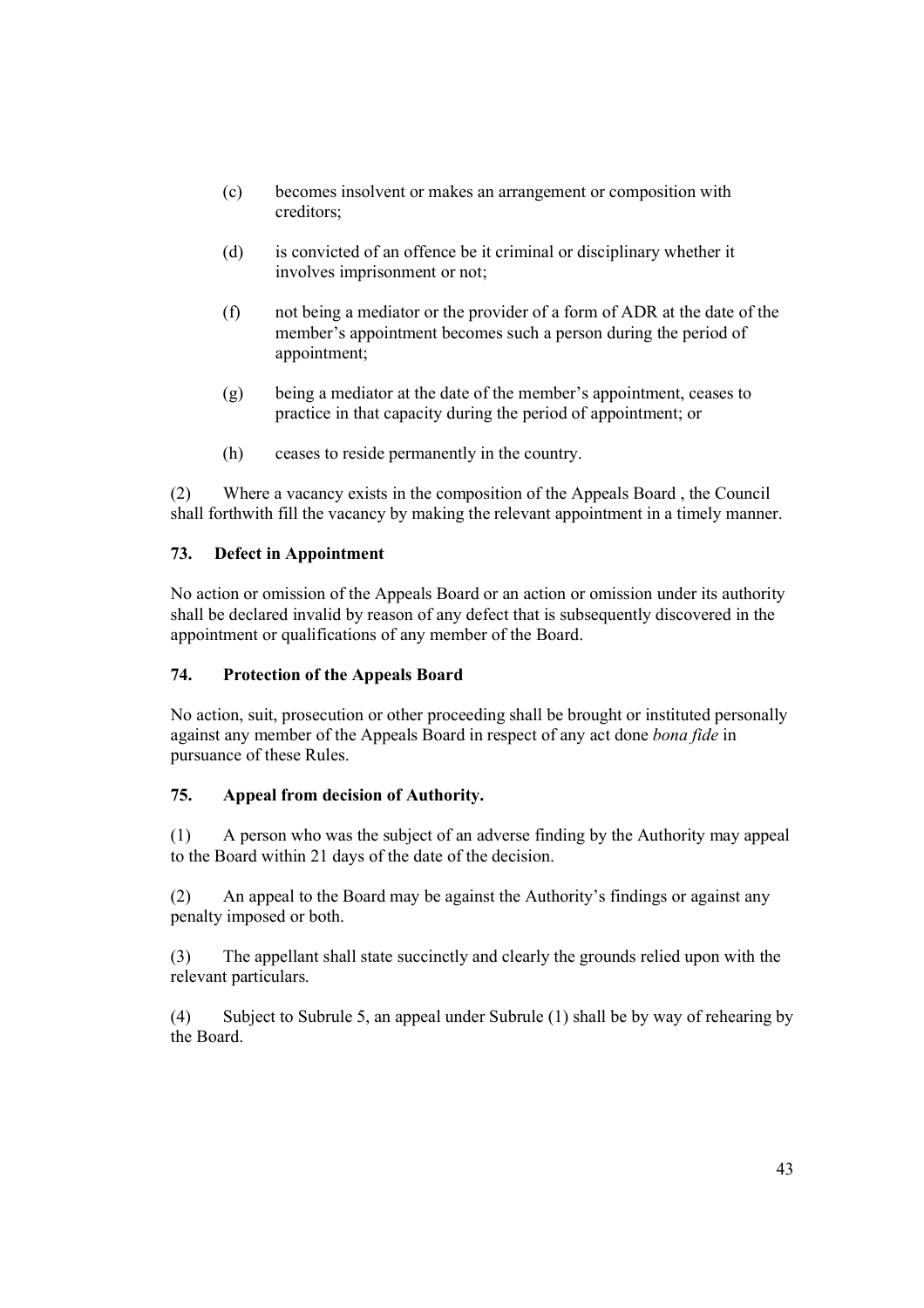(5) At the hearing of an appeal, the Board shall consider the record of proceedings of the inquiry by the Authority, any evidence and or submission put before the Authority and Authorities opinion.

#### 76. Decision on Appeal.

- (1) After duly hearing an appeal under Rule 75, the Board may:
	- (a) either uphold the appeal in part or in whole;
	- (b) dismiss the appeal either in whole or in part; and either
	- (c) affirm or confirm the decision appealed from; or
	- (d) vary the decision the subject of the appeal either wholly or in part as the case might be.
- (2) The decision of the Board is final and is not open to further appeal or review.

## 77. Secretary of Authority and Appeals Board.

The Secretary of the Council shall act as Secretary of the Authority and of the Board.

## PART VI FEES

#### 78. Fees.

The Council may from time to time prescribe fees to be paid for and on the making of applications for accreditation and renewal of accreditation.

#### PART VII REVIEW

#### 79. Review of Rules

These Rules shall be reviewed by the Committee two years after the date of their commencement.

#### PART VIII TRANSITIONAL

#### 80. Transitional Provisions

(1) Until the Chief Justice decides otherwise, the Judicial Committee on ADR established in 2000 shall function as if it were the ADR Committee established under Rule 23 and members appointed under Rule 24 of these Rules.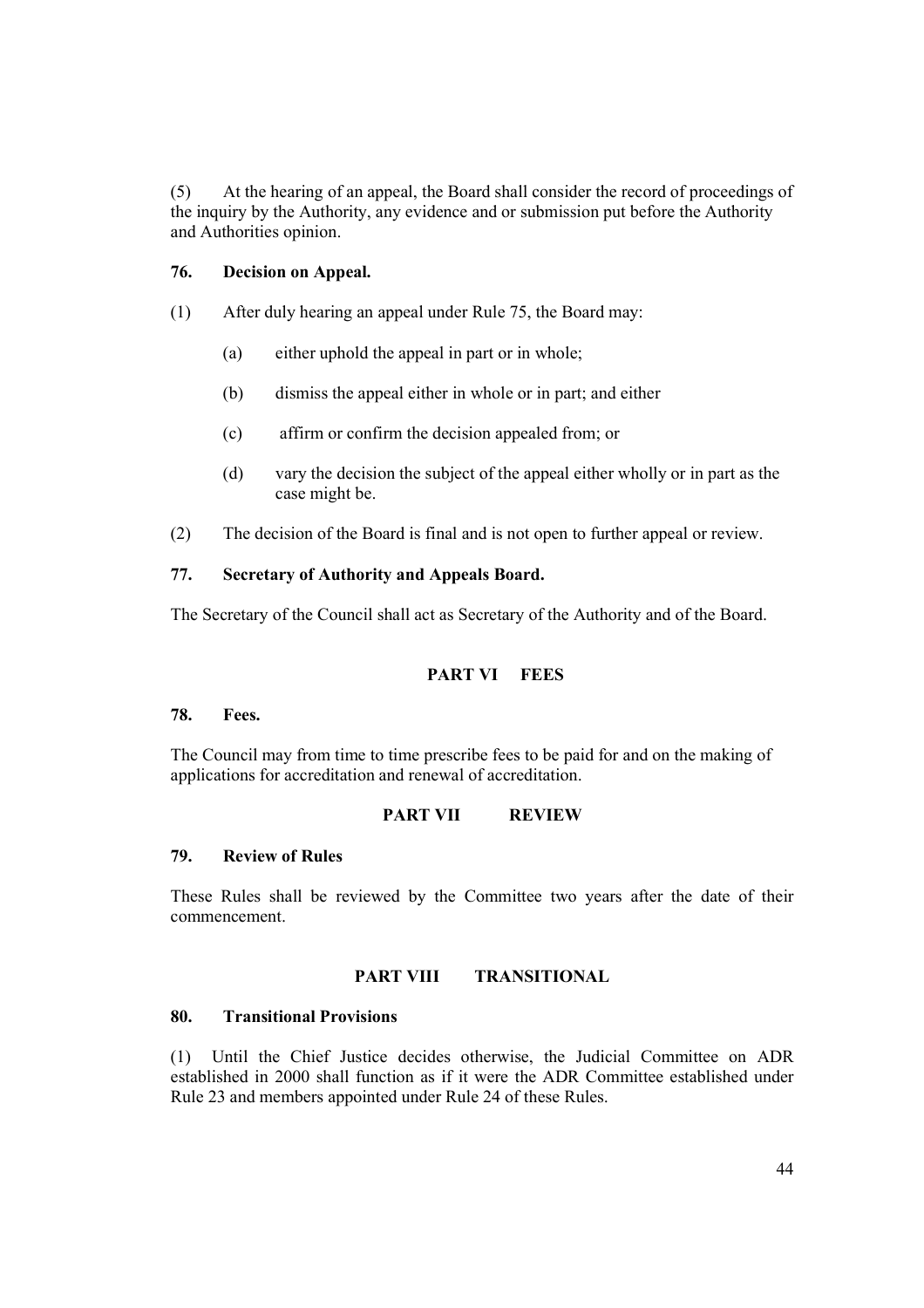(2) A person who the Chief Justice has already recognised as a mediator on referral from the Judicial Committee on ADR shall continue to act as a mediator as if accredited under theses Rules under a category or type of accreditation the Chief Justice or the Council considers appropriate and confirms in a certificate to that effect issued to that person.

(3) Any certificate issued under Subrule (2) shall be deemed to be a certificate under these Rules.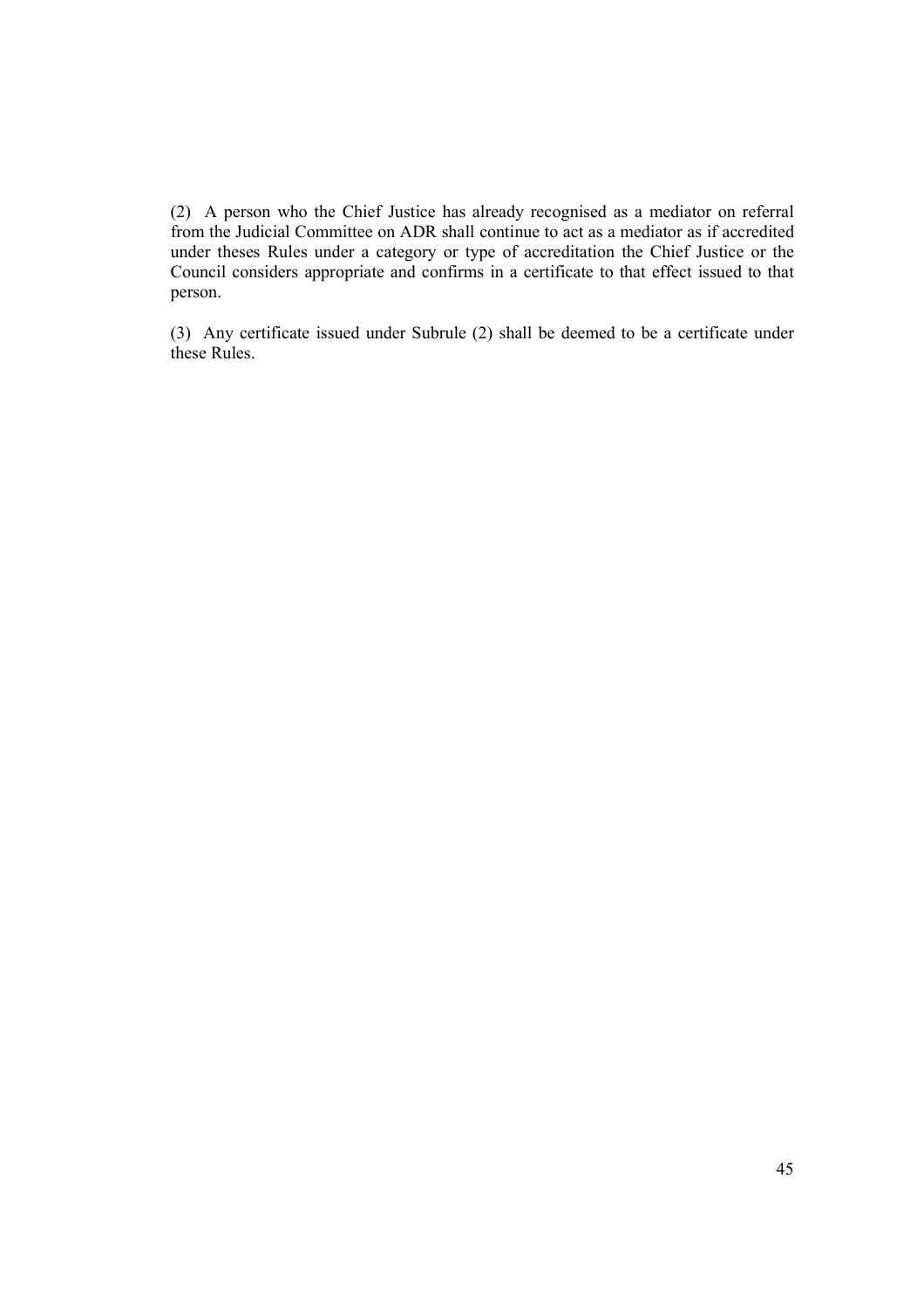#### SCHEDULE ONE

Rule 15 (2)

## Requirements for the education, accreditation, and renewal of accreditation of mediators

#### A. Accreditation

A person may satisfy the accreditation criteria for mediators by:

(1) Satisfaction of Minimum Training and Education which shall consist of EITHER a process including:

(a) a mediation training conducted by a training team comprised of at least two instructors where the principal instructor has more than three years' experience as a mediator who has complied with the continuing accreditation requirements under the accreditation criteria and has at least three years' experience as an instructor and has assistant instructors or coaches with a ratio of one instructor or coach for every three course participants in the final coached simulation part of the training and where all coaches and instructors are accredited,

(b) a minimum of 38 hours in duration which may be constituted by more than one mediation, training workshop provided not more than twelve months has passed between workshops, excluding the assessment process,

(c) involvement of each course participant in at least nine simulated mediation sessions and in at least three simulations each course participant performs the role of mediator, and

(d) provision of written debriefing and coaching feedback in respect of two simulated mediations to each course participant by different members of the training team.

(e) an assessment by an independent assessor as having achieved competency as a mediator.

#### OR

Satisfying the Council that the applicant has worked as a mediator prior to coming into operation of the accreditation criteria and has experience, training, and education that satisfies the Council that the mediator is equipped with the necessary skills, knowledge and understandings as set out in the core competencies referred to in the Code of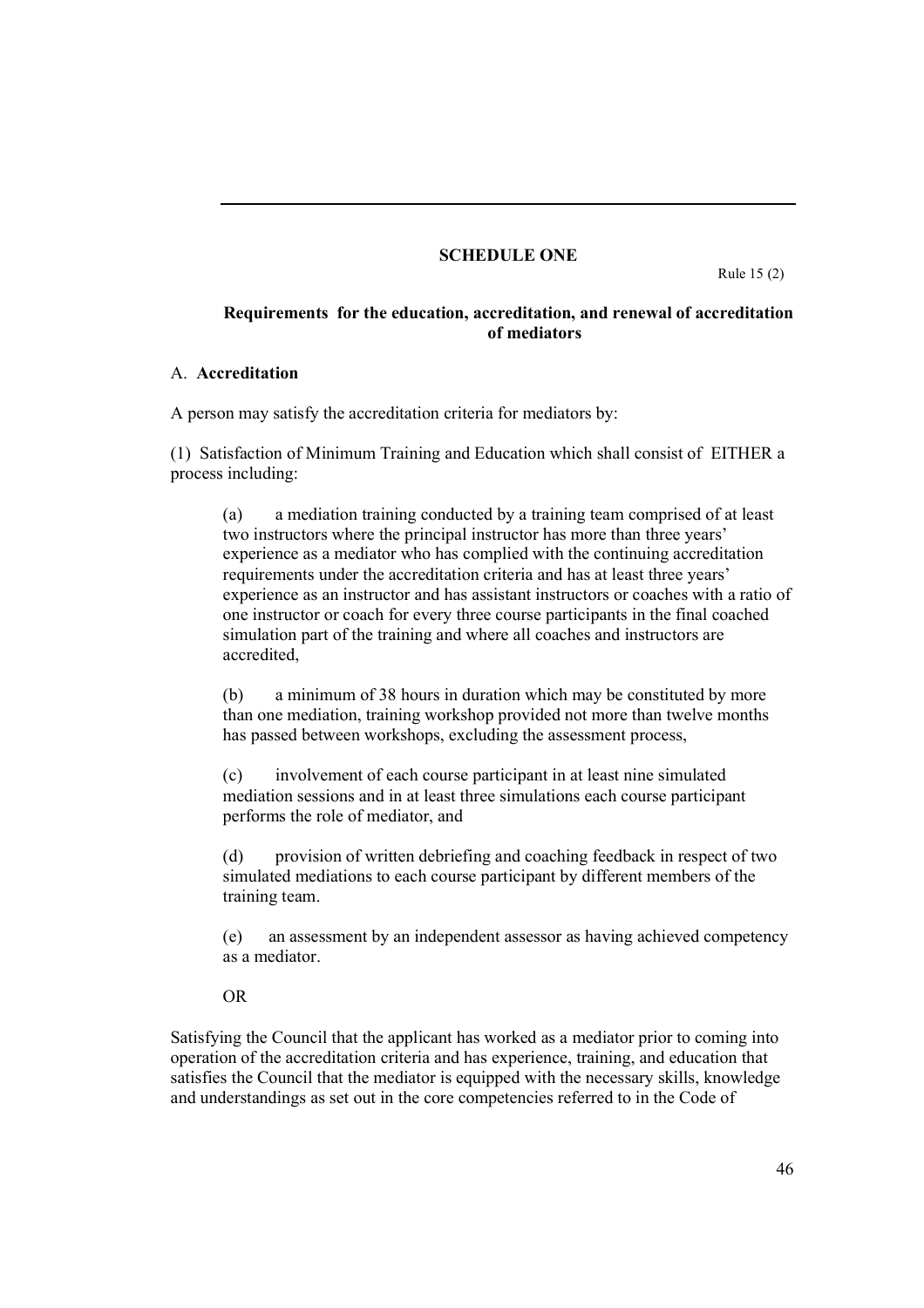Conduct, and who has met the continuing accreditation requirements set out below in the 24 months prior to making an application.

- (2) Qualifying by Experience by satisfying the Council that the applicant:
	- (a) resides in a village or tribe with specific linguistic and cultural characteristics and the mediator has specialised skills and knowledge and experience in mediation that are needed in the village or tribe in which the applicant resides; or
	- (b) comes from a rural or remote community where there is difficulty in attending a mediation training course or attaining tertiary or similar qualifications and has practiced a form of mediation which is recognised and needed in the applicant's community.

# B Continuing Accreditation

(1) In addition to all other requirements that the Council may require of mediators from time to time for the purposes of renewing and maintain the currency of their accreditation, mediators shall provide evidence of having in the last 12 months preceding their application for renewal:

- (a) met all of the requirements of the ADR Rules and Code of Conduct; and
- (b) conducted at least 25 hours of mediation or the particular form of ADR practiced or co-mediated or co-conducted the form of ADR for which certification is sought; and
- (c) attended at least two continuing education programmes for mediators.

(2) These continuing accreditation requirements shall not apply to persons who have qualified by experience as mediators pursuant to Criteria A (2) above.

## C Recognition of Foreign Qaulifications.

The Council may from time to time deem the holding of a particular foreign qualification to satisfy in all or part the requirements of Criteria  $A(1)$  above for either or both persons applying to be accredited as mediators, or persons acting as coaches and instructors for the purposes of these Accreditation Criteria.

Holders of the Australian National Alternative Dispute Resolution Advisory Council (NADRAC) accreditation shall be deemed to be so accredited for the purposes of acting as instructors and coaches.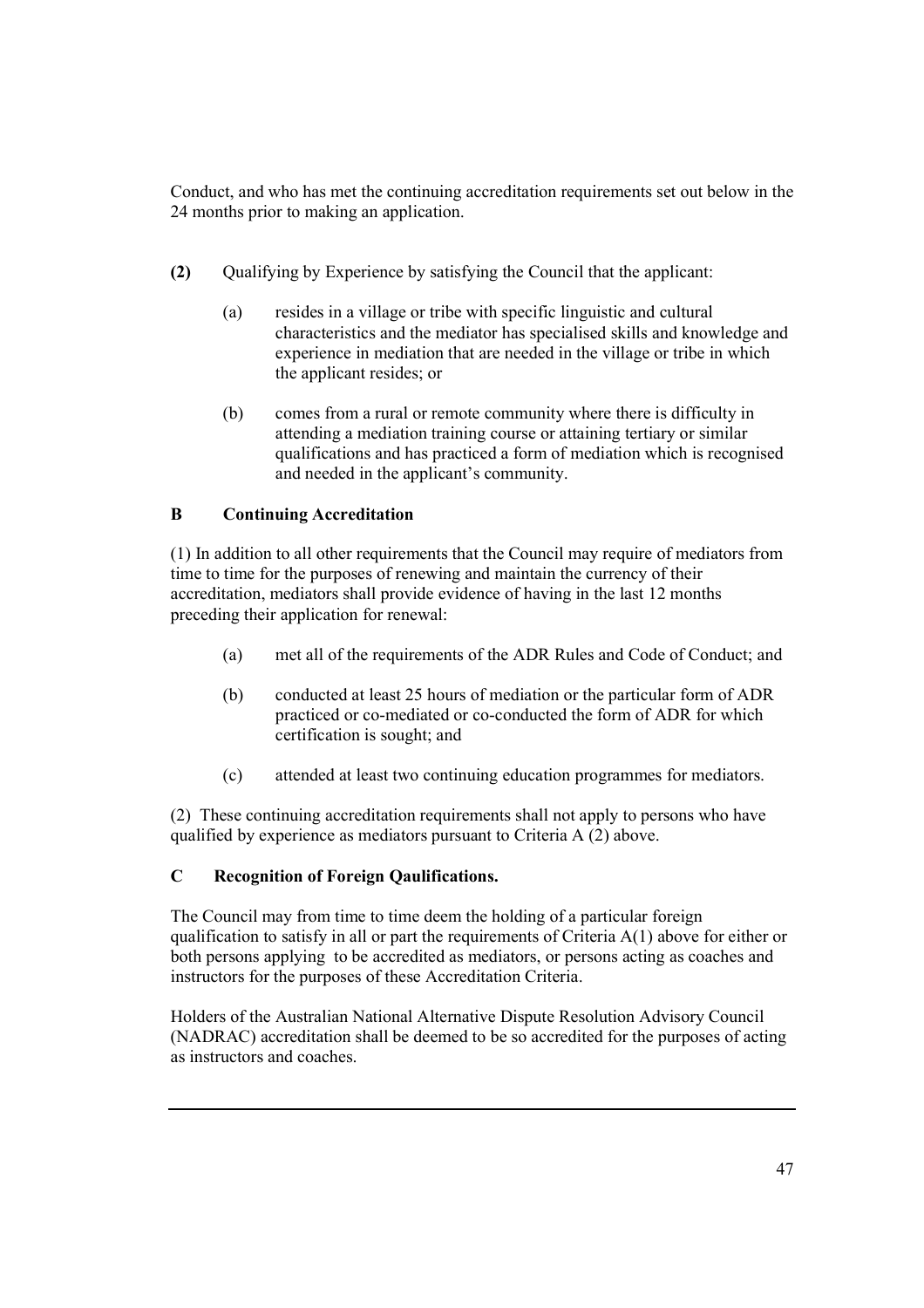## SCHEDULE TWO

#### FORMS

## FORM 1

Rule 4 (3) (b)

| IN THE NATIONAL COURT) |  |
|------------------------|--|
|                        |  |
| PAPUA NEW GUINEA       |  |

 $\ldots$ /NO.  $\ldots$ .OF……20……

BETWEEN (Insert name of plaintiff(s) $*$  in block letters)  $Plaintiff(s)*$ 

AND (Insert name of Defendant(s) $*$  in block letters) Defendant(s)<sup>\*</sup>

# MEDIATOR/FACILITATOR'S<sup>\*</sup> CERTIFICATE

I, (insert name of mediator), certify that —

1. (Insert name of parties) have participated in a mediation before me. ---  $OR--$ 

---OR---

1. (Insert name of party or parties) has made reasonable efforts to convene a mediation<sup>1</sup> before me of issues in dispute with (Insert name of party or parties).

---OR---

<sup>\*</sup> strike out or remove the brackets as the case might be.

<sup>&</sup>lt;sup>1</sup> Insert and replace with the form of ADR attempted.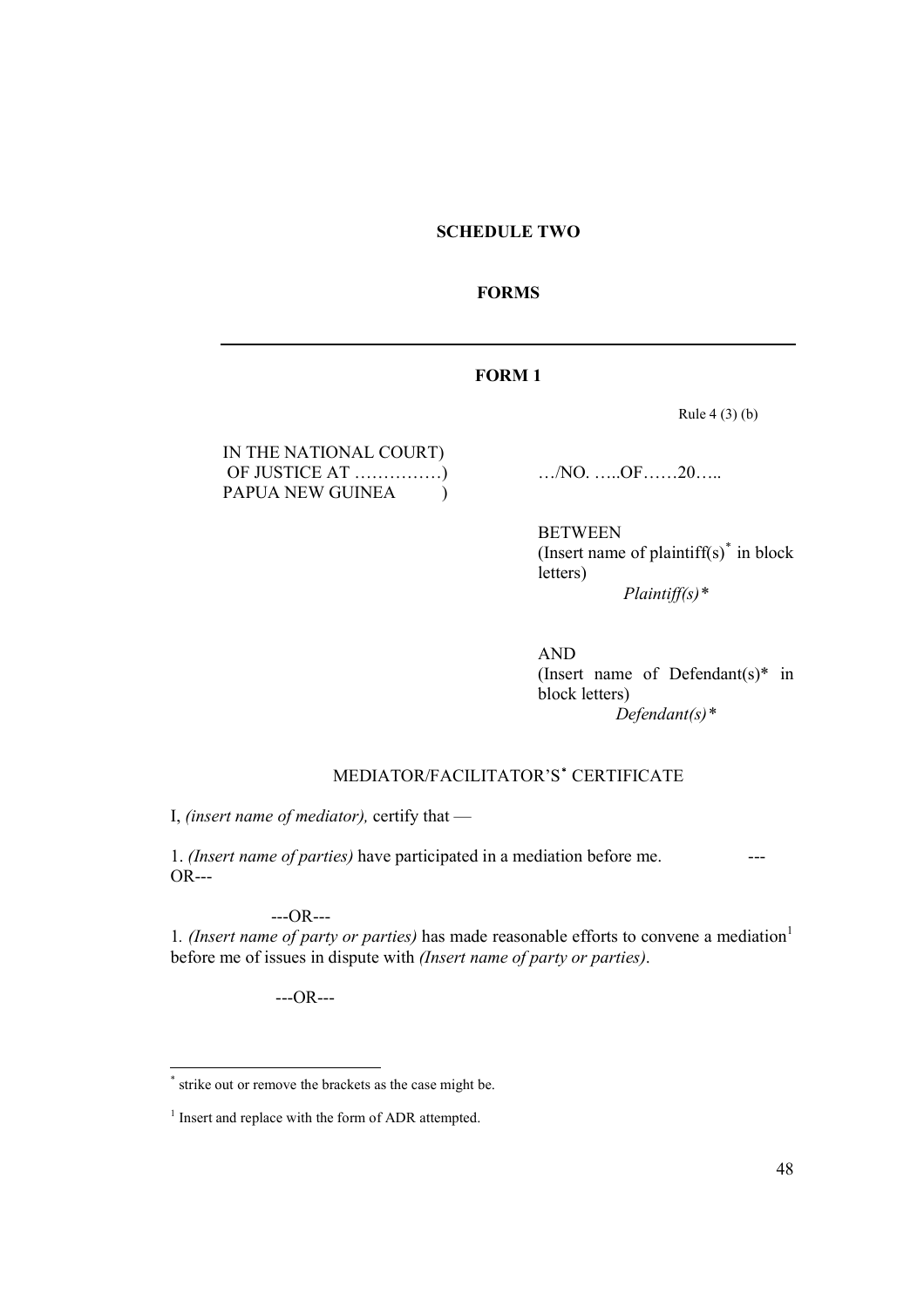1. The issues in dispute between the parties are not, in my opinion, suitable for mediation<sup>1</sup>.

2. (Insert if appropriate) The mediation<sup>1</sup> [was / was not] conducted in accordance with an agreement between the parties including a provision to a like effect to Rule 11 (1) of the National Court Rules.

3. I am a Mediator/Facilitator<sup>\*</sup> accredited in accordance with the PNG National Accreditation Standards

…………………….. Signed (by the mediator):

Dated: the …. day of …………….20…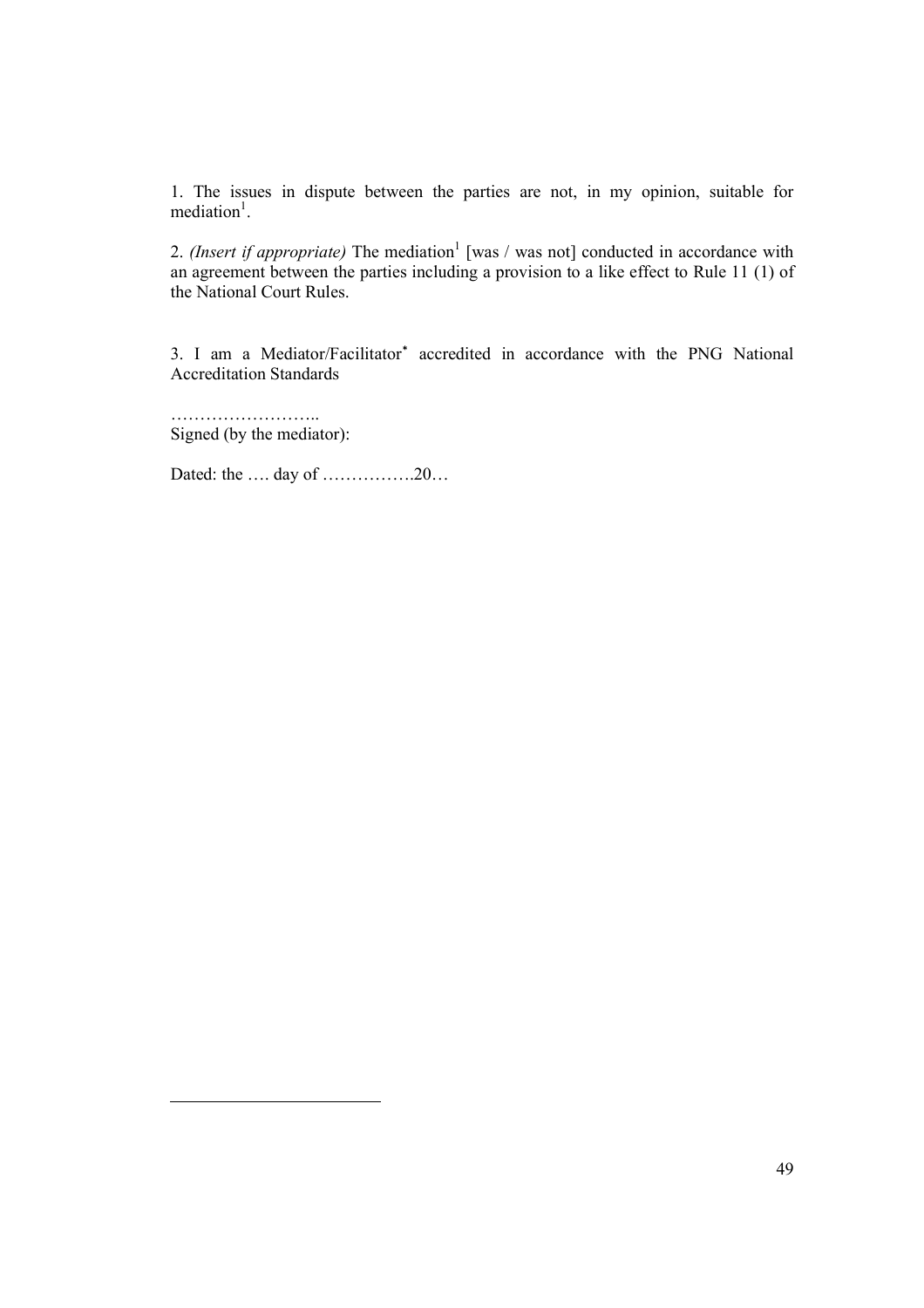#### FORM 2

Rule  $9(5)$ 

IN THE NATIONAL COURT) OF JUSTICE AT ……………) …/NO. …..OF……20….. PAPUA NEW GUINEA <sup>()</sup>

BETWEEN (Insert name of plaintiff(s) $*$  in block letters) Plaintiff(s)\*

AND (Insert name of Defendant(s)\* in block letters)  $Defendant(s)$ <sup>\*</sup>

#### MEDIATOR'S CERTIFICATE

I, (insert name of mediator), certify that —

1. (Insert name of parties) have participated in a mediation before me resulting in a resolution of all of the issues in dispute between them in these proceedings.

 $-OR--$ <br>1. (Insert name of 1. (Insert name of parties) have participated in a mediation before me which resulted in a resolution of the following issues:

(Insert the issue  $(s) - if$  more than one list them)

and were not able to resolution the following issues on which the parties agreed to return to the Court of hearing and determination:

(Insert the issue  $(s)$  – if more than one list them).

 $...$ OR…

1. (Insert name of party or parties) has/have made reasonable efforts to convene a mediation before me of the issues in dispute between the parties but was not possible to conduct a mediation.

-OR---

<sup>\*</sup> strike out or remove the brackets as the case might be.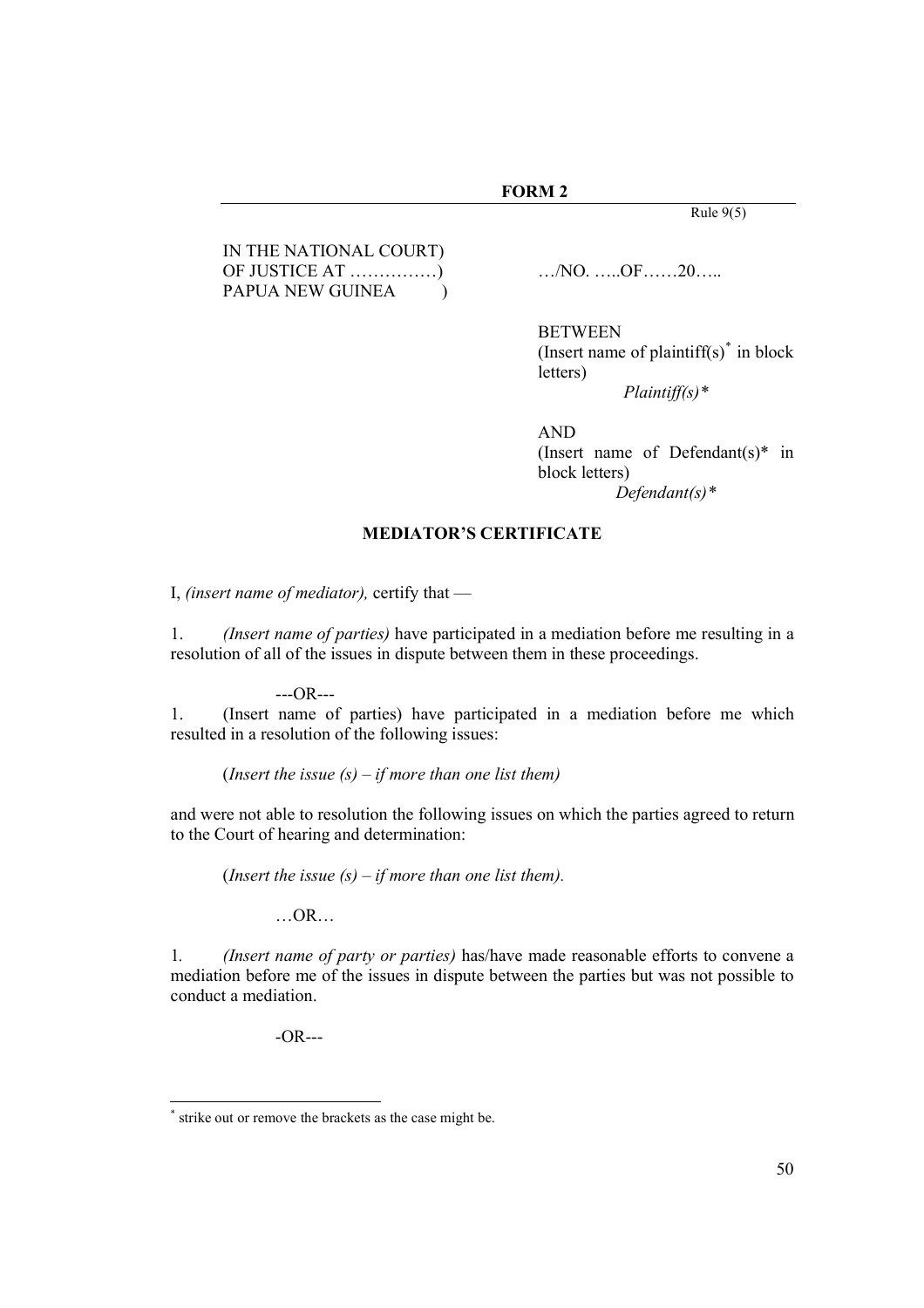1. (Insert name of party or parties) have not made reasonable efforts to participate in a mediation or the behavour of (Insert name of party or parties) was such that it was difficult to conduct a mediation on the basis of which the mediation was terminated.

2. (Insert if appropriate) The mediation<sup>1</sup> [was / was not] conducted in accordance with an agreement between the parties including a provision to a like effect to Rule 11 (1) of the National Court Rules.

3. I am a Mediator/Facilitator<sup>\*</sup> accredited in accordance with the PNG National Accreditation Standards

…………………….. Signed (by the mediator):

Dated: the …. day of …………….20…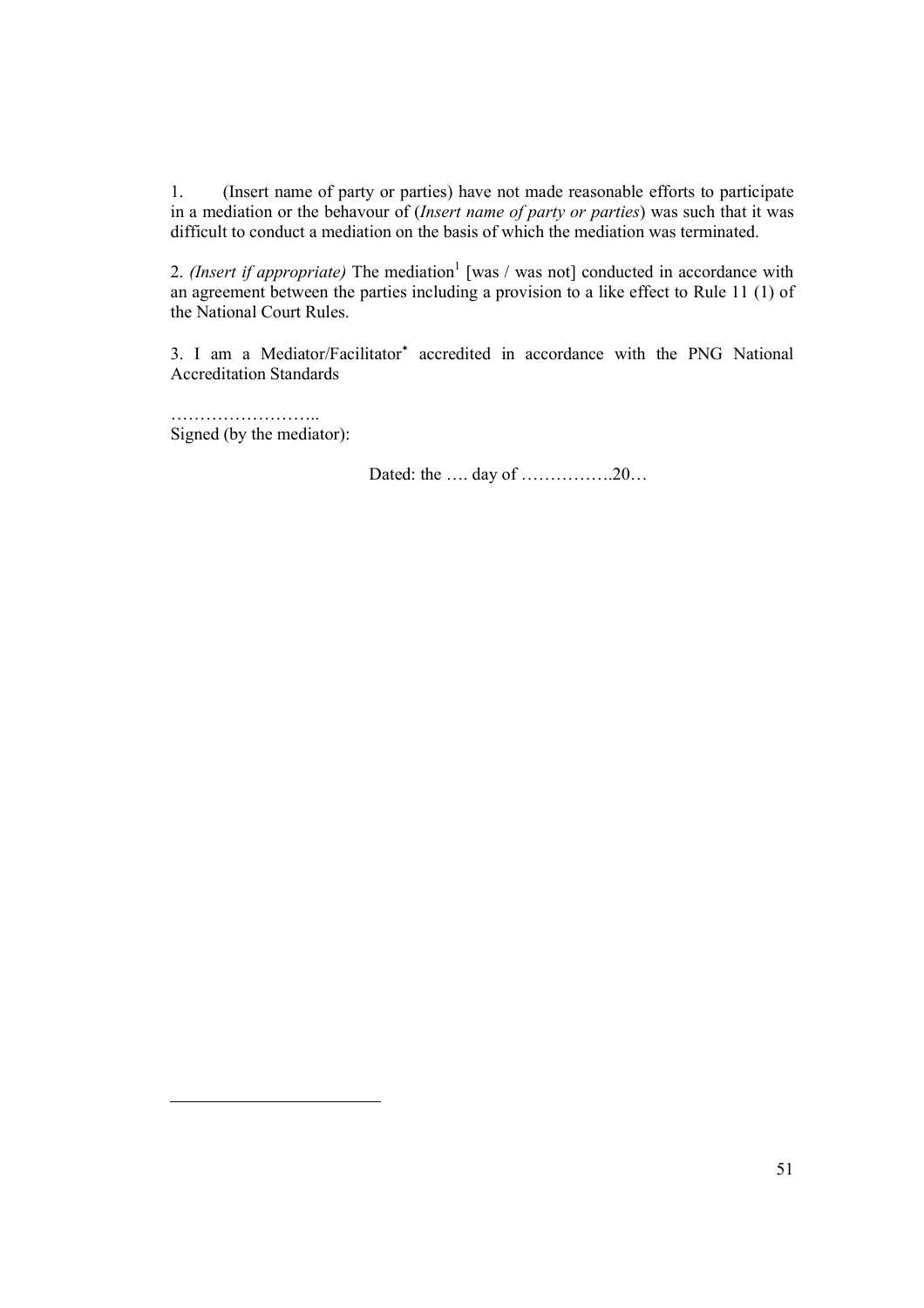# FORM 3

Rule 5

| IN THE NATIONAL COURT) |  |
|------------------------|--|
|                        |  |
| PAPUA NEW GUINEA       |  |

 $\ldots$ /NO.  $\ldots$ .OF……20……

BETWEEN

(Insert name of plaintiff(s) $*$  in block letters)

Plaintiff(s)\* AND (Insert name of Defendant(s)\* in block letters) Defendant(s)<sup>\*</sup>

#### MEDIATION ORDERS

THE COURT ORDERS (by consent of parties if that is the case) THAT:

- 1. Pursuant to Rule 5 of the ADR Rules, the proceedings be referred to mediation by <INSERT THE NAME OF THE MEDIATOR>.
- 2. The purpose of the mediation is for the parties to make genuine and good faith attempts to:
	- (a) resolve all or any parts of the proceedings; or
	- (b) failing settlement, identify and limit the real and meritorious issues in the proceedings that warrant judicial consideration and determination; and or (c) enable the parties to reach consensus on the conduct of litigation..
- 3. The Mediation shall be conducted no later that <INSERT DATE> and concluded no later than <INSERT DATE>..
- 4. If no settlement is reached at the conclusion of the initial mediation, the matter shall return to the Court on <INSERT DATE> for case management conference to consider the most economic and effect means to bring the proceedings to trial expeditiously.
- 5. At the case management conference:

(a) the parties shall demonstrate to the satisfaction of the Court the existence of an serious and meritorious issue which can only be heard and determined by the Court; and

(b) on such a case being made out, the Court may make such other orders and or further directions as a necessary to have the matter tried expeditiously.

> …………………………….. BY THE COURT

Ordered: On <INSERT DATE> Entered: On <INSER DATE.

<sup>\*</sup> strike out or remove the brackets as the case might be.